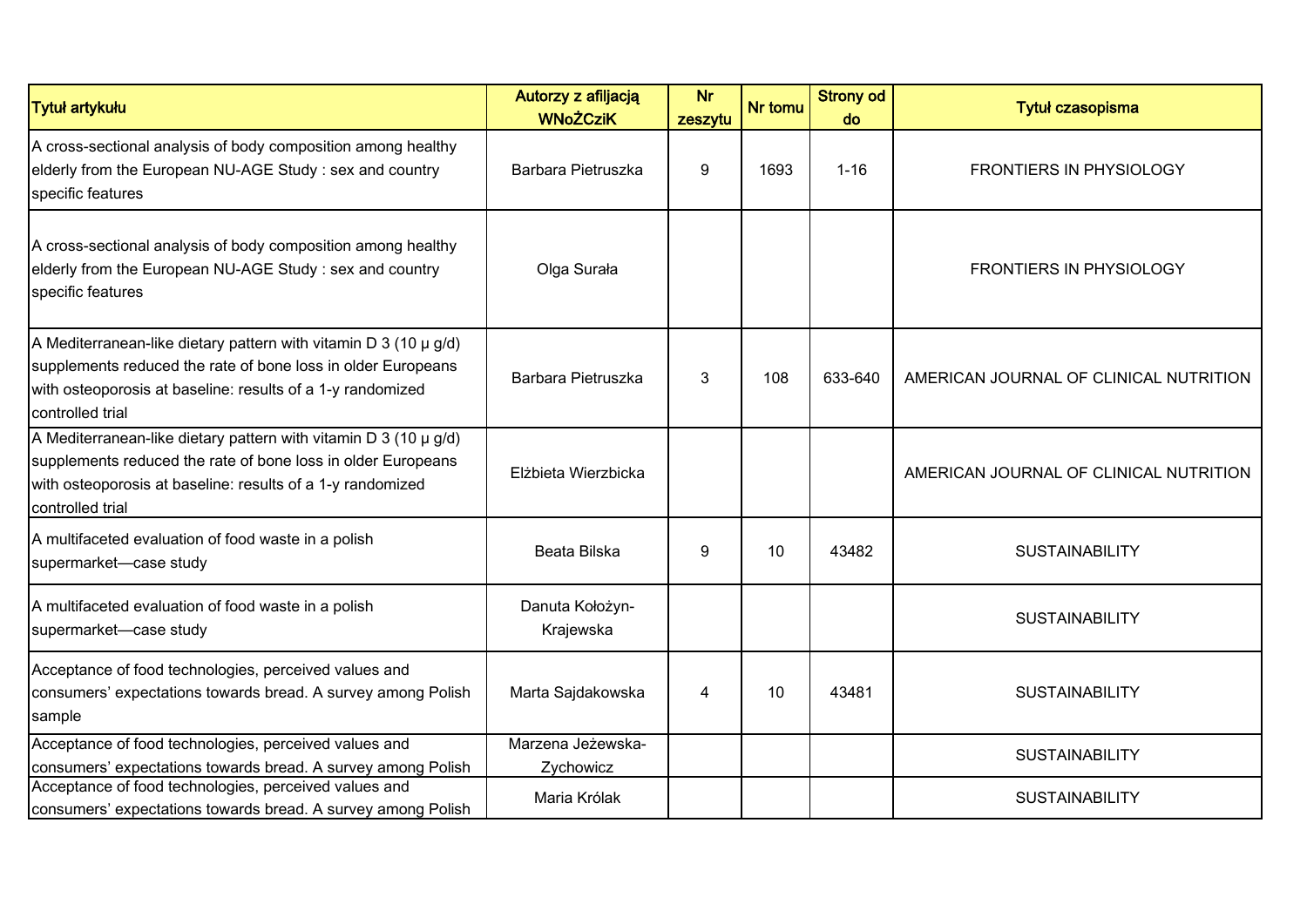| Agroecology development in Eastern Europe - cases in Czech<br>Republic, Bulgaria, Hungary, Poland, Romania, and Slovakia                                                 | Maria Rembiałkowska              | 5  | 1311 | 43488     | <b>SUSTAINABILITY</b>       |
|--------------------------------------------------------------------------------------------------------------------------------------------------------------------------|----------------------------------|----|------|-----------|-----------------------------|
| An evaluation of the hygiene practices of European street food<br>vendors and a preliminary estimation of food safety for<br>consumers, conducted in Paris               | Ewa Czarniecka-Skubina           | 10 |      | 1614-1621 | JOURNAL OF FOOD PROTECTION  |
| An evaluation of the hygiene practices of European street food<br>vendors and a preliminary estimation of food safety for<br>consumers, conducted in Paris               | Joanna Trafiałek                 |    |      |           | JOURNAL OF FOOD PROTECTION  |
| An evaluation of the hygiene practices of European street food<br>vendors and a preliminary estimation of food safety for<br>consumers, conducted in Paris               | Artur Głuchowski                 |    |      |           | JOURNAL OF FOOD PROTECTION  |
| Antioxidant effect of sage (Salvia officinalis L.) extract on turkey<br>meatballs packed in cold modified atmosphere                                                     | Magdalena Gantner                | -1 |      | 628-636   | CYTA-JOURNAL OF FOOD        |
| Antioxidant effect of sage (Salvia officinalis L.) extract on turkey<br>meatballs packed in cold modified atmosphere                                                     | Marta Brodowska-<br>Trębacz      |    |      |           | <b>CYTA-JOURNAL OF FOOD</b> |
| Antioxidant effect of sage (Salvia officinalis L.) extract on turkey<br>meatballs packed in cold modified atmosphere                                                     | Elżbieta Górska-<br>Horczyczak   |    |      |           | CYTA-JOURNAL OF FOOD        |
| Antioxidant effect of sage (Salvia officinalis L.) extract on turkey<br>meatballs packed in cold modified atmosphere                                                     | Iwona Wojtasik-<br>Kalinowska    |    |      |           | CYTA-JOURNAL OF FOOD        |
| Antioxidant effect of sage (Salvia officinalis L.) extract on turkey<br>meatballs packed in cold modified atmosphere                                                     | Ewelina Pogorzelska -<br>Nowicka |    |      |           | CYTA-JOURNAL OF FOOD        |
| Antioxidant effect of sage (Salvia officinalis L.) extract on turkey<br>meatballs packed in cold modified atmosphere                                                     | Jolanta Godziszewska             |    |      |           | CYTA-JOURNAL OF FOOD        |
| Antioxidant potential of Haematococcus pluvialis extract rich in<br>astaxanthin on colour and oxidative stability of raw ground pork<br>meat during refrigerated storage | Ewelina Pogorzelska -<br>Nowicka |    | 135  | 54-61     | <b>MEAT SCIENCE</b>         |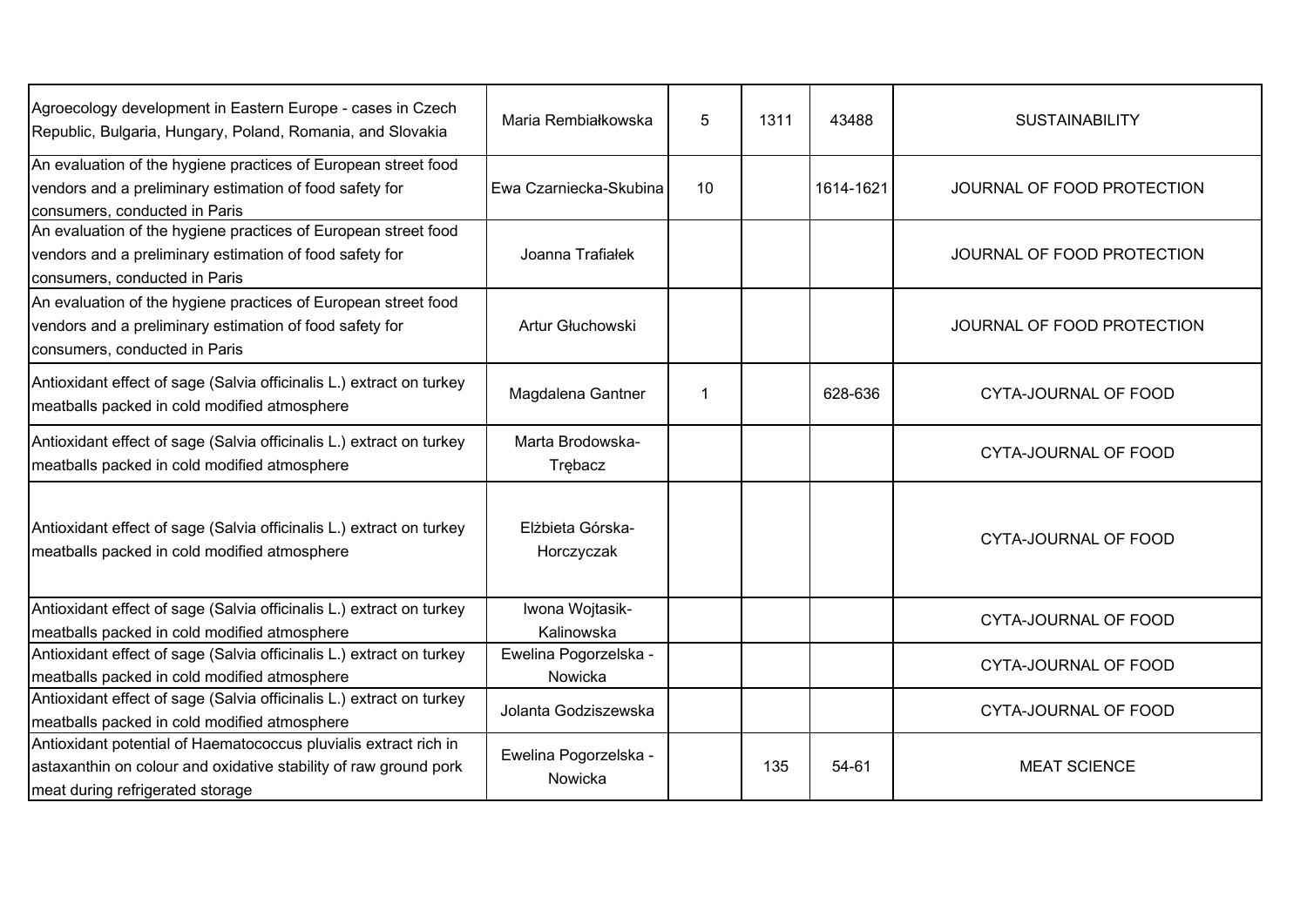| Antioxidant potential of Haematococcus pluvialis extract rich in<br>astaxanthin on colour and oxidative stability of raw ground pork<br>meat during refrigerated storage | Marta Brodowska-<br>Trebacz |   |     |         | <b>MEAT SCIENCE</b>             |
|--------------------------------------------------------------------------------------------------------------------------------------------------------------------------|-----------------------------|---|-----|---------|---------------------------------|
| Antioxidant potential of Haematococcus pluvialis extract rich in<br>astaxanthin on colour and oxidative stability of raw ground pork<br>meat during refrigerated storage | Agnieszka Wierzbicka        |   |     |         | <b>MEAT SCIENCE</b>             |
| Antioxidant potential of Haematococcus pluvialis extract rich in<br>astaxanthin on colour and oxidative stability of raw ground pork<br>meat during refrigerated storage | Jolanta Godziszewska        |   |     |         | <b>MEAT SCIENCE</b>             |
| Antioxidative, nutritional and sensory properties of muffins with<br>buckwheat flakes and amaranth flour blend partially substituting<br>for wheat flour                 | Agata Antoniewska           |   | 89  | 217-223 | LWT-FOOD SCIENCE AND TECHNOLOGY |
| Antioxidative, nutritional and sensory properties of muffins with<br>buckwheat flakes and amaranth flour blend partially substituting<br>for wheat flour                 | Jarosława Rutkowska         |   |     |         | LWT-FOOD SCIENCE AND TECHNOLOGY |
| Antioxidative, nutritional and sensory properties of muffins with<br>buckwheat flakes and amaranth flour blend partially substituting<br>for wheat flour                 | Agata Adamska               |   |     |         | LWT-FOOD SCIENCE AND TECHNOLOGY |
| Are nutrition-related knowledge and attitudes reflected in lifestyle<br>and health among elderly people? A study across five European<br>countries                       | Anna Kołłajtis-Dołowy       |   | 994 | 43478   | <b>FRONTIERS IN PHYSIOLOGY</b>  |
| Are nutrition-related knowledge and attitudes reflected in lifestyle<br>and health among elderly people? A study across five European<br>countries                       | Barbara Pietruszka          |   |     |         | FRONTIERS IN PHYSIOLOGY         |
| Are nutrition-related knowledge and attitudes reflected in lifestyle<br>and health among elderly people? A study across five European<br>countries                       | Marta Jeruszka-Bielak       |   |     |         | <b>FRONTIERS IN PHYSIOLOGY</b>  |
| Assessment of validity and reproducibility of the zinc-specific<br>dietary intake questionnaire conducted for young Polish female<br>respondents                         | Dominika Głąbska            | 1 | 104 | 43480   | <b>NUTRIENTS</b>                |
| Assessment of validity and reproducibility of the zinc-specific<br>dietary intake questionnaire conducted for young Polish female<br>respondents                         | Dominika Guzek              |   |     |         | <b>NUTRIENTS</b>                |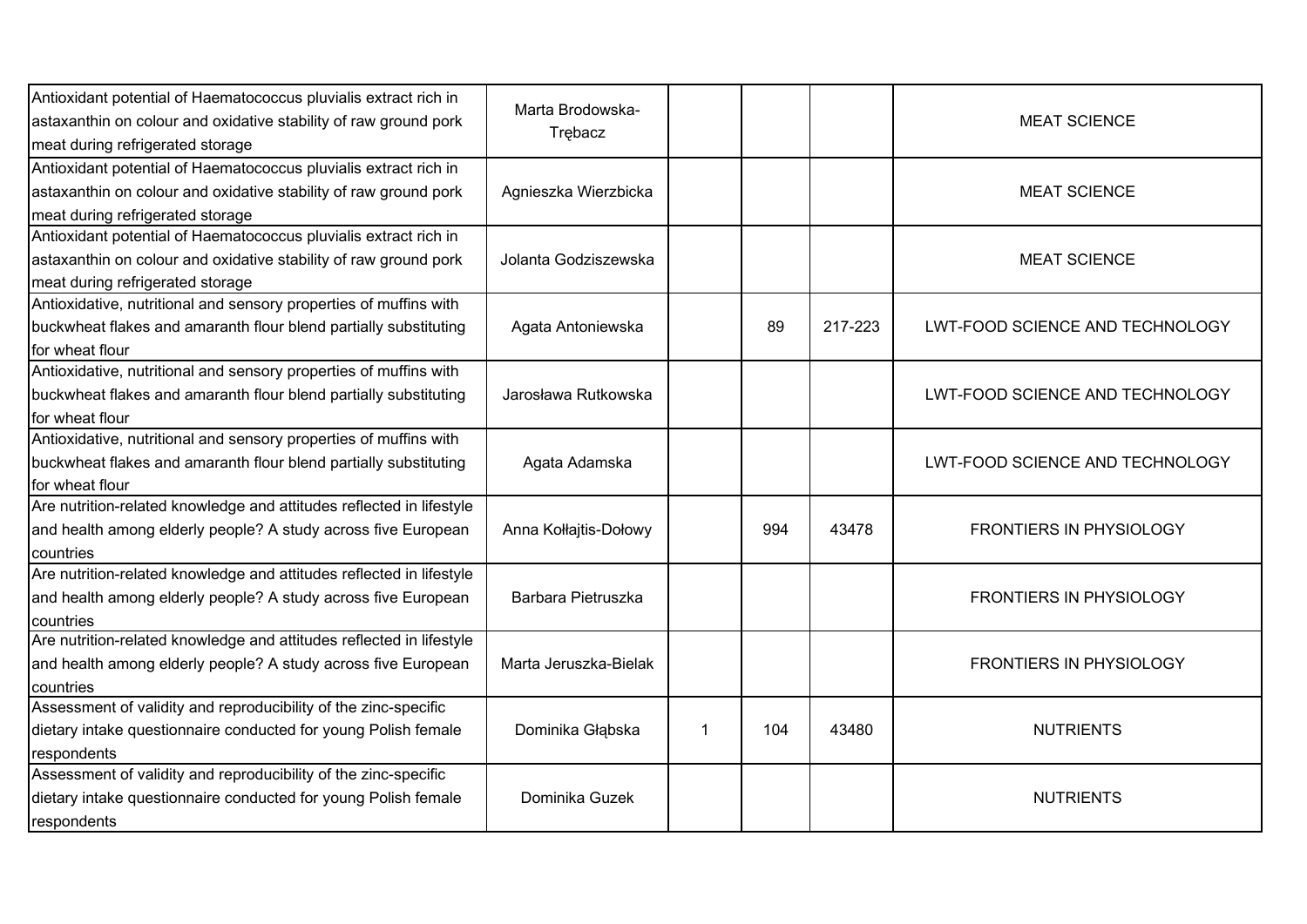| Barley β-d-glucan - modified starch complex as potential<br>encapsulation agent for fish oil                                                                                  | <b>Marcin Kurek</b>                    |                | 120  | 956-602   | INTERNATIONAL JOURNAL OF BIOLOGICAL<br><b>MACROMOLECULES</b> |
|-------------------------------------------------------------------------------------------------------------------------------------------------------------------------------|----------------------------------------|----------------|------|-----------|--------------------------------------------------------------|
| Barley ß-d-glucan - modified starch complex as potential<br>encapsulation agent for fish oil                                                                                  | Małgorzata Moczkowska                  |                |      |           | INTERNATIONAL JOURNAL OF BIOLOGICAL<br><b>MACROMOLECULES</b> |
| Beneficial effects of elderly tailored mediterranean diet on the<br>proteasomal proteolysis                                                                                   | Barbara Pietruszka                     | 9              | 457  | 43473     | FRONTIERS IN PHYSIOLOGY                                      |
| Beneficial effects of elderly tailored mediterranean diet on the<br>proteasomal proteolysis                                                                                   | Joanna Kałuża                          |                |      |           | <b>FRONTIERS IN PHYSIOLOGY</b>                               |
| Bioactive compounds in functional meat products                                                                                                                               | Ewelina Pogorzelska -<br>Nowicka       | $\overline{2}$ | 307  | 43484     | <b>MOLECULES</b>                                             |
| Bioactive compounds in functional meat products                                                                                                                               | Agnieszka Wierzbicka                   |                |      |           | <b>MOLECULES</b>                                             |
| Biofilm-forming capacity of five salmonella strains and their fate<br>on postharvest mini cucumbers                                                                           | Monika Trząskowska                     | 11             |      | 1871-1879 | JOURNAL OF FOOD PROTECTION                                   |
| Biomarkers of selenium status and antioxidant effect in<br>workersoccupationally exposed to mercury                                                                           | Lucyna Kozłowska                       |                | 49   | 43-50     | JOURNAL OF TRACE ELEMENTS IN MEDICINE<br>AND BIOLOGY         |
| Changes in dietary intake and adherence to the NU-AGE diet<br>following a one-year dietary intervention among European older<br>adults-results of the NU-AGE randomized trial | Barbara Pietruszka                     | 12             | 1905 | 43483     | <b>NUTRIENTS</b>                                             |
| Changes in dietary intake and adherence to the NU-AGE diet<br>following a one-year dietary intervention among European older<br>adults-results of the NU-AGE randomized trial | Anna Brzozowska                        |                |      |           | <b>NUTRIENTS</b>                                             |
| Changes in dietary intake and adherence to the NU-AGE diet<br>following a one-year dietary intervention among European older<br>adults-results of the NU-AGE randomized trial | Agnieszka Stelmaszczyk-<br><b>Kusz</b> |                |      |           | <b>NUTRIENTS</b>                                             |
| Comparison of factors determining voluntarily fortified food<br>consumption between children and adolescents in Central-<br>Eastern Poland                                    | Ewa Sicińska                           | 3              |      | 284-294   | JOURNAL OF FOOD AND NUTRITION RESEARCH                       |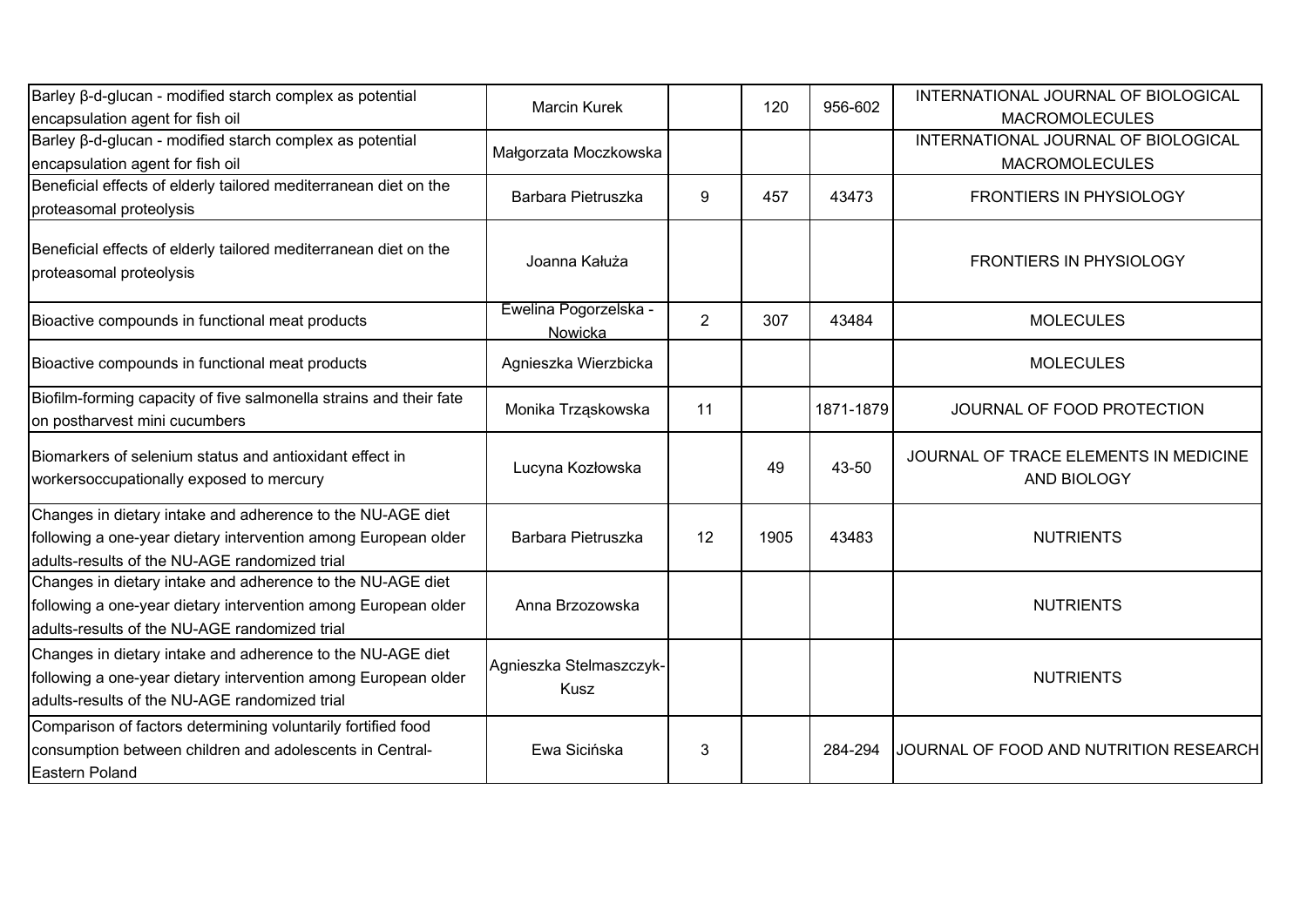| Comparison of factors determining voluntarily fortified food<br>consumption between children and adolescents in Central-<br>Eastern Poland                                             | Joanna Kałuża                      |   |     |         | JOURNAL OF FOOD AND NUTRITION RESEARCH |
|----------------------------------------------------------------------------------------------------------------------------------------------------------------------------------------|------------------------------------|---|-----|---------|----------------------------------------|
| Comparison of factors determining voluntarily fortified food<br>consumption between children and adolescents in Central-<br>Eastern Poland                                             | Olga Januszko                      |   |     |         | JOURNAL OF FOOD AND NUTRITION RESEARCH |
| Comparison of factors determining voluntarily fortified food<br>consumption between children and adolescents in Central-<br>Eastern Poland                                             | Barbara Pietruszka                 |   |     |         | JOURNAL OF FOOD AND NUTRITION RESEARCH |
| Comparison of the body composition of caucasian young normal<br>body mass women, measured in the follicular phase, depending<br>on the carbohydrate diet level                         | Dominika Głąbska                   | 6 | 104 | 43480   | MEDICINA-LITHUANIA                     |
| Comparison of the body composition of caucasian young normal<br>body mass women, measured in the follicular phase, depending<br>on the carbohydrate diet level                         | Dominika Guzek                     |   |     |         | MEDICINA-LITHUANIA                     |
| Consumer acceptance of innovations in food: a survey among<br>Polish consumers                                                                                                         | Krystyna Gutkowska                 | 3 | 17  | 253-267 | JOURNAL OF CONSUMER BEHAVIOUR          |
| Consumer acceptance of innovations in food: a survey among<br>Polish consumers                                                                                                         | Dominika Guzek                     |   |     |         | JOURNAL OF CONSUMER BEHAVIOUR          |
| Consumer acceptance of innovations in food: a survey among<br>Polish consumers                                                                                                         | Sylwia Żakowska-<br><b>Biemans</b> |   |     |         | JOURNAL OF CONSUMER BEHAVIOUR          |
| Consumer acceptance of innovations in food: a survey among<br>Polish consumers                                                                                                         | Marta Sajdakowska                  |   |     |         | JOURNAL OF CONSUMER BEHAVIOUR          |
| Cross-sectional analysis of the correlation between daily nutrient<br>intake assessed by 7-day food records and biomarkers of dietary<br>Intake among participants of the NU-AGE study | Olga Januszko                      |   | 9   | 43477   | <b>FRONTIERS IN PHYSIOLOGY</b>         |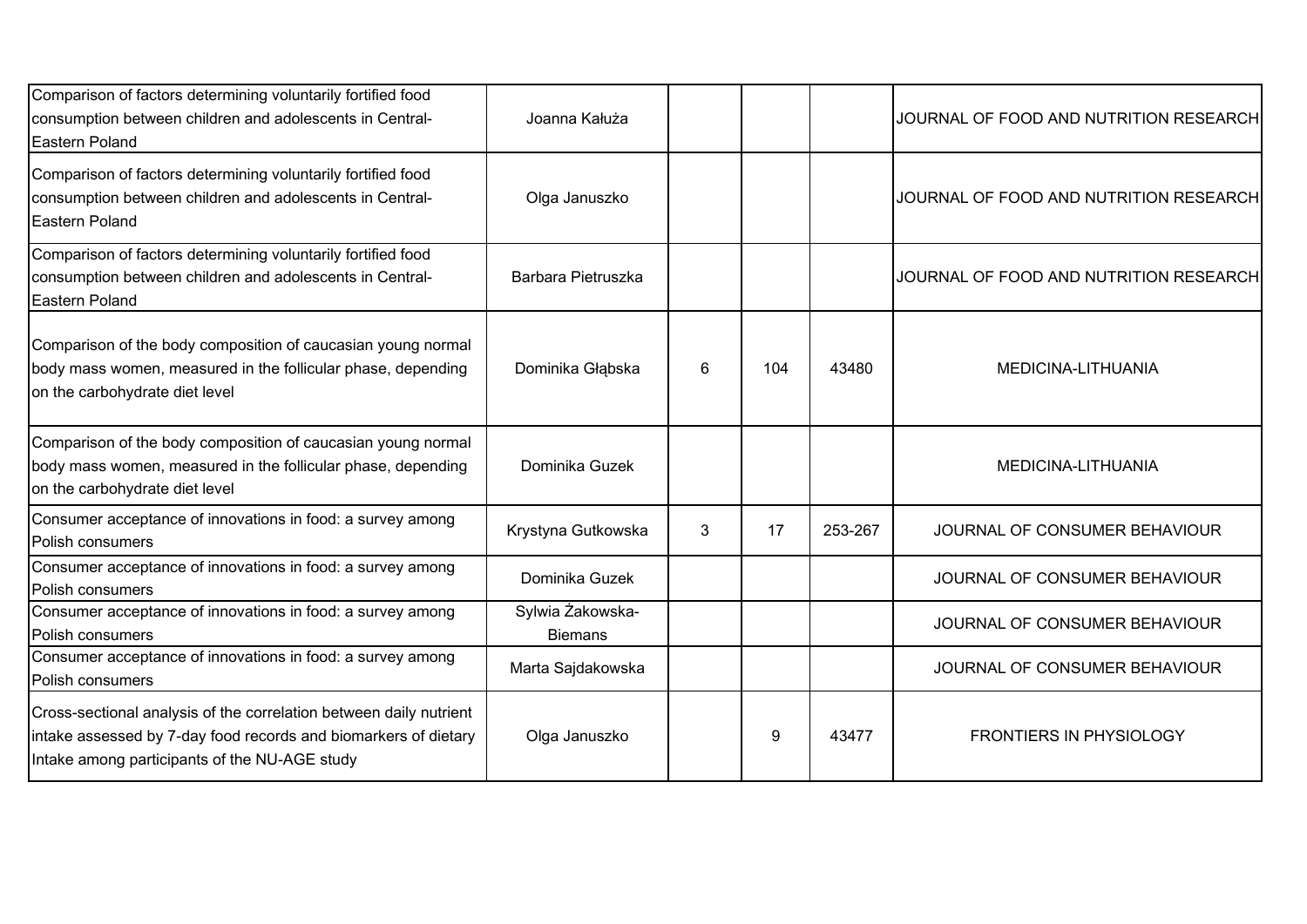| Cross-sectional analysis of the correlation between daily nutrient<br>intake assessed by 7-day food records and biomarkers of dietary<br>Intake among participants of the NU-AGE study | Ewa Sicińska                     |   |    |           | <b>FRONTIERS IN PHYSIOLOGY</b>                          |
|----------------------------------------------------------------------------------------------------------------------------------------------------------------------------------------|----------------------------------|---|----|-----------|---------------------------------------------------------|
| Cross-sectional analysis of the correlation between daily nutrient<br>intake assessed by 7-day food records and biomarkers of dietary<br>Intake among participants of the NU-AGE study | Barbara Pietruszka               |   |    |           | <b>FRONTIERS IN PHYSIOLOGY</b>                          |
| Częstotliwość spożycia wybranych bezglutenowych produktów<br>zbożowych wśród osób chorych na celiakię                                                                                  | Anna Kołłajtis-Dołowy            |   | 99 | 58-63     | PROBLEMY HIGIENY I EPIDEMIOLOGII                        |
| Detection in raw cow's milk of coliform bacteria - reservoir of<br>lantibiotic resistance                                                                                              | Ewelina Pogorzelska -<br>Nowicka |   | 93 | 634-640   | LWT-FOOD SCIENCE AND TECHNOLOGY                         |
| Detection in raw cow's milk of coliform bacteria - reservoir of<br>antibiotic resistance                                                                                               | Marta Brodowska-<br>Trębacz      |   |    |           | LWT-FOOD SCIENCE AND TECHNOLOGY                         |
| Detection in raw cow's milk of coliform bacteria - reservoir of<br>antibiotic resistance                                                                                               | Agnieszka Wierzbicka             |   |    |           | LWT-FOOD SCIENCE AND TECHNOLOGY                         |
| Detection in raw cow's milk of coliform bacteria - reservoir of<br>antibiotic resistance                                                                                               | Jolanta Godziszewska             |   |    |           | LWT-FOOD SCIENCE AND TECHNOLOGY                         |
| Diet with linseed oil and organic selenium yields low n-6/n-3 ratio<br>pork Semimembranosus meat with unchanged volatile compound<br>profiles                                          | Iwona Wojtasik-<br>Kalinowska    | 8 |    | 1838-1846 | INTERNATIONAL JOURNAL OF FOOD SCIENCE<br>AND TECHNOLOGY |
| Diet with linseed oil and organic selenium yields low n-6/n-3 ratio<br>pork Semimembranosus meat with unchanged volatile compound<br>profiles                                          | Elżbieta Górska-<br>Horczyczak   |   |    |           | INTERNATIONAL JOURNAL OF FOOD SCIENCE<br>AND TECHNOLOGY |
| Diet with linseed oil and organic selenium yields low n-6/n-3 ratio<br>pork Semimembranosus meat with unchanged volatile compound<br>profiles                                          | Marta Brodowska-<br>Trębacz      |   |    |           | INTERNATIONAL JOURNAL OF FOOD SCIENCE<br>AND TECHNOLOGY |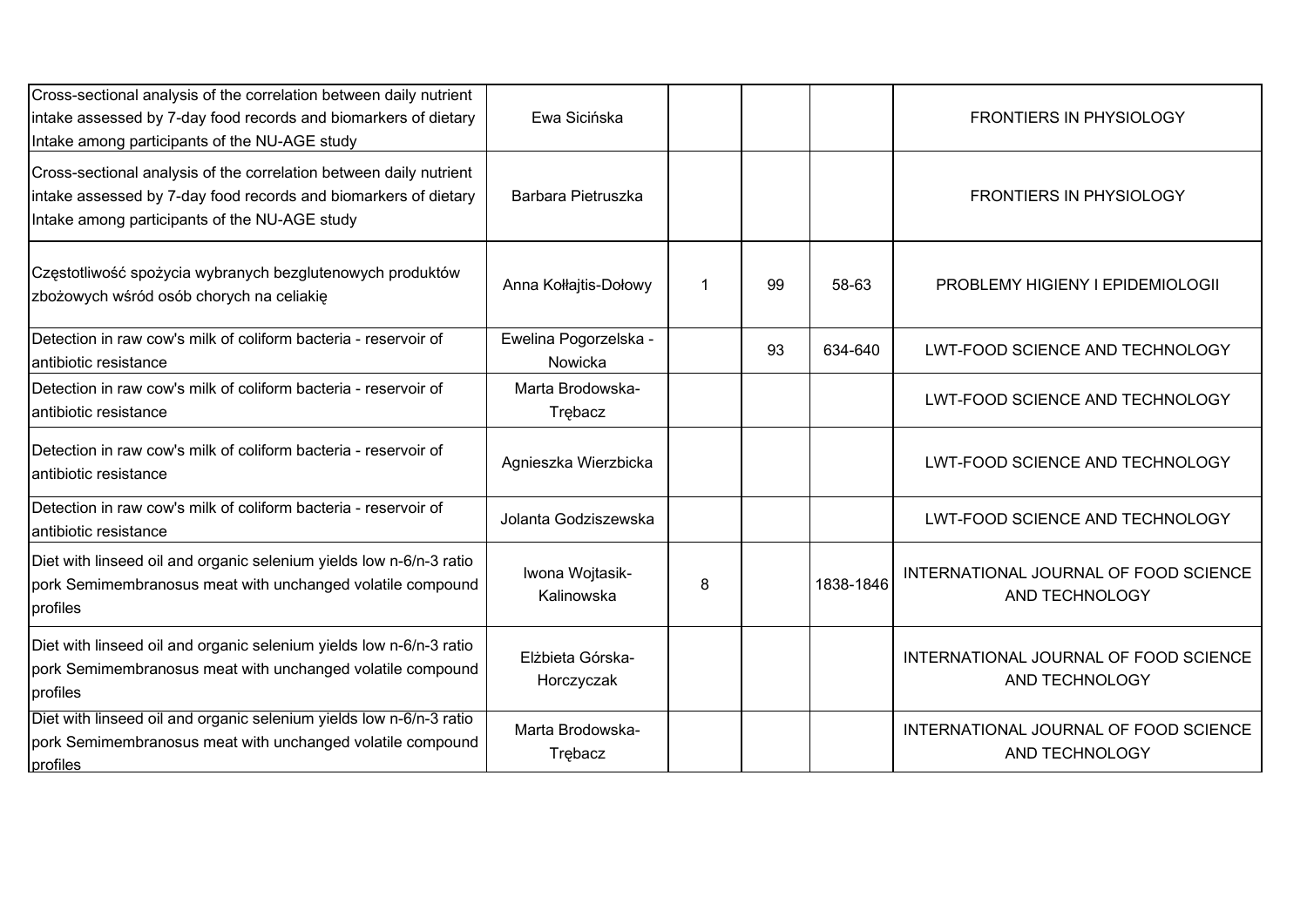| Diet with linseed oil and organic selenium yields low n-6/n-3 ratio<br>pork Semimembranosus meat with unchanged volatile compound<br>profiles                                                                                        | Agnieszka Wierzbicka         |                |                |          | INTERNATIONAL JOURNAL OF FOOD SCIENCE<br>AND TECHNOLOGY                        |
|--------------------------------------------------------------------------------------------------------------------------------------------------------------------------------------------------------------------------------------|------------------------------|----------------|----------------|----------|--------------------------------------------------------------------------------|
| Diet with linseed oil and organic selenium yields low n-6/n-3 ratio<br>pork Semimembranosus meat with unchanged volatile compound<br>profiles                                                                                        | Dominika Guzek               |                |                |          | INTERNATIONAL JOURNAL OF FOOD SCIENCE<br>AND TECHNOLOGY                        |
| Dietary fiber intake and risk of chronic obstructive pulmonary<br>disease: a prospective cohort study of men                                                                                                                         | Joanna Kałuża                | 29             | $\overline{2}$ | 254-260  | <b>EPIDEMIOLOGY</b>                                                            |
| Dietary natural products and their potential to influence health and<br>disease including animal model studies                                                                                                                       | Olaf Horbańczuk              | 4              |                | 345-358  | ANIMAL SCIENCE PAPERS AND REPORTS                                              |
| Directional versus total reflectance spectroscopy for the in situ<br>determination of lycopene in tomato fruits                                                                                                                      | Ewelina Hallmann             |                | 71             | 65-71    | JOURNAL OF FOOD COMPOSITION AND<br><b>ANALYSIS</b>                             |
| Eating healthy, growing healthy: impact of a multi-strategy<br>nutrition education on the assortments of beverages served in<br>preschools, Poland                                                                                   | Joanna Myszkowska-<br>Ryciak | $\overline{7}$ | 1355           | $1 - 10$ | INTERNATIONAL JOURNAL OF<br>ENVIRONMENTAL RESEARCH AND PUBLIC<br><b>HEALTH</b> |
| Eating healthy, growing healthy: impact of a multi-strategy<br>nutrition education on the assortments of beverages served in<br>preschools, Poland                                                                                   | Anna Harton                  |                |                |          | INTERNATIONAL JOURNAL OF<br>ENVIRONMENTAL RESEARCH AND PUBLIC<br><b>HEALTH</b> |
| Effect of addition of plant extracts on the durability and sensory<br>properties of oat flake cookies                                                                                                                                | Jarosława Rutkowska          |                | 134            | $1 - 11$ | JOURNAL OF THERMAL ANALYSIS AND<br><b>CALORIMETRY</b>                          |
| Effect of addition of plant extracts on the durability and sensory<br>properties of oat flake cookies                                                                                                                                | Andrzej Półtorak             |                |                |          | JOURNAL OF THERMAL ANALYSIS AND<br><b>CALORIMETRY</b>                          |
| Effect of an education program on nutrition knowledge, attitudes<br>toward nutrition, diet quality, lifestyle, and body composition in<br>polish teenagers. The abc of healthy eating project : design,<br>protocol, and methodology | Jadwiga Hamułka              | 10             | 1439           | $1 - 35$ | <b>NUTRIENTS</b>                                                               |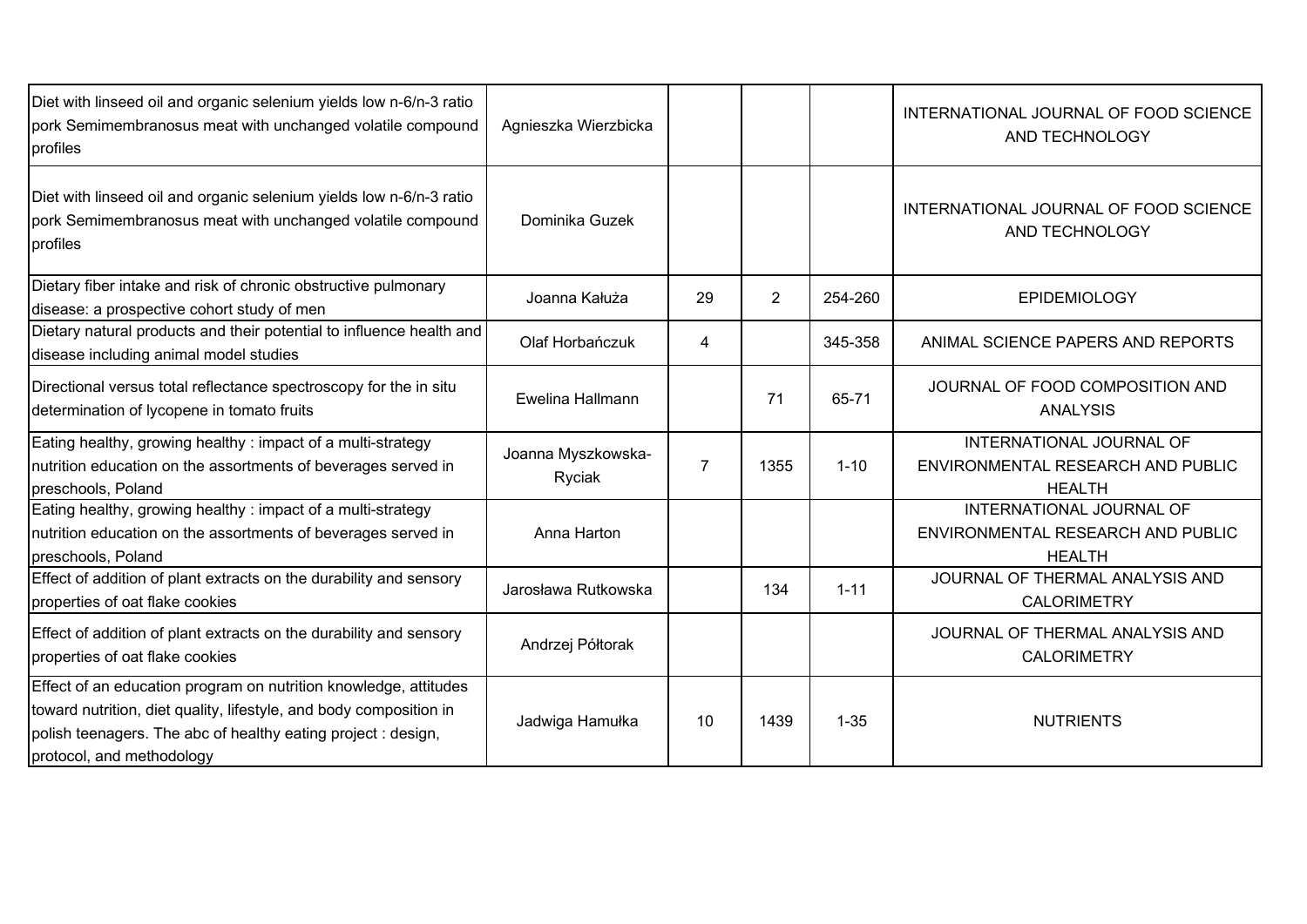| Effect of an education program on nutrition knowledge, attitudes<br>toward nutrition, diet quality, lifestyle, and body composition in<br>polish teenagers. The abc of healthy eating project: design,                               | Monika Hoffmann       |   |    |           | <b>NUTRIENTS</b>                                 |
|--------------------------------------------------------------------------------------------------------------------------------------------------------------------------------------------------------------------------------------|-----------------------|---|----|-----------|--------------------------------------------------|
| protocol, and methodology                                                                                                                                                                                                            |                       |   |    |           |                                                  |
| Effect of an education program on nutrition knowledge, attitudes<br>toward nutrition, diet quality, lifestyle, and body composition in<br>polish teenagers. The abc of healthy eating project : design,<br>protocol, and methodology | Krystyna Gutkowska    |   |    |           | <b>NUTRIENTS</b>                                 |
| Effect of different beta-glucan preparation pretreatments on<br>fortified bread quality                                                                                                                                              | <b>Marcin Kurek</b>   | 4 | 85 | 606-611   | FOOD SCIENCE AND TECHNOLOGY                      |
| Effect of different beta-glucan preparation pretreatments on<br>fortified bread quality                                                                                                                                              | Jarosław Wyrwisz      |   |    |           | FOOD SCIENCE AND TECHNOLOGY                      |
| Effect of different beta-glucan preparation pretreatments on<br>fortified bread quality                                                                                                                                              | Małgorzata Moczkowska |   |    |           | FOOD SCIENCE AND TECHNOLOGY                      |
| Effect of different beta-glucan preparation pretreatments on<br>fortified bread quality                                                                                                                                              | Sabina Karp           |   |    |           | FOOD SCIENCE AND TECHNOLOGY                      |
| Effect of different beta-glucan preparation pretreatments on<br>fortified bread quality                                                                                                                                              | Agnieszka Wierzbicka  |   |    |           | FOOD SCIENCE AND TECHNOLOGY                      |
| Effect of different beta-glucan preparation pretreatments on<br>fortified bread quality                                                                                                                                              | Magdalena Brzeska     |   |    |           | FOOD SCIENCE AND TECHNOLOGY                      |
| Effect of fiber sources on fatty acids profile, glycemic index, and<br>phenolic compound content of in vitro digested fortified wheat<br>bread                                                                                       | <b>Marcin Kurek</b>   | 5 |    | 1632-1640 | JOURNAL OF FOOD SCIENCE AND<br>TECHNOLOGY-MYSORE |
| Effect of fiber sources on fatty acids profile, glycemic index, and<br>phenolic compound content of in vitro digested fortified wheat<br>bread                                                                                       | Jarosław Wyrwisz      |   |    |           | JOURNAL OF FOOD SCIENCE AND<br>TECHNOLOGY-MYSORE |
| Effect of fiber sources on fatty acids profile, glycemic index, and<br>phenolic compound content of in vitro digested fortified wheat<br>bread                                                                                       | Sabina Karp           |   |    |           | JOURNAL OF FOOD SCIENCE AND<br>TECHNOLOGY-MYSORE |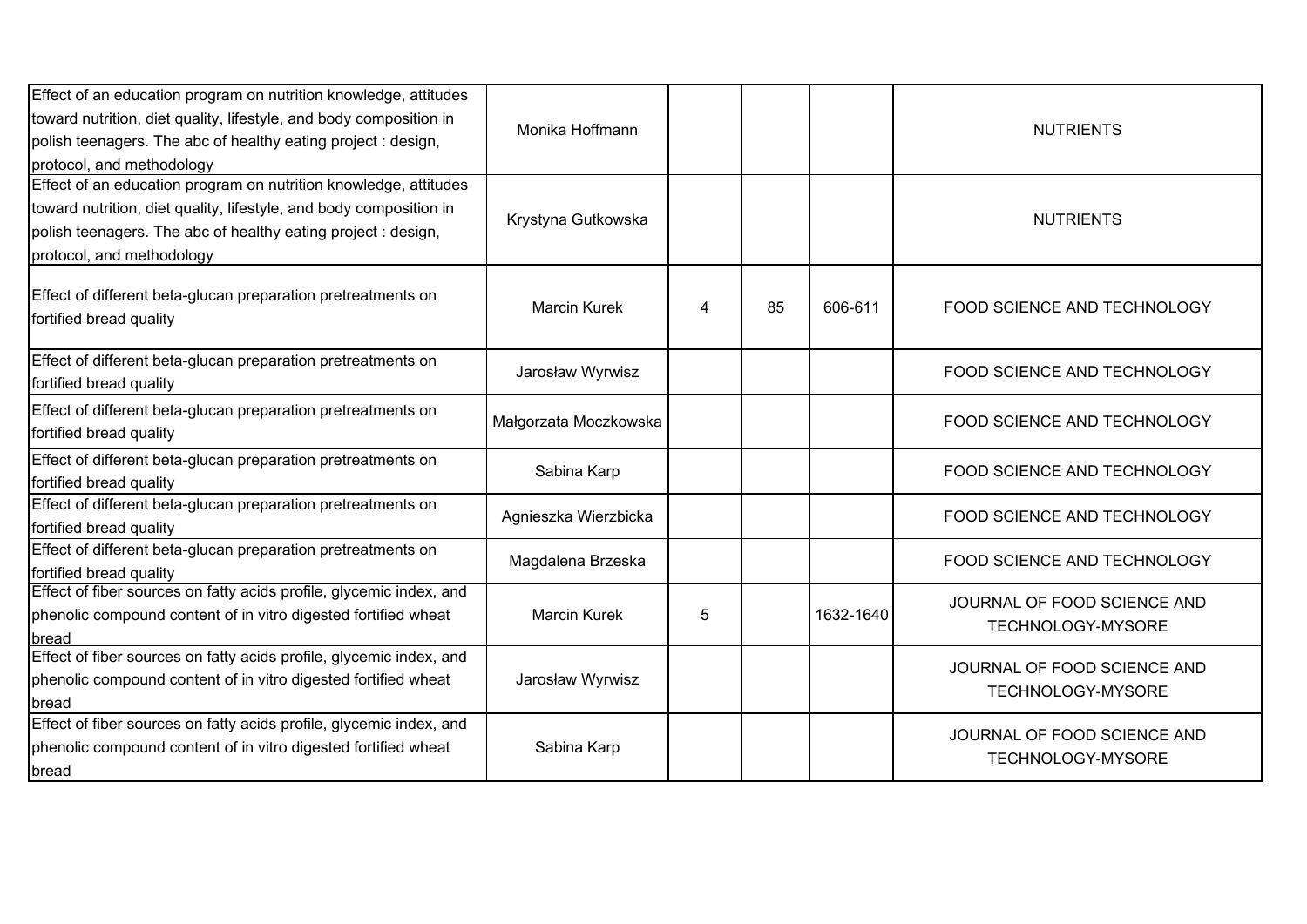| Effect of fiber sources on fatty acids profile, glycemic index, and<br>phenolic compound content of in vitro digested fortified wheat<br>bread                      | Agnieszka Wierzbicka          |    |     |                 | JOURNAL OF FOOD SCIENCE AND<br>TECHNOLOGY-MYSORE     |
|---------------------------------------------------------------------------------------------------------------------------------------------------------------------|-------------------------------|----|-----|-----------------|------------------------------------------------------|
| Effect of natural flocculants on purity and properties of $\beta$ -glucan<br>extracted from barley and oat                                                          | <b>Marcin Kurek</b>           |    | 188 | 60-67           | <b>CARBOHYDRATE POLYMERS</b>                         |
| Effect of natural flocculants on purity and properties of $\beta$ -glucan<br>extracted from barley and oat                                                          | Sabina Karp                   |    |     |                 | <b>CARBOHYDRATE POLYMERS</b>                         |
| Effect of natural flocculants on purity and properties of $\beta$ -glucan<br>extracted from barley and oat                                                          | Adrian Stelmasiak             |    |     |                 | <b>CARBOHYDRATE POLYMERS</b>                         |
| Effect of phenolic acid content on acceptance of hazel cultivars by<br>filbert aphid                                                                                | Magdalena Gantner             |    | 54  | $1 - 17$        | PLANT PROTECTION SCIENCE                             |
| Effect of the NU-AGE diet on cognitive functioning in older adults :<br>a randomized controlled trial                                                               | Agata Białecka-Dębek          |    | 349 | $1 - 12$        | <b>FRONTIERS IN PHYSIOLOGY</b>                       |
| Effect of the NU-AGE diet on cognitive functioning in older adults :<br>a randomized controlled trial                                                               | Barbara Pietruszka            |    |     |                 | <b>FRONTIERS IN PHYSIOLOGY</b>                       |
| Effects of agronomic management and climate on leaf phenolic<br>profiles, disease severity, and grain yield in organic and<br>conventional wheat production systems | Marcin Barański               | 40 |     | 10369-<br>10379 | JOURNAL OF AGRICULTURAL AND FOOD<br><b>CHEMISTRY</b> |
| Effects of dietary protein on thyroid axis activity                                                                                                                 | Ewelina Pałkowska-<br>Goździk | 1  | 5   | $1 - 15$        | <b>NUTRIENTS</b>                                     |
| Effects of dietary protein on thyroid axis activity                                                                                                                 | Katarzyna Lachowicz           |    |     |                 | <b>NUTRIENTS</b>                                     |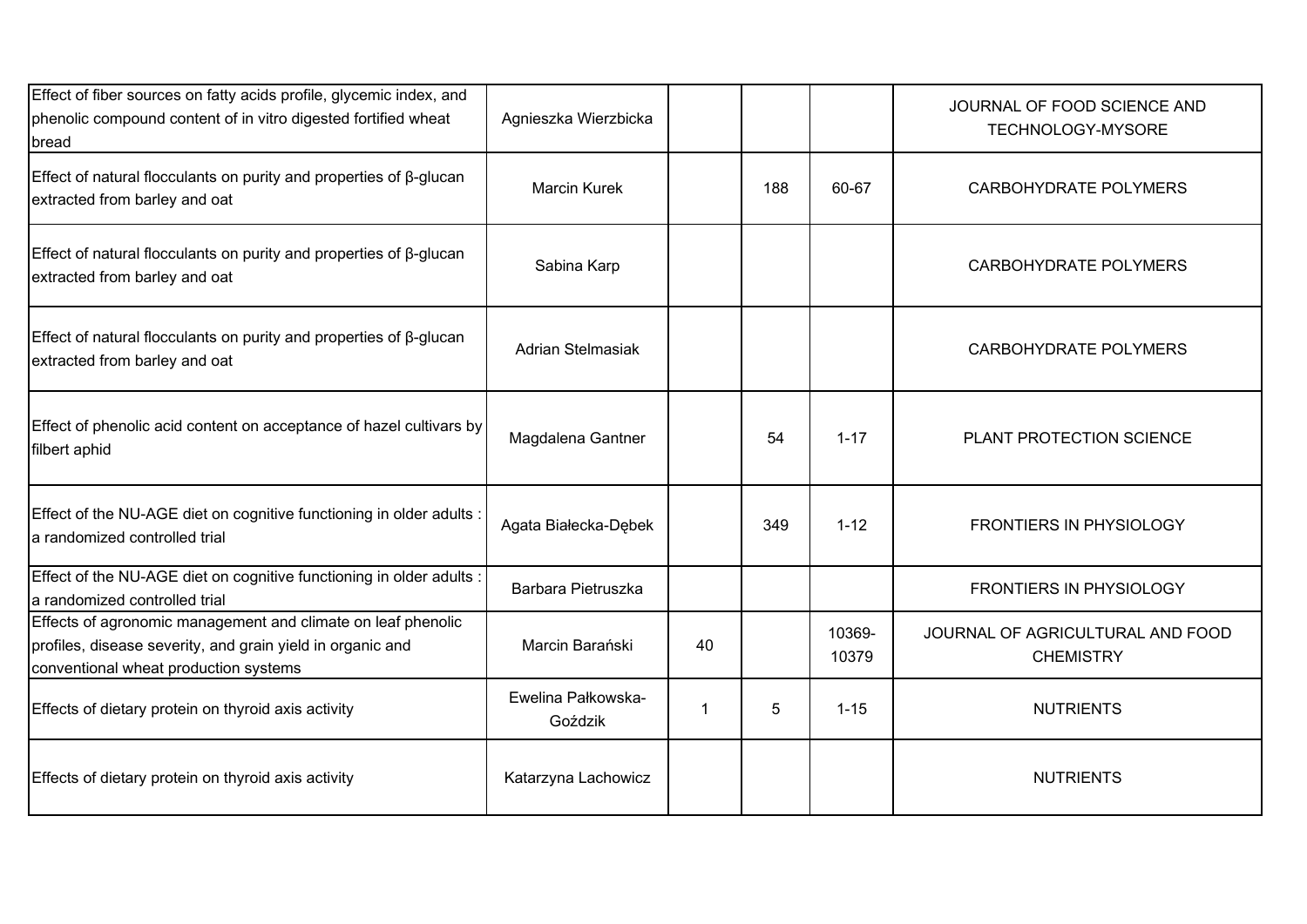| Effects of dietary protein on thyroid axis activity                                                                                                                                 | Danuta Rosołowska-<br>Huszcz   |        |         | <b>NUTRIENTS</b>                    |
|-------------------------------------------------------------------------------------------------------------------------------------------------------------------------------------|--------------------------------|--------|---------|-------------------------------------|
| Effects of selected myofibrillar protein activities on beef<br>tenderization process based on electrophoretic analysis                                                              | Agnieszka Wierzbicka           | e12596 | $1 - 8$ | JOURNAL OF FOOD PROCESS ENGINEERING |
| Effects of selected myofibrillar protein activities on beef<br>tenderization process based on electrophoretic analysis                                                              | Andrzej Półtorak               |        |         | JOURNAL OF FOOD PROCESS ENGINEERING |
| Effects of selected myofibrillar protein activities on beef<br>tenderization process based on electrophoretic analysis                                                              | Anna Onopiuk                   |        |         | JOURNAL OF FOOD PROCESS ENGINEERING |
| Evaluation of the antioxidant, anti-inflammatory and antimicrobial<br>effects of catuaba, galangal, roseroot, maca root, guarana and<br>polyfloral honey in sausages during storage | Andrzej Półtorak               | 96     | 364-370 | LWT-FOOD SCIENCE AND TECHNOLOGY     |
| Evaluation of the antioxidant, anti-inflammatory and antimicrobial<br>effects of catuaba, galangal, roseroot, maca root, guarana and<br>polyfloral honey in sausages during storage | Monika Marcinkowska-<br>Lesiak |        |         | LWT-FOOD SCIENCE AND TECHNOLOGY     |
| Evaluation of the antioxidant, anti-inflammatory and antimicrobial<br>effects of catuaba, galangal, roseroot, maca root, guarana and<br>polyfloral honey in sausages during storage | Małgorzata Moczkowska          |        |         | LWT-FOOD SCIENCE AND TECHNOLOGY     |
| Evaluation of the antioxidant, anti-inflammatory and antimicrobial<br>effects of catuaba, galangal, roseroot, maca root, guarana and<br>polyfloral honey in sausages during storage | Anna Onopiuk                   |        |         | LWT-FOOD SCIENCE AND TECHNOLOGY     |
| Evaluation of the antioxidant, anti-inflammatory and antimicrobial<br>effects of catuaba, galangal, roseroot, maca root, guarana and<br>polyfloral honey in sausages during storage | Iwona Wojtasik-<br>Kalinowska  |        |         | LWT-FOOD SCIENCE AND TECHNOLOGY     |
| Evaluation of the antioxidant, anti-inflammatory and antimicrobial<br>effects of catuaba, galangal, roseroot, maca root, guarana and<br>polyfloral honey in sausages during storage | Agnieszka Wierzbicka           |        |         | LWT-FOOD SCIENCE AND TECHNOLOGY     |
| Evaluation of the antioxidant, anti-inflammatory and antimicrobial<br>effects of catuaba, galangal, roseroot, maca root, guarana and<br>polyfloral honey in sausages during storage | Krzysztof Lendzion             |        |         | LWT-FOOD SCIENCE AND TECHNOLOGY     |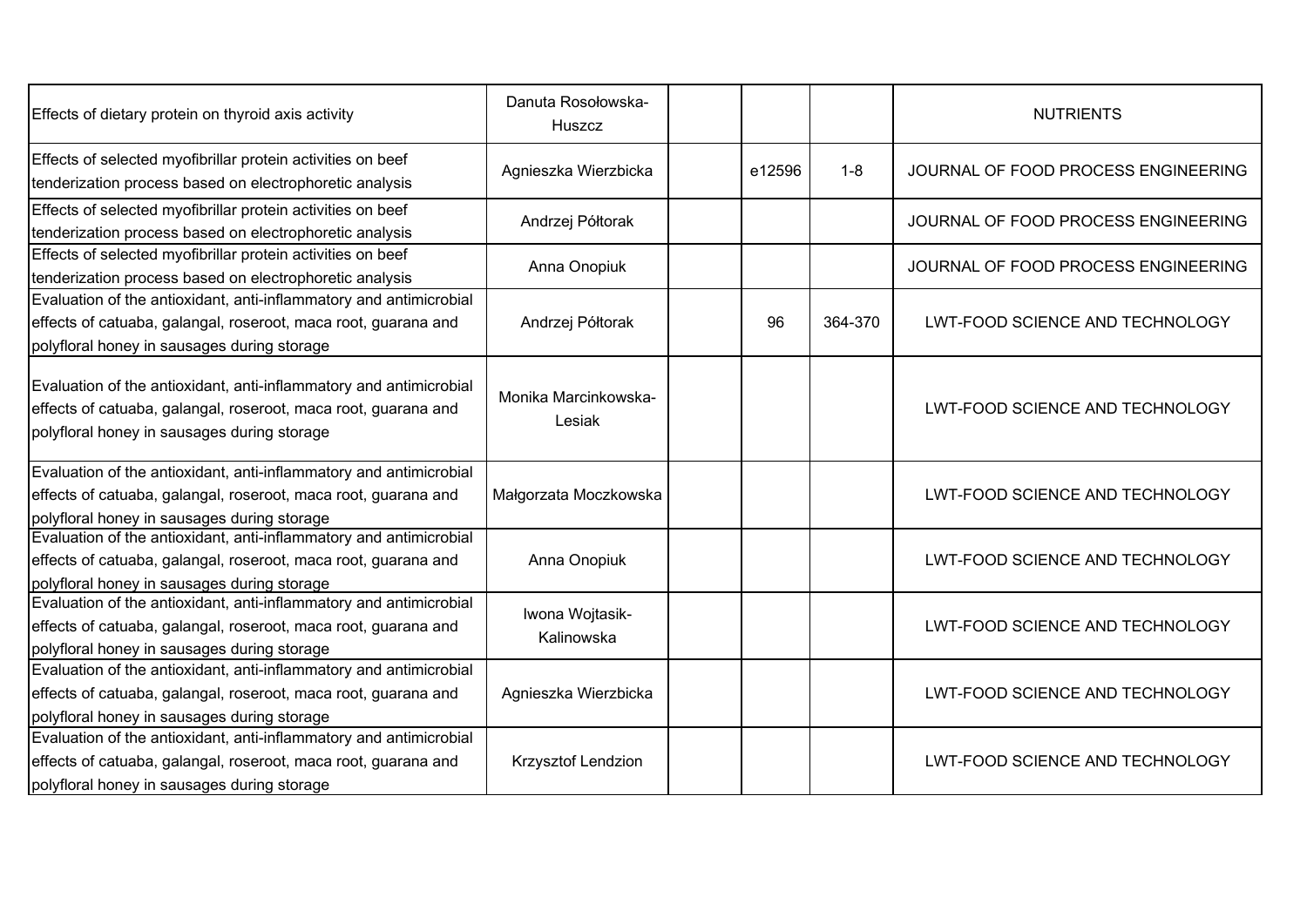| Fatty acid and lipid contents differentiation in cuts of rabbit meat                     | Ewa Czarniecka-Skubina     |    | 16   | 807-813   | CYTA-JOURNAL OF FOOD        |
|------------------------------------------------------------------------------------------|----------------------------|----|------|-----------|-----------------------------|
| Fatty acid and lipid contents differentiation in cuts of rabbit meat                     | Jarosława Rutkowska        |    |      |           | CYTA-JOURNAL OF FOOD        |
| Fatty acid and lipid contents differentiation in cuts of rabbit meat                     | Ewa Rasińska               |    |      |           | CYTA-JOURNAL OF FOOD        |
| Food hygiene knowledge and practice of consumers in Poland<br>and in Thailand - a survey | Marzena Tomaszewska        |    | 85   | 76-84     | FOOD CONTROL                |
| Food hygiene knowledge and practice of consumers in Poland<br>and in Thailand - a survey | Joanna Trafiałek           |    |      |           | <b>FOOD CONTROL</b>         |
| Food products as sources of protein and amino acids - the case<br>of Poland              | Olena Kulykovets           | 12 | 1977 | $1 - 20$  | <b>NUTRIENTS</b>            |
| Food products as sources of protein and amino acids - the case<br>of Poland              | Anna Kudlińska-Chylak      |    |      |           | <b>NUTRIENTS</b>            |
| Food products as sources of protein and amino acids - the case<br>of Poland              | Maksymilian Czeczotko      |    |      |           | <b>NUTRIENTS</b>            |
| Food products as sources of protein and amino acids - the case<br>of Poland              | Hanna Górska-<br>Warsewicz |    |      |           | <b>NUTRIENTS</b>            |
| Food products as sources of protein and amino acids - the case<br>of Poland              | Wacław Laskowski           |    |      |           | <b>NUTRIENTS</b>            |
| Food products as sources of protein and amino acids - the case<br>of Poland              | Krystyna Rejman            |    |      |           | <b>NUTRIENTS</b>            |
| Food, nutrient, and energy waste among school students                                   | Maria Kowalewska           | 8  | 120  | 1807-1831 | <b>BRITISH FOOD JOURNAL</b> |
| Food, nutrient, and energy waste among school students                                   | Anna Kołłajtis-Dołowy      |    |      |           | <b>BRITISH FOOD JOURNAL</b> |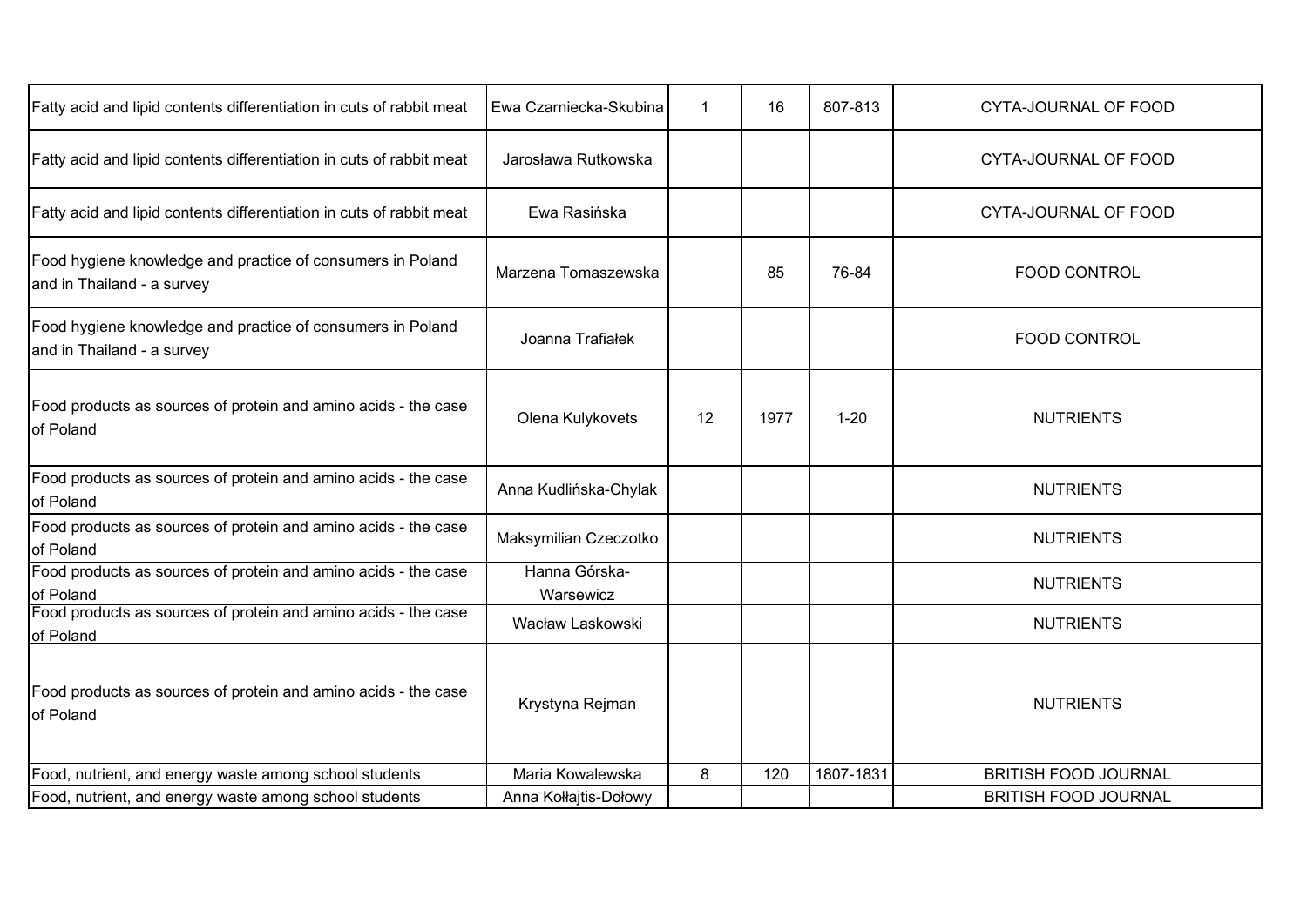| Food-origin lactic acid bacteria may exhibit probiotic properties :<br>review                                                                                                         | Dorota Zielińska               |                | 5063185 | $1 - 15$ | <b>BioMed Research International</b> |
|---------------------------------------------------------------------------------------------------------------------------------------------------------------------------------------|--------------------------------|----------------|---------|----------|--------------------------------------|
| Food-origin lactic acid bacteria may exhibit probiotic properties :<br>review                                                                                                         | Danuta Kołożyn-<br>Krajewska   |                |         |          | <b>BioMed Research International</b> |
| Formation of heterocyclic aromatic amines in relation to pork<br>quality and heat treatment parameters                                                                                | Wiesław Przybylski             |                | 276     | 511-519  | <b>FOOD CHEMISTRY</b>                |
| Formation of heterocyclic aromatic amines in relation to pork<br>quality and heat treatment parameters                                                                                | Danuta Jaworska                |                |         |          | <b>FOOD CHEMISTRY</b>                |
| Formation of heterocyclic aromatic amines in relation to pork<br>quality and heat treatment parameters                                                                                | Katarzyna Kajak-<br>Siemaszko  |                |         |          | <b>FOOD CHEMISTRY</b>                |
| Gene expression changes in rat brain regions after 7- and 28<br>days inhalation exposure to exhaust emissions from 1st and 2nd                                                        | Katarzyna Dziendzikows<br>ka   | 08.lip         | 30      | $1 - 14$ | <b>INHALATION TOXICOLOGY</b>         |
| Gene expression changes in rat brain regions after 7- and 28<br>days inhalation exposure to exhaust emissions from 1st and 2nd<br>generation biodiesel fuels - the FuelHealth project | Michał Oczkowski               |                |         |          | <b>INHALATION TOXICOLOGY</b>         |
| Gene expression changes in rat brain regions after 7- and 28<br>days inhalation exposure to exhaust emissions from 1st and 2nd<br>generation biodiesel fuels - the FuelHealth project | Tomasz Królikowski             |                |         |          | <b>INHALATION TOXICOLOGY</b>         |
| Gene expression changes in rat brain regions after 7- and 28<br>days inhalation exposure to exhaust emissions from 1st and 2nd<br>generation biodiesel fuels - the FuelHealth project | Joanna Gromadzka-<br>Ostrowska |                |         |          | <b>INHALATION TOXICOLOGY</b>         |
| Genetic mapping of ovary colour and quantitative trait loci for<br>carotenoid content in the fruit of Cucurbita maxima Duchesne                                                       | Ewelina Hallmann               | 9              | 38      | $1 - 14$ | MOLECULAR BREEDING                   |
| Health- and taste-related attitudes associated with dietary<br>patterns in a representative sample of Polish girls and young<br>women : a cross-sectional study (GEBaHealth Project)  | Marzena Jeżewska-<br>Zychowicz | $\overline{2}$ | 254     | $1 - 18$ | <b>NUTRIENTS</b>                     |
| Impact of nutrition education on the compliance with Model Food<br>Ration in 231 preschools, Poland: results of Eating Healthy,<br><b>Growing Healthy Program</b>                     | Joanna Myszkowska-<br>Ryciak   | 10             | 1427    | $1 - 14$ | <b>NUTRIENTS</b>                     |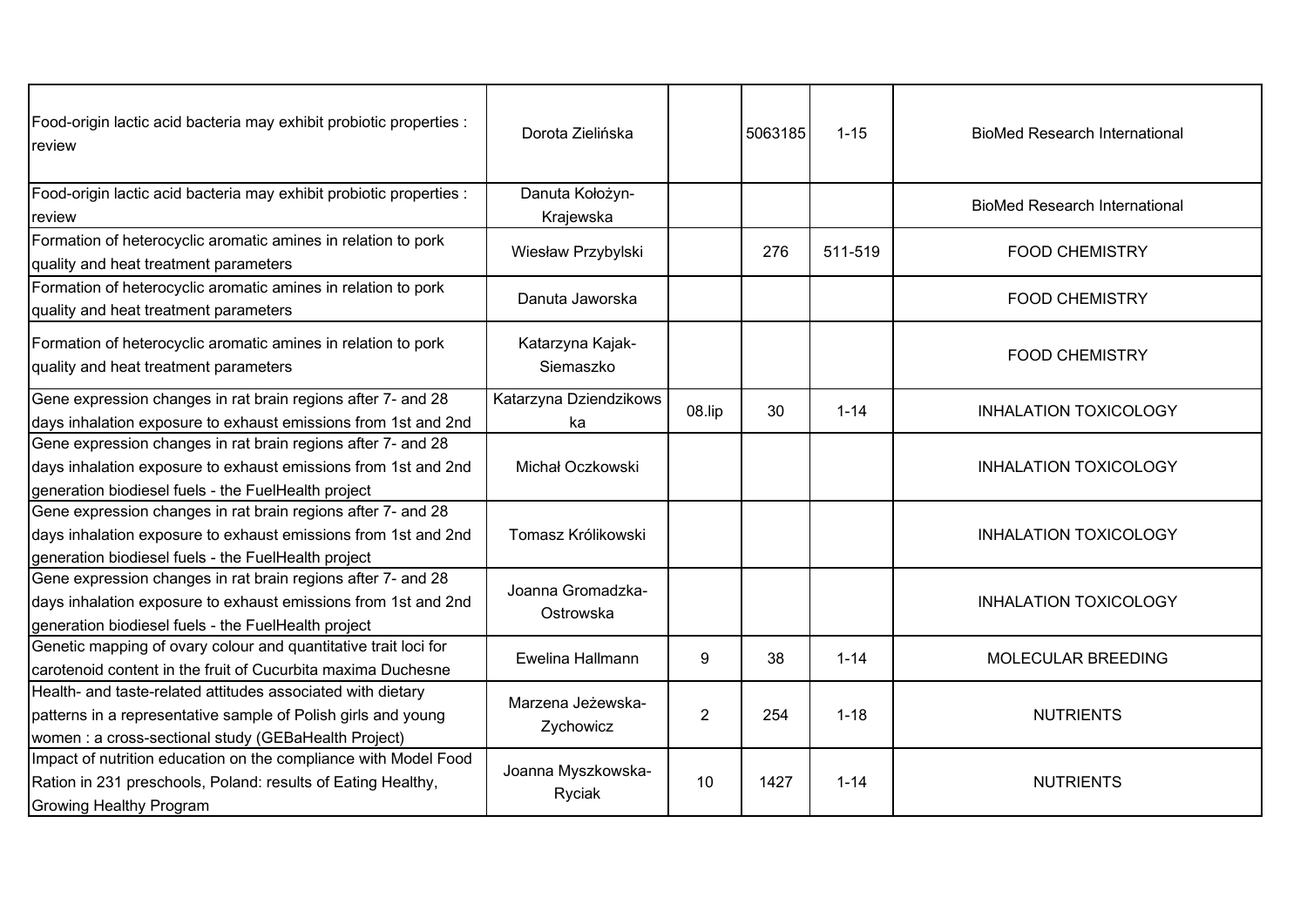| Impact of nutrition education on the compliance with Model Food<br>Ration in 231 preschools, Poland: results of Eating Healthy,<br>Growing Healthy Program                                            | Anna Harton                        |                |      |          | <b>NUTRIENTS</b>             |
|-------------------------------------------------------------------------------------------------------------------------------------------------------------------------------------------------------|------------------------------------|----------------|------|----------|------------------------------|
| Implementation of dietary reference intake standards in preschool<br>menus in Poland                                                                                                                  | Joanna Myszkowska-<br>Ryciak       | 5              | 592  | $1 - 14$ | <b>NUTRIENTS</b>             |
| Implementation of dietary reference intake standards in preschool<br>menus in Poland                                                                                                                  | Anna Harton                        |                |      |          | <b>NUTRIENTS</b>             |
| Importance of health aspects in polish consumer choices of dairy<br>products                                                                                                                          | Marta Sajdakowska                  | 8              | 1007 | $1 - 12$ | <b>NUTRIENTS</b>             |
| Importance of health aspects in polish consumer choices of dairy<br>products                                                                                                                          | Jerzy Gębski                       |                |      |          | <b>NUTRIENTS</b>             |
| Importance of health aspects in polish consumer choices of dairy<br>products                                                                                                                          | Krystyna Gutkowska                 |                |      |          | <b>NUTRIENTS</b>             |
| Importance of health aspects in polish consumer choices of dairy<br>products                                                                                                                          | Sylwia Żakowska-<br><b>Biemans</b> |                |      |          | <b>NUTRIENTS</b>             |
| Influence of anti-inflammatory diet and smoking on mortality and<br>survival in men and women : two prospective cohort studies                                                                        | Joanna Kałuża                      | 1              | 285  | 75-91    | JOURNAL OF INTERNAL MEDICINE |
| Influence of food neophobia level on fruit and vegetable intake<br>and its association with urban area of residence and physical<br>activity in a nationwide case-control study of Polish adolescents | Dominika Guzek                     | $\overline{7}$ | 897  | $1 - 15$ | <b>NUTRIENTS</b>             |
| Influence of food neophobia level on fruit and vegetable intake<br>and its association with urban area of residence and physical<br>activity in a nationwide case-control study of Polish adolescents | Dominika Głąbska                   |                |      |          | <b>NUTRIENTS</b>             |
| Influence of food neophobia level on fruit and vegetable intake<br>and its association with urban area of residence and physical<br>activity in a nationwide case-control study of Polish adolescents | Krystyna Gutkowska                 |                |      |          | <b>NUTRIENTS</b>             |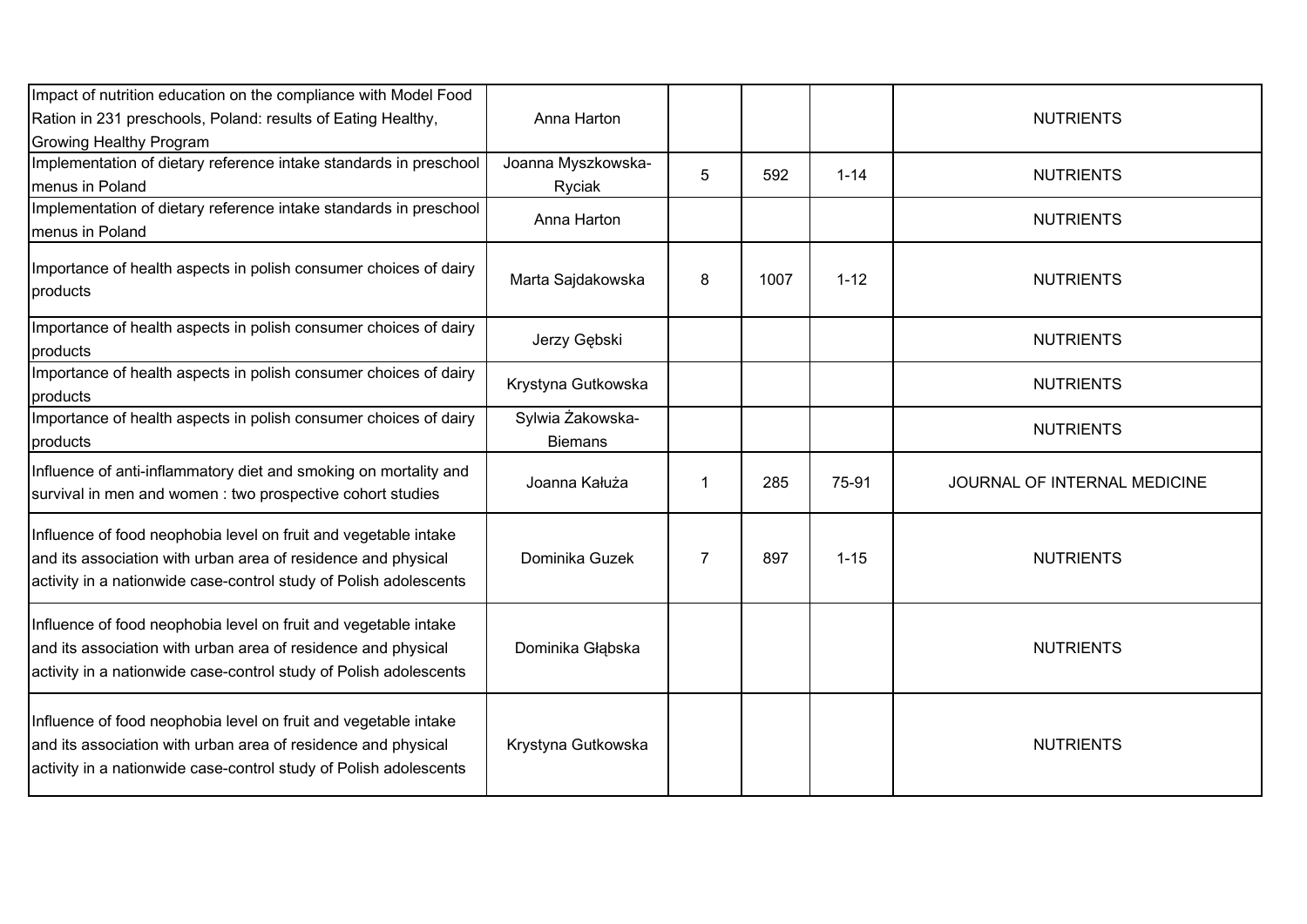| Influence of food neophobia level on fruit and vegetable intake<br>and its association with urban area of residence and physical<br>activity in a nationwide case-control study of Polish adolescents | Katarzyna Zadka      |    |      |          | <b>NUTRIENTS</b>                                                               |
|-------------------------------------------------------------------------------------------------------------------------------------------------------------------------------------------------------|----------------------|----|------|----------|--------------------------------------------------------------------------------|
| Influence of oat ß-glucan and canola oil addition on the physico-<br>chemical properties of low-fat beef burgers                                                                                      | Anna Onopiuk         | 11 | 42   | $1 - 12$ | JOURNAL OF FOOD PROCESSING AND<br><b>PRESERVATION</b>                          |
| Influence of oat β-glucan and canola oil addition on the physico-<br>chemical properties of low-fat beef burgers                                                                                      | Andrzej Półtorak     |    |      |          | JOURNAL OF FOOD PROCESSING AND<br><b>PRESERVATION</b>                          |
| Influence of oat ß-glucan and canola oil addition on the physico-<br>chemical properties of low-fat beef burgers                                                                                      | Agnieszka Wierzbicka |    |      |          | JOURNAL OF FOOD PROCESSING AND<br><b>PRESERVATION</b>                          |
| Influence of oat ß-glucan and canola oil addition on the physico-<br>chemical properties of low-fat beef burgers                                                                                      | Arkadiusz Szpicer    |    |      |          | JOURNAL OF FOOD PROCESSING AND<br><b>PRESERVATION</b>                          |
| Intake of saturated fatty acids affects atherogenic blood properties<br>in young, Caucasian, overweight women even without influencing<br>blood cholesterol                                           | Jadwiga Hamułka      | 11 | 2530 | $1 - 17$ | INTERNATIONAL JOURNAL OF<br>ENVIRONMENTAL RESEARCH AND PUBLIC<br><b>HEALTH</b> |
| Intake of saturated fatty acids affects atherogenic blood properties<br>in young, Caucasian, overweight women even without influencing<br>blood cholesterol                                           | Dominika Głąbska     |    |      |          | INTERNATIONAL JOURNAL OF<br>ENVIRONMENTAL RESEARCH AND PUBLIC<br><b>HEALTH</b> |
| Intake of saturated fatty acids affects atherogenic blood properties<br>in young, Caucasian, overweight women even without influencing<br>blood cholesterol                                           | Dominika Guzek       |    |      |          | INTERNATIONAL JOURNAL OF<br>ENVIRONMENTAL RESEARCH AND PUBLIC<br><b>HEALTH</b> |
| Intake of saturated fatty acids affects atherogenic blood properties<br>in young, Caucasian, overweight women even without influencing<br>blood cholesterol                                           | Agnieszka Białkowska |    |      |          | INTERNATIONAL JOURNAL OF<br>ENVIRONMENTAL RESEARCH AND PUBLIC<br><b>HEALTH</b> |
| Intake of saturated fatty acids affects atherogenic blood properties<br>in young, Caucasian, overweight women even without influencing<br>blood cholesterol                                           | Agnieszka Sulich     |    |      |          | INTERNATIONAL JOURNAL OF<br>ENVIRONMENTAL RESEARCH AND PUBLIC<br><b>HEALTH</b> |
| Intake of vitamins and minerals from voluntarily fortified foods in<br>school children in Central-Eastern Poland                                                                                      | Ewa Sicińska         |    | 2018 | $1-9$    | INTERNATIONAL JOURNAL FOR VITAMIN AND<br><b>NUTRITION RESEARCH</b>             |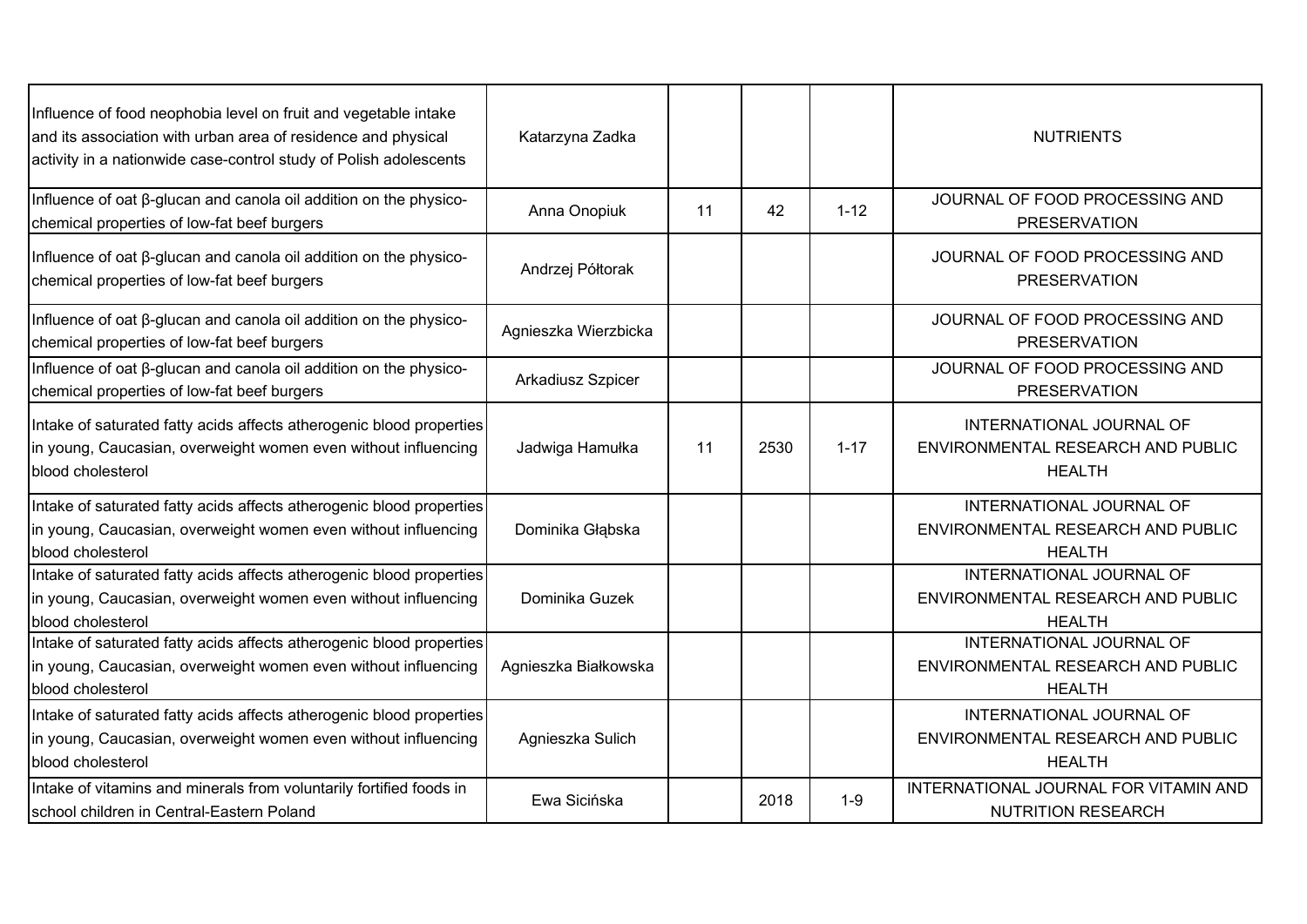| Intake of vitamins and minerals from voluntarily fortified foods in |                      |    |                |           | INTERNATIONAL JOURNAL FOR VITAMIN AND |
|---------------------------------------------------------------------|----------------------|----|----------------|-----------|---------------------------------------|
| school children in Central-Eastern Poland                           | Joanna Kałuża        |    |                |           | <b>NUTRITION RESEARCH</b>             |
| Intake of vitamins and minerals from voluntarily fortified foods in |                      |    |                |           | INTERNATIONAL JOURNAL FOR VITAMIN AND |
| school children in Central-Eastern Poland                           | Olga Januszko        |    |                |           | <b>NUTRITION RESEARCH</b>             |
| Intake of vitamins and minerals from voluntarily fortified foods in |                      |    |                |           | INTERNATIONAL JOURNAL FOR VITAMIN AND |
| school children in Central-Eastern Poland                           | Barbara Pietruszka   |    |                |           | <b>NUTRITION RESEARCH</b>             |
| Intake of vitamins and minerals from voluntarily fortified foods in |                      |    |                |           | INTERNATIONAL JOURNAL FOR VITAMIN AND |
| school children in Central-Eastern Poland                           | Katarzyna Rolf       |    |                |           | <b>NUTRITION RESEARCH</b>             |
| Long-term consumption of fruits and vegetables and risk of          |                      |    |                |           |                                       |
| chronic obstructive pulmonary disease : a prospective cohort        | Joanna Kałuża        |    | $6\phantom{1}$ | 1897-1909 | INTERNATIONAL JOURNAL OF EPIDEMIOLOGY |
| study of women                                                      |                      |    |                |           |                                       |
| Long-term unprocessed and processed red meat consumption            |                      |    |                |           |                                       |
| and risk of chronic obstructive pulmonary disease: a prospective    | Joanna Kałuża        |    | 57             | $1 - 8$   | EUROPEAN JOURNAL OF NUTRITION         |
| cohort study of women                                               |                      |    |                |           |                                       |
| Meat, meat products and seafood as sources of energy and            | Wacław Laskowski     | 10 | 1412           | $1 - 22$  | <b>NUTRIENTS</b>                      |
| nutrients in the average Polish diet                                |                      |    |                |           |                                       |
| Meat, meat products and seafood as sources of energy and            | Hanna Górska-        |    |                |           | <b>NUTRIENTS</b>                      |
| nutrients in the average Polish diet                                | Warsewicz            |    |                |           |                                       |
| Meat, meat products and seafood as sources of energy and            | Olena Kulykovets     |    |                |           | <b>NUTRIENTS</b>                      |
| nutrients in the average Polish diet                                |                      |    |                |           |                                       |
| Modified atmosphere packaging for extending the shelf life of       |                      |    |                |           | JOURNAL OF FOOD PROCESSING AND        |
| fresh Agaricus bisporus                                             | Magdalena Zalewska   | 12 | 42             | $1 - 9$   | <b>PRESERVATION</b>                   |
| Modified atmosphere packaging for extending the shelf life of       | Monika Marcinkowska- |    |                |           | JOURNAL OF FOOD PROCESSING AND        |
| fresh Agaricus bisporus                                             | Lesiak               |    |                |           | <b>PRESERVATION</b>                   |
| Modified atmosphere packaging for extending the shelf life of       |                      |    |                |           | JOURNAL OF FOOD PROCESSING AND        |
| fresh Agaricus bisporus                                             | Anna Onopiuk         |    |                |           | <b>PRESERVATION</b>                   |
| Modified atmosphere packaging for extending the shelf life of       |                      |    |                |           | JOURNAL OF FOOD PROCESSING AND        |
| fresh Agaricus bisporus                                             | Andrzej Półtorak     |    |                |           | <b>PRESERVATION</b>                   |
|                                                                     |                      |    |                |           |                                       |
| Modified atmosphere packaging for extending the shelf life of       | Adrian Stelmasiak    |    |                |           | JOURNAL OF FOOD PROCESSING AND        |
| fresh Agaricus bisporus                                             |                      |    |                |           | <b>PRESERVATION</b>                   |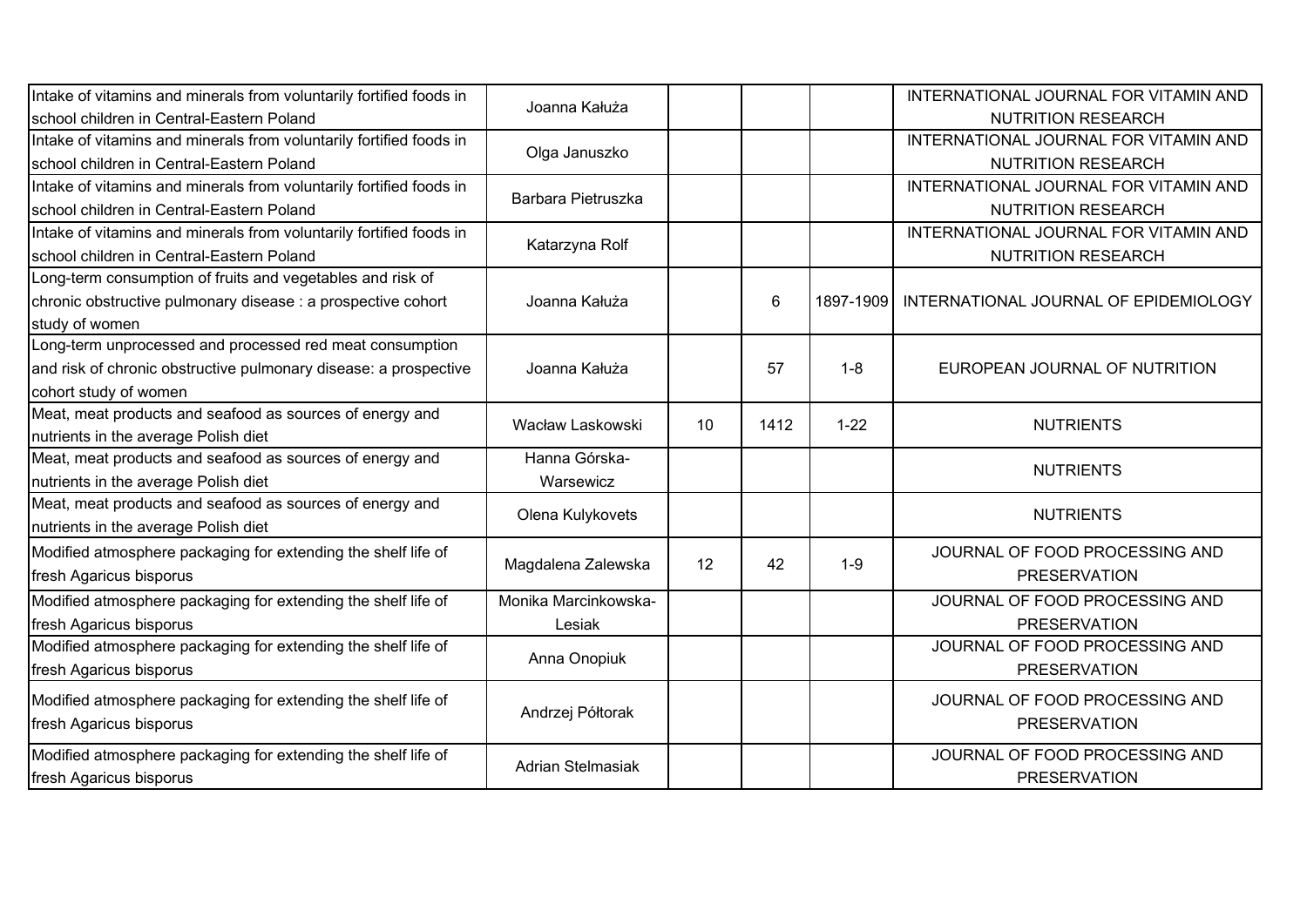| Mother's fruit preferences and consumption support similar<br>lattitudes and behaviors in their children                                                                                                        | Dominika Guzek                 | 12             | 2833 | $1 - 13$ | <b>INTERNATIONAL JOURNAL OF</b><br>ENVIRONMENTAL RESEARCH AND PUBLIC<br><b>HEALTH</b> |
|-----------------------------------------------------------------------------------------------------------------------------------------------------------------------------------------------------------------|--------------------------------|----------------|------|----------|---------------------------------------------------------------------------------------|
| Mother's fruit preferences and consumption support similar<br>lattitudes and behaviors in their children                                                                                                        | Krystyna Gutkowska             |                |      |          | INTERNATIONAL JOURNAL OF<br>ENVIRONMENTAL RESEARCH AND PUBLIC<br><b>HEALTH</b>        |
| Mother's fruit preferences and consumption support similar<br>attitudes and behaviors in their children                                                                                                         | Dominika Głąbska               |                |      |          | INTERNATIONAL JOURNAL OF<br>ENVIRONMENTAL RESEARCH AND PUBLIC<br><b>HEALTH</b>        |
| Nutrients composition in fit snacks made from Ostrich, beef and<br>chicken dried meat                                                                                                                           | Agnieszka Wierzbicka           | 6              | 1267 | $1 - 13$ | <b>MOLECULES</b>                                                                      |
| Nutrients composition in fit snacks made from Ostrich, beef and<br>chicken dried meat                                                                                                                           | Adrian Stelmasiak              |                |      |          | <b>MOLECULES</b>                                                                      |
| Oral administration of oat beta-glucan preparations of different<br>molecular weight results in regulation of genes connected with<br>immune response in peripheral blood of rats with LPS-induced<br>enteritis | Katarzyna Błaszczyk            | 1              | 57   | $1 - 15$ | EUROPEAN JOURNAL OF NUTRITION                                                         |
| Oral administration of oat beta-glucan preparations of different<br>molecular weight results in regulation of genes connected with<br>immune response in peripheral blood of rats with LPS-induced<br>enteritis | Joanna Gromadzka-<br>Ostrowska |                |      |          | EUROPEAN JOURNAL OF NUTRITION                                                         |
| Organic private labels as sources of competitive advantage - the<br>case of international retailers operating on the Polish market                                                                              | Monika Świątkowska             | $\overline{7}$ | 10   | $1 - 28$ | <b>SUSTAINABILITY</b>                                                                 |
| Organic private labels as sources of competitive advantage - the<br>case of international retailers operating on the Polish market                                                                              | Ewa Świstak                    |                |      |          | <b>SUSTAINABILITY</b>                                                                 |
| Organic private labels as sources of competitive advantage - the<br>case of international retailers operating on the Polish market                                                                              | Agnieszka Bobola               |                |      |          | <b>SUSTAINABILITY</b>                                                                 |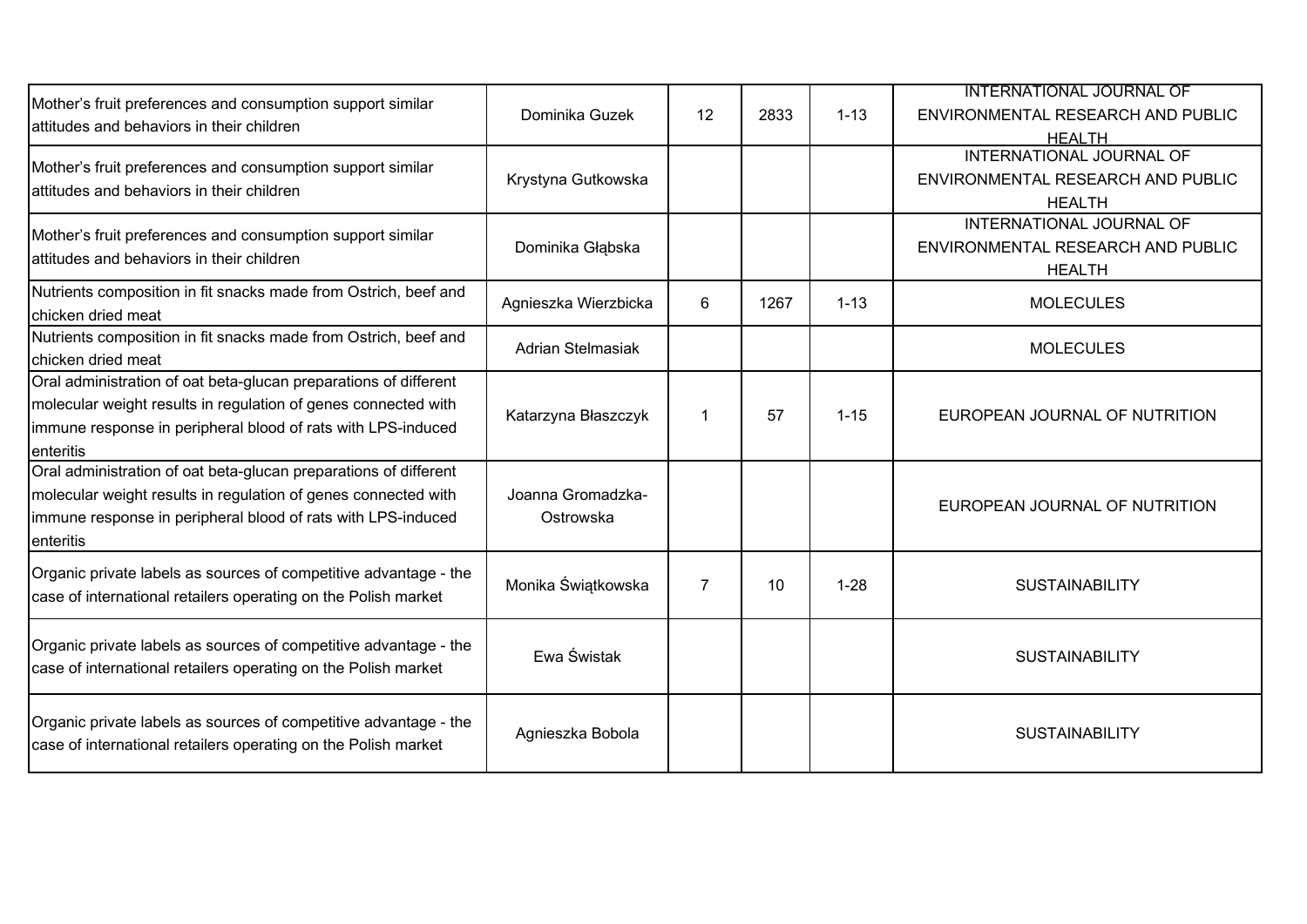| Organic private labels as sources of competitive advantage - the<br>case of international retailers operating on the Polish market                                                                                                | Julita Szlachciuk                  |   |    |         | <b>SUSTAINABILITY</b>                             |
|-----------------------------------------------------------------------------------------------------------------------------------------------------------------------------------------------------------------------------------|------------------------------------|---|----|---------|---------------------------------------------------|
| Organic private labels as sources of competitive advantage - the<br>case of international retailers operating on the Polish market                                                                                                | Maksymilian Czeczotko              |   |    |         | <b>SUSTAINABILITY</b>                             |
| Organic private labels as sources of competitive advantage - the<br>case of international retailers operating on the Polish market                                                                                                | Hanna Górska-<br>Warsewicz         |   |    |         | <b>SUSTAINABILITY</b>                             |
| Organic private labels as sources of competitive advantage - the<br>case of international retailers operating on the Polish market                                                                                                | Sylwia Żakowska-<br><b>Biemans</b> |   |    |         | <b>SUSTAINABILITY</b>                             |
| Oxidation processes of Longissimus dorsi from pigs<br>supplemented with linseed oil and antioxidants                                                                                                                              | Marta Brodowska-<br>Trebacz        | 3 |    | 545-552 | SOUTH AFRICAN JOURNAL OF ANIMAL<br><b>SCIENCE</b> |
| Oxidation processes of Longissimus dorsi from pigs<br>supplemented with linseed oil and antioxidants                                                                                                                              | Dominika Guzek                     |   |    |         | SOUTH AFRICAN JOURNAL OF ANIMAL<br><b>SCIENCE</b> |
| Oxidation processes of Longissimus dorsi from pigs<br>supplemented with linseed oil and antioxidants                                                                                                                              | Ewelina Pogorzelska -<br>Nowicka   |   |    |         | SOUTH AFRICAN JOURNAL OF ANIMAL<br><b>SCIENCE</b> |
| Oxidation processes of Longissimus dorsi from pigs<br>supplemented with linseed oil and antioxidants                                                                                                                              | Agnieszka Wierzbicka               |   |    |         | SOUTH AFRICAN JOURNAL OF ANIMAL<br><b>SCIENCE</b> |
| Oxidation processes of Longissimus dorsi from pigs<br>supplemented with linseed oil and antioxidants                                                                                                                              | Jolanta Godziszewska               |   |    |         | SOUTH AFRICAN JOURNAL OF ANIMAL<br><b>SCIENCE</b> |
| Pathogen reduction on mung bean reduction of Escherichia coli<br>O157:H7, Salmonella enterica and Listeria monocytogenes on<br>mung bean using combined thermal and chemical treatments with<br>acetic acid and hydrogen peroxide | Monika Trząskowska                 |   | 76 | 62-68   | <b>FOOD MICROBIOLOGY</b>                          |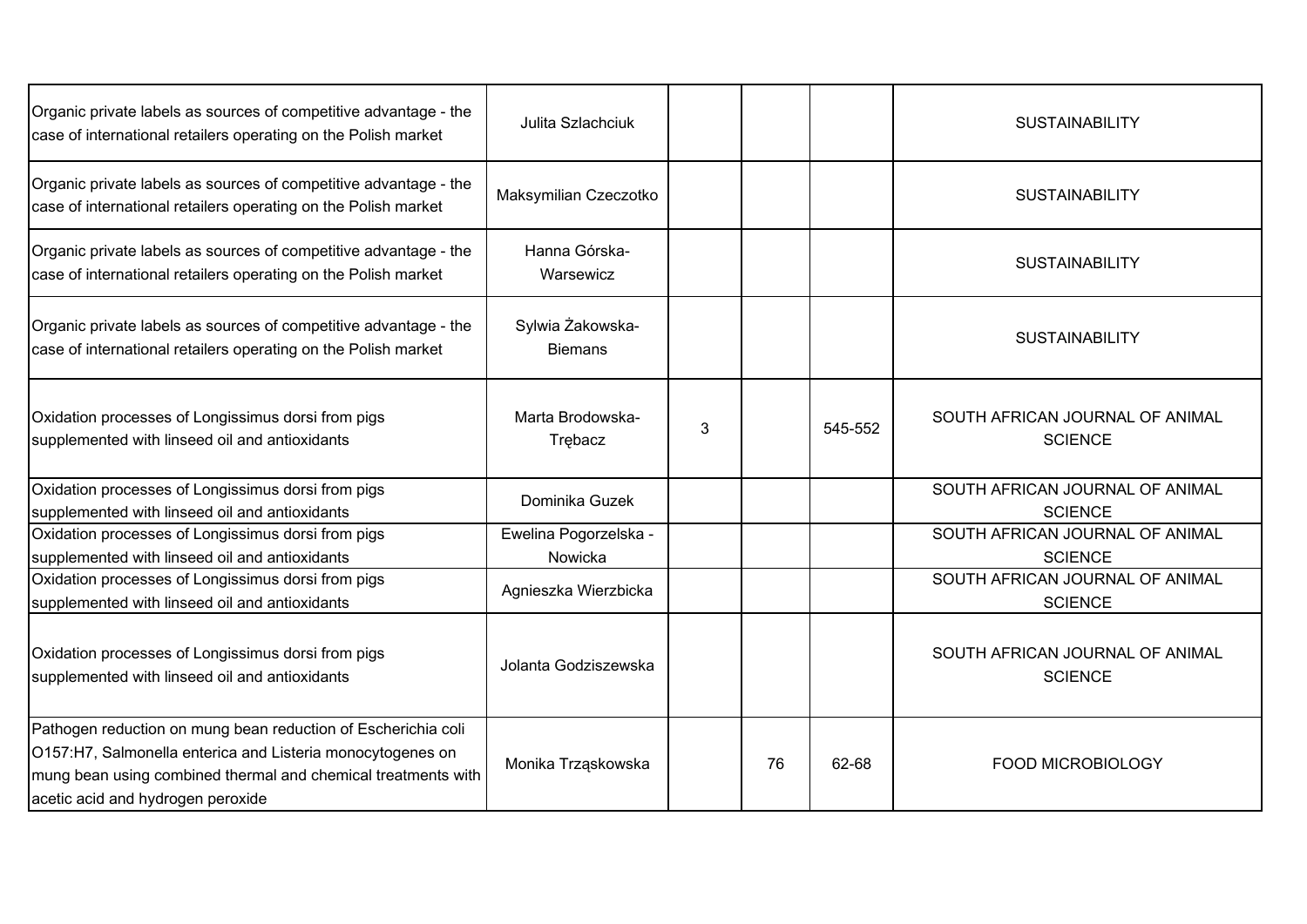| Physicochemical properties of dietary fibers extracted from gluten-<br>free sources: quinoa (Chenopodium quinoa), amaranth<br>(Amaranthus caudatus) and millet (Panicum miliaceum) | <b>Marcin Kurek</b>            |                | 85  | 321-330   | FOOD HYDROCOLLOIDS                                    |
|------------------------------------------------------------------------------------------------------------------------------------------------------------------------------------|--------------------------------|----------------|-----|-----------|-------------------------------------------------------|
| Physicochemical properties of dietary fibers extracted from gluten-<br>free sources: quinoa (Chenopodium quinoa), amaranth<br>(Amaranthus caudatus) and millet (Panicum miliaceum) | Sabina Karp                    |                |     |           | FOOD HYDROCOLLOIDS                                    |
| Physicochemical properties of dietary fibers extracted from gluten-<br>free sources: quinoa (Chenopodium quinoa), amaranth<br>(Amaranthus caudatus) and millet (Panicum miliaceum) | Jarosław Wyrwisz               |                |     |           | FOOD HYDROCOLLOIDS                                    |
| Physicochemical properties of white button mushrooms (Agaricus<br>bisporus) as affected by coating                                                                                 | Anna Onopiuk                   | $\overline{2}$ | 42  | $1 - 8$   | JOURNAL OF FOOD PROCESSING AND<br><b>PRESERVATION</b> |
| Physicochemical properties of white button mushrooms (Agaricus<br>bisporus) as affected by coating                                                                                 | Magdalena Zalewska             |                |     |           | JOURNAL OF FOOD PROCESSING AND<br><b>PRESERVATION</b> |
| Physicochemical properties of white button mushrooms (Agaricus<br>bisporus) as affected by coating                                                                                 | Monika Marcinkowska-<br>Lesiak |                |     |           | JOURNAL OF FOOD PROCESSING AND<br><b>PRESERVATION</b> |
| Pig diet with bioactive compounds influences quality of meat and<br>smoked ham                                                                                                     | Jarosław Wyrwisz               | 6              |     | 1032-1041 | SOUTH AFRICAN JOURNAL OF ANIMAL<br><b>SCIENCE</b>     |
| Pig diet with bioactive compounds influences quality of meat and<br>smoked ham                                                                                                     | Agnieszka Wierzbicka           |                |     |           | SOUTH AFRICAN JOURNAL OF ANIMAL<br><b>SCIENCE</b>     |
| Pig diet with bioactive compounds influences quality of meat and<br>smoked ham                                                                                                     | Adrian Stelmasiak              |                |     |           | SOUTH AFRICAN JOURNAL OF ANIMAL<br><b>SCIENCE</b>     |
| Polyphenols and carotenoids in pickled bell pepper from organic<br>and conventional production                                                                                     | Ewelina Hallmann               |                | 278 | 254-260   | <b>FOOD CHEMISTRY</b>                                 |
| Polyphenols and carotenoids in pickled bell pepper from organic<br>and conventional production                                                                                     | Renata Kazimierczak            |                |     |           | <b>FOOD CHEMISTRY</b>                                 |
| Polyphenols and carotenoids in pickled bell pepper from organic<br>and conventional production                                                                                     | Dominika Średnicka -<br>Tober  |                |     |           | <b>FOOD CHEMISTRY</b>                                 |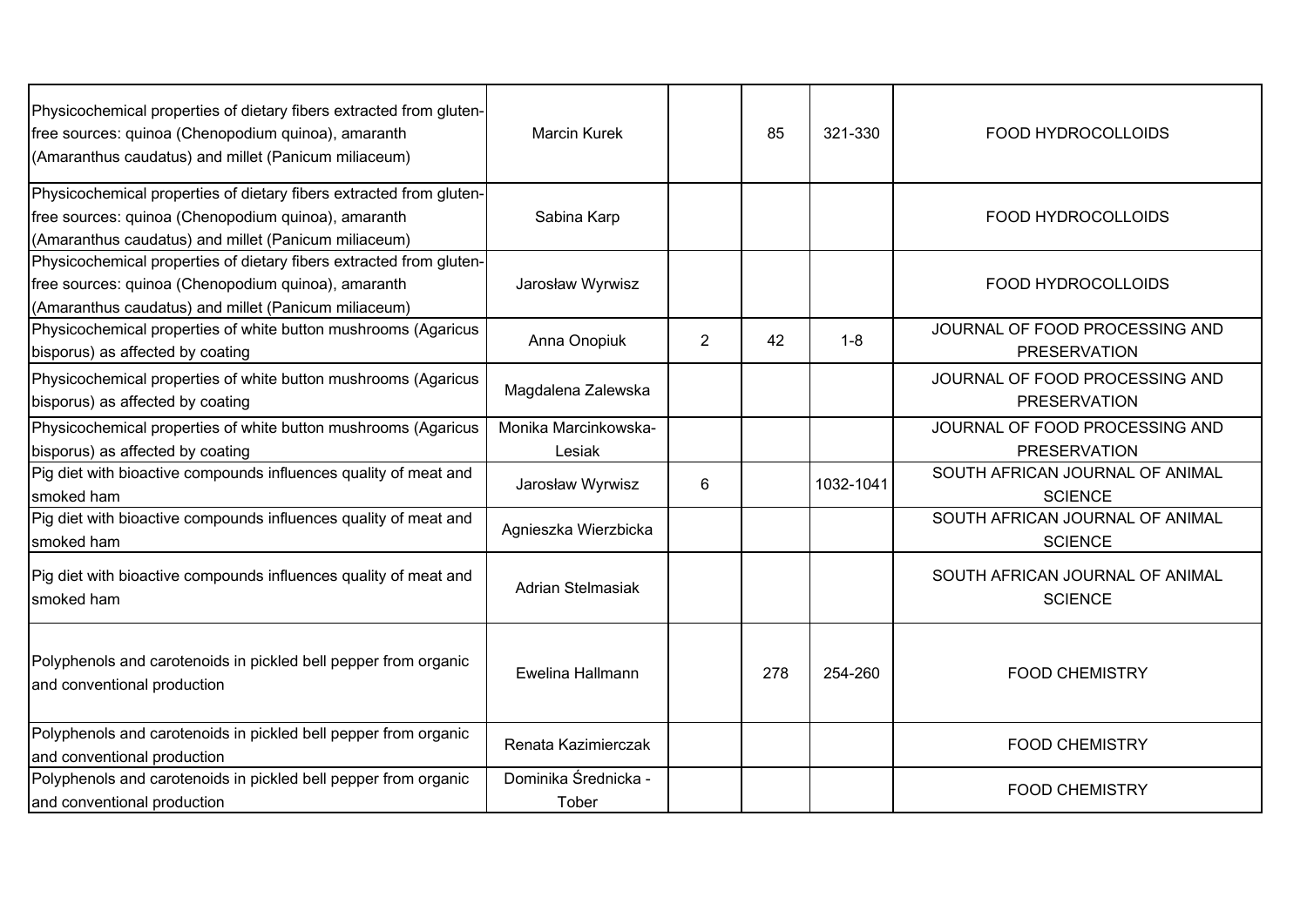| Polyphenols and carotenoids in pickled bell pepper from organic<br>and conventional production                                                                  | Maria Rembiałkowska           |                |    |           | <b>FOOD CHEMISTRY</b>                                               |
|-----------------------------------------------------------------------------------------------------------------------------------------------------------------|-------------------------------|----------------|----|-----------|---------------------------------------------------------------------|
| Potential anticancer properties of berries from organic production<br>la review                                                                                 | Renata Kazimierczak           | $\overline{2}$ | 63 | 106-108   | JOURNAL OF RESEARCH AND APPLICATIONS IN<br>AGRICULTURAL ENGINEERING |
| Potential anticancer properties of berries from organic production<br>la review                                                                                 | Dominika Średnicka -<br>Tober |                |    |           | JOURNAL OF RESEARCH AND APPLICATIONS IN<br>AGRICULTURAL ENGINEERING |
| Potential anticancer properties of berries from organic production -<br>la review                                                                               | Ewelina Hallmann              |                |    |           | JOURNAL OF RESEARCH AND APPLICATIONS IN<br>AGRICULTURAL ENGINEERING |
| Potential anticancer properties of berries from organic production<br>la review                                                                                 | Maria Rembiałkowska           |                |    |           | JOURNAL OF RESEARCH AND APPLICATIONS IN<br>AGRICULTURAL ENGINEERING |
| Prediction models for assessing lycopene in open-field cultivated<br>tomatoes by means of a portable reflectance sensor: cultivar and<br>growing-season effects | Ewelina Hallmann              | 18             |    | 4748-4757 | JOURNAL OF AGRICULTURAL AND FOOD<br><b>CHEMISTRY</b>                |
| Professor Da-Wen Sun elected as a foreign member of Polish<br>Academy of Sciences                                                                               | Agnieszka Wierzbicka          | 1              | 11 | $1 - 1$   | FOOD AND BIOPROCESS TECHNOLOGY                                      |
| Prognozowanie w mikrobiologii żywności                                                                                                                          | Elżbieta Rosiak               | 3              | 57 | 229-243   | POSTEPY MIKROBIOLOGII                                               |
| Prognozowanie w mikrobiologii żywności                                                                                                                          | Katarzyna Kajak-<br>Siemaszko |                |    |           | POSTEPY MIKROBIOLOGII                                               |
| Prognozowanie w mikrobiologii żywności                                                                                                                          | Monika Trząskowska            |                |    |           | POSTEPY MIKROBIOLOGII                                               |
| Prognozowanie w mikrobiologii żywności                                                                                                                          | Danuta Kołożyn-<br>Krajewska  |                |    |           | POSTEPY MIKROBIOLOGII                                               |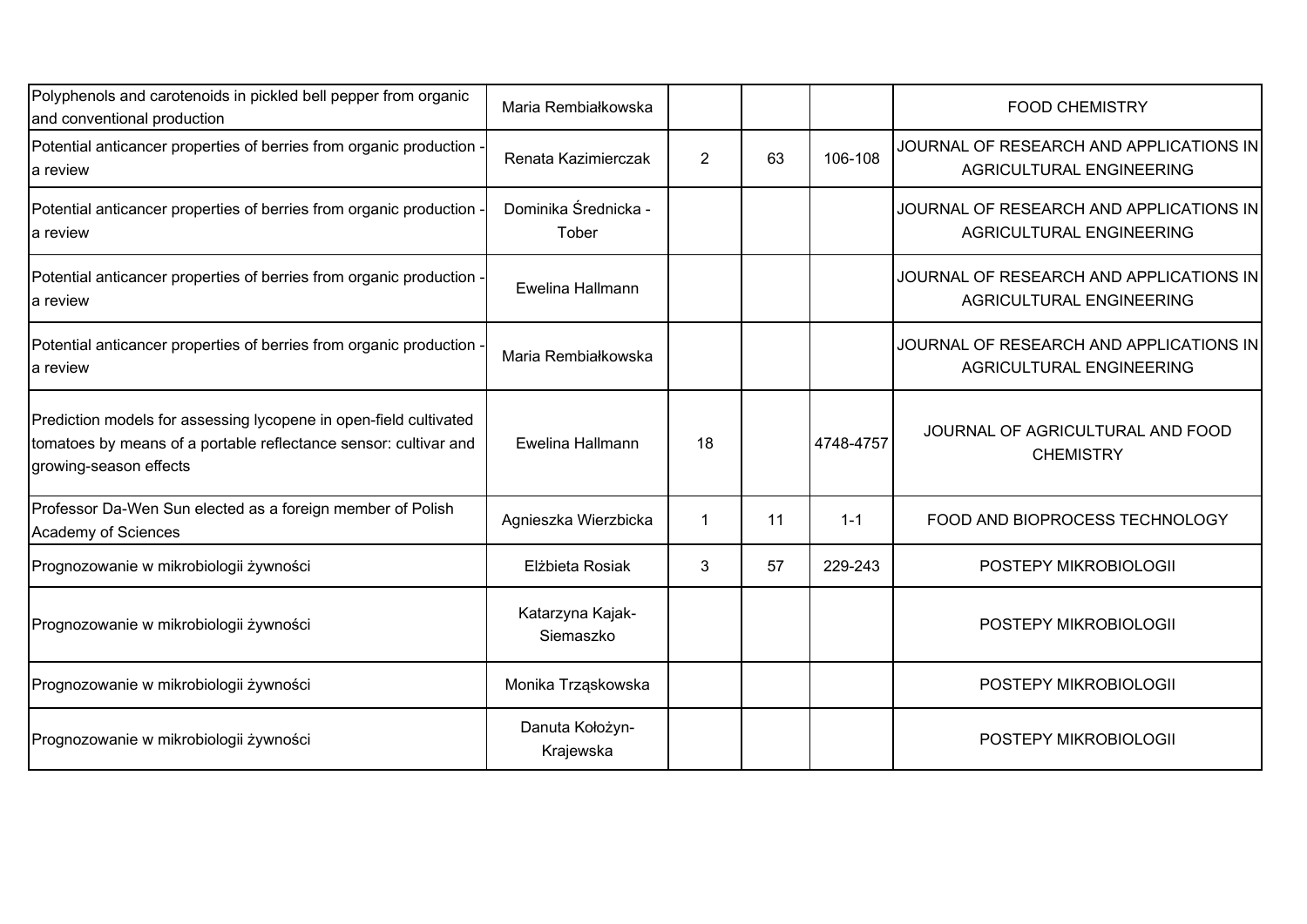| Prudent-active and fast-food-sedentary dietary-lifestyle patterns :<br>the association with adiposity, nutrition knowledge and<br>sociodemographic factors in Polish teenagers - the ABC of<br><b>Healthy Eating Project</b> | Jadwiga Hamułka                | 12 | 1988 | $1 - 18$ | <b>NUTRIENTS</b>                                                               |
|------------------------------------------------------------------------------------------------------------------------------------------------------------------------------------------------------------------------------|--------------------------------|----|------|----------|--------------------------------------------------------------------------------|
| Prudent-active and fast-food-sedentary dietary-lifestyle patterns :<br>the association with adiposity, nutrition knowledge and<br>sociodemographic factors in Polish teenagers - the ABC of<br><b>Healthy Eating Project</b> | Ewa Czarniecka-Skubina         |    |      |          | <b>NUTRIENTS</b>                                                               |
| Prudent-active and fast-food-sedentary dietary-lifestyle patterns :<br>the association with adiposity, nutrition knowledge and<br>sociodemographic factors in Polish teenagers - the ABC of<br><b>Healthy Eating Project</b> | Anna Piotrowska                |    |      |          | <b>NUTRIENTS</b>                                                               |
| Rapid weight loss and dietary inadequacies among martial arts<br>practitioners from Poland                                                                                                                                   | Agata Wawrzyniak               | 11 | 2476 | $1 - 12$ | INTERNATIONAL JOURNAL OF<br>ENVIRONMENTAL RESEARCH AND PUBLIC<br><b>HEALTH</b> |
| Rapid weight loss and dietary inadequacies among martial arts<br>practitioners from Poland                                                                                                                                   | Anna Anyżewska                 |    |      |          | INTERNATIONAL JOURNAL OF<br>ENVIRONMENTAL RESEARCH AND PUBLIC<br><b>HEALTH</b> |
| Rapid weight loss and dietary inadequacies among martial arts<br>practitioners from Poland                                                                                                                                   | Magdalena Leonkiewicz          |    |      |          | INTERNATIONAL JOURNAL OF<br>ENVIRONMENTAL RESEARCH AND PUBLIC<br><b>HEALTH</b> |
| Rapid weight loss and dietary inadequacies among martial arts<br>practitioners from Poland                                                                                                                                   | Agnieszka Woźniak              |    |      |          | INTERNATIONAL JOURNAL OF<br>ENVIRONMENTAL RESEARCH AND PUBLIC<br><b>HEALTH</b> |
| Reproducibility of a Questionnaire for Dietary Habits, Lifestyle and<br>Nutrition Knowledge Assessment (KomPAN) in Polish<br>adolescents and adults                                                                          | Marzena Jeżewska-<br>Zychowicz | 12 | 1845 | $1 - 19$ | <b>NUTRIENTS</b>                                                               |
| Short telomere length is related to limitations in physical function<br>in elderly european adults                                                                                                                           | Barbara Pietruszka             | 9  | 1110 | $1-6$    | <b>FRONTIERS IN PHYSIOLOGY</b>                                                 |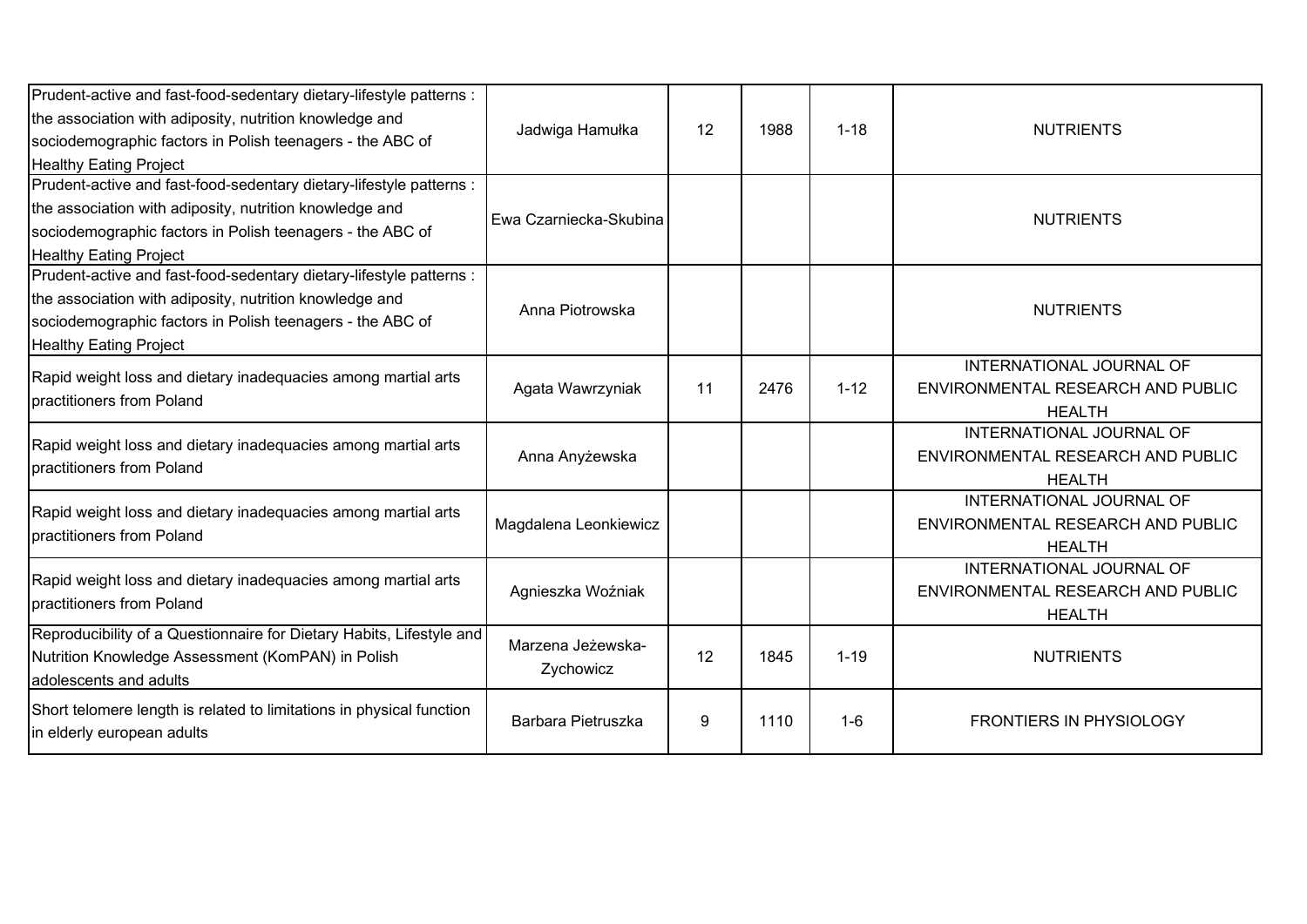| Short telomere length is related to limitations in physical function<br>in elderly european adults                                                                | Dawid Madej                    |    |         |          | <b>FRONTIERS IN PHYSIOLOGY</b>                     |
|-------------------------------------------------------------------------------------------------------------------------------------------------------------------|--------------------------------|----|---------|----------|----------------------------------------------------|
| Silver ions are responsible for memory impairment induced by<br>oral administration of silver nanoparticles                                                       | Katarzyna Dziendzikows<br>ka   |    | 290     | 133-144  | <b>TOXICOLOGY LETTERS</b>                          |
| Silver ions are responsible for memory impairment induced by<br>oral administration of silver nanoparticles                                                       | Joanna Gromadzka-<br>Ostrowska |    |         |          | <b>TOXICOLOGY LETTERS</b>                          |
| Simultaneous miRNA and mRNA Transcriptome Profiling of<br>Differentiating Equine Satellite Cells Treated with Gamma-<br>Oryzanol and Exposed to Hydrogen Peroxide | Anna Ciecierska                | 10 | 1871    | $1 - 22$ | <b>NUTRIENTS</b>                                   |
| Skeletal status, body composition, and glycaemic control in<br>adolescents with type 1 diabetes mellitus                                                          | Elżbieta Wierzbicka            |    | 8121634 | $1 - 14$ | JOURNAL OF DIABETES RESEARCH                       |
| Social and emotional fears and worries influencing the quality of<br>life of female celiac disease patients following a gluten-free diet                          | Dominika Głąbska               | 10 | 1414    | $1 - 14$ | <b>NUTRIENTS</b>                                   |
| Social and emotional fears and worries influencing the quality of<br>life of female celiac disease patients following a gluten-free diet                          | Dominika Guzek                 |    |         |          | <b>NUTRIENTS</b>                                   |
| Social and emotional fears and worries influencing the quality of<br>life of female celiac disease patients following a gluten-free diet                          | Wioleta Zysk                   |    |         |          | <b>NUTRIENTS</b>                                   |
| Street food vendors' hygienic practices in some Asian and EU<br>countries - a survey                                                                              | Joanna Trafiałek               |    | 85      | 212-222  | <b>FOOD CONTROL</b>                                |
| Street food vendors' hygienic practices in some Asian and EU<br>countries - a survey                                                                              | Wacław Laskowski               |    |         |          | <b>FOOD CONTROL</b>                                |
| The activity of glycosidases in turkey muscles as influenced by<br>the form and level of Cu, Zn, Mn dietary supplementation                                       | Olaf Horbańczuk                | 3  |         | 297-310  | ANIMAL SCIENCE PAPERS AND REPORTS                  |
| The association between hydration status and cognitive function<br>among free-living elderly volunteers                                                           | Agata Białecka-Dębek           |    | 30      | $1 - 9$  | AGING CLINICAL AND EXPERIMENTAL<br><b>RESEARCH</b> |
| The association between hydration status and cognitive function<br>among free-living elderly volunteers                                                           | Barbara Pietruszka             |    |         |          | AGING CLINICAL AND EXPERIMENTAL<br><b>RESEARCH</b> |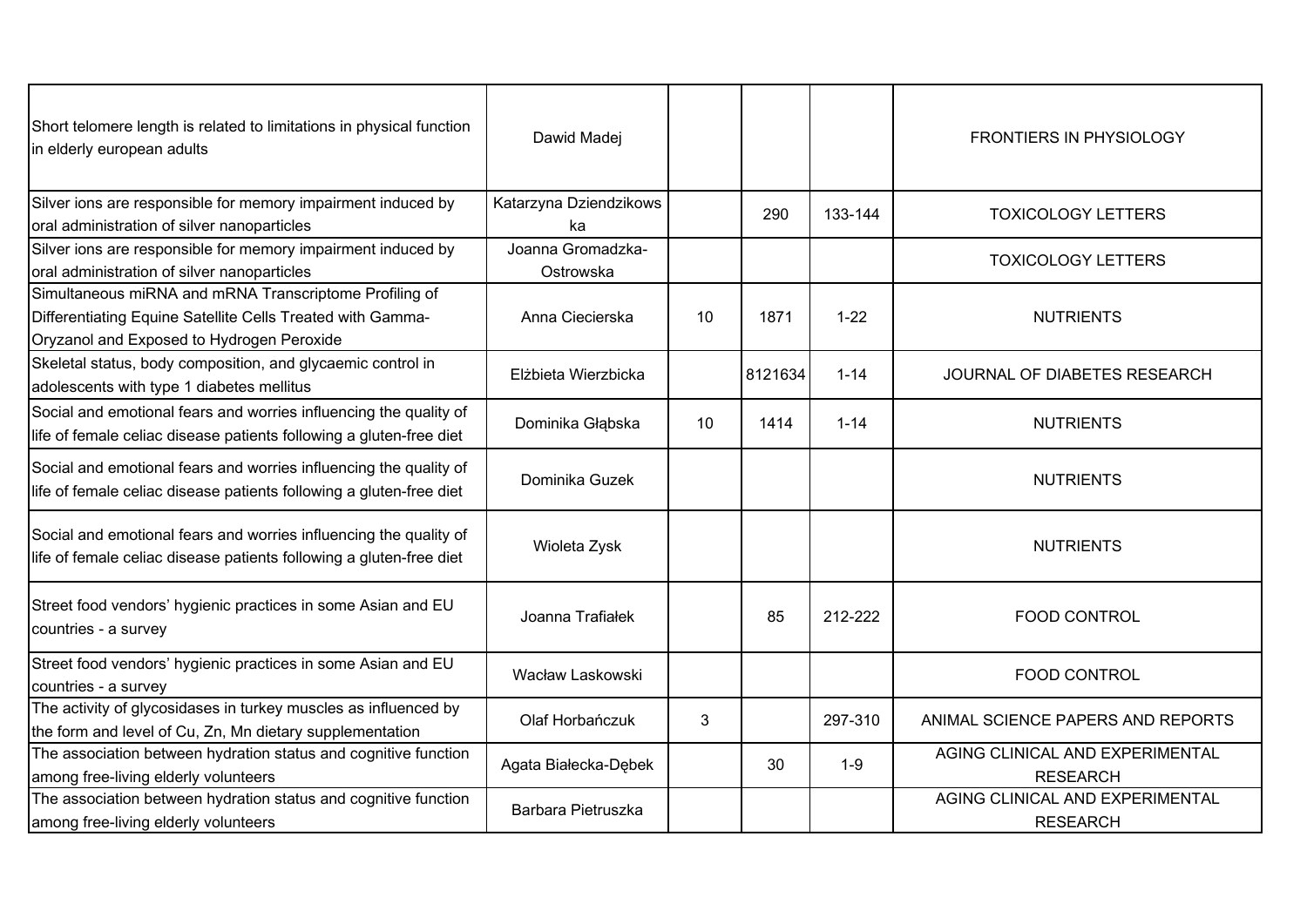| The associations between dietary patterns and sedentary<br>behaviors in Polish adults (lifestyle study)                            | Jerzy Gębski                   | 8  | 1004 | $1 - 16$ | <b>NUTRIENTS</b>                                                                               |
|------------------------------------------------------------------------------------------------------------------------------------|--------------------------------|----|------|----------|------------------------------------------------------------------------------------------------|
| The associations between dietary patterns and sedentary<br>behaviors in Polish adults (lifestyle study)                            | Dominika Guzek                 |    |      |          | <b>NUTRIENTS</b>                                                                               |
| The associations between dietary patterns and sedentary<br>behaviors in Polish adults (lifestyle study)                            | Monika Świątkowska             |    |      |          | <b>NUTRIENTS</b>                                                                               |
| The associations between dietary patterns and sedentary<br>behaviors in Polish adults (lifestyle study)                            | Marta Plichta                  |    |      |          | <b>NUTRIENTS</b>                                                                               |
| The associations between dietary patterns and sedentary<br>behaviors in Polish adults (lifestyle study)                            | Milena Wasilewska              |    |      |          | <b>NUTRIENTS</b>                                                                               |
| The associations between dietary patterns and sedentary<br>behaviors in Polish adults (lifestyle study)                            | Marzena Jeżewska-<br>Zychowicz |    |      |          | <b>NUTRIENTS</b>                                                                               |
| The associations between dietary patterns and short sleep<br>duration in Polish adults (LifeStyle Study)                           | Marta Plichta                  | 11 | 2497 | $1 - 16$ | INTERNATIONAL JOURNAL OF<br>ENVIRONMENTAL RESEARCH AND PUBLIC<br><b>HEALTH</b>                 |
| The associations between dietary patterns and short sleep<br>duration in Polish adults (LifeStyle Study)                           | Jerzy Gębski                   |    |      |          | <u>IINTENNATIONAE JOUNNAE OF</u><br>ENVIRONMENTAL RESEARCH AND PUBLIC                          |
| The associations between dietary patterns and short sleep<br>duration in Polish adults (LifeStyle Study)                           | Marzena Jeżewska-<br>Zychowicz |    |      |          | INTERNATIONAL JOURNAL OF<br>ENVIRONMENTAL RESEARCH AND PUBLIC<br><b>HEALTH</b>                 |
| The associations between dietary patterns and short sleep<br>duration in Polish adults (LifeStyle Study)                           | Dominika Guzek                 |    |      |          | INTERNATIONAL JOURNAL OF<br>ENVIRONMENTAL RESEARCH AND PUBLIC<br><b>HEALTH</b>                 |
| The associations between dietary patterns and short sleep<br>duration in Polish adults (LifeStyle Study)                           | Monika Świątkowska             |    |      |          | וועד בו <i>לוארו</i> זטעג איז אוייטון איז די אוי<br>ENVIRONMENTAL RESEARCH AND PUBLIC<br>ᄔᄃᄭᅩᄔ |
| The effect of bioactive components of plant origin on the<br>physicochemical and sensory characteristics of functional<br>sausages | Andrzej Półtorak               |    | 2018 | $1 - 8$  | FOOD SCIENCE AND TECHNOLOGY                                                                    |
| The effect of bioactive components of plant origin on the<br>physicochemical and sensory characteristics of functional<br>sausages | Monika Marcinkowska-<br>Lesiak |    |      |          | FOOD SCIENCE AND TECHNOLOGY                                                                    |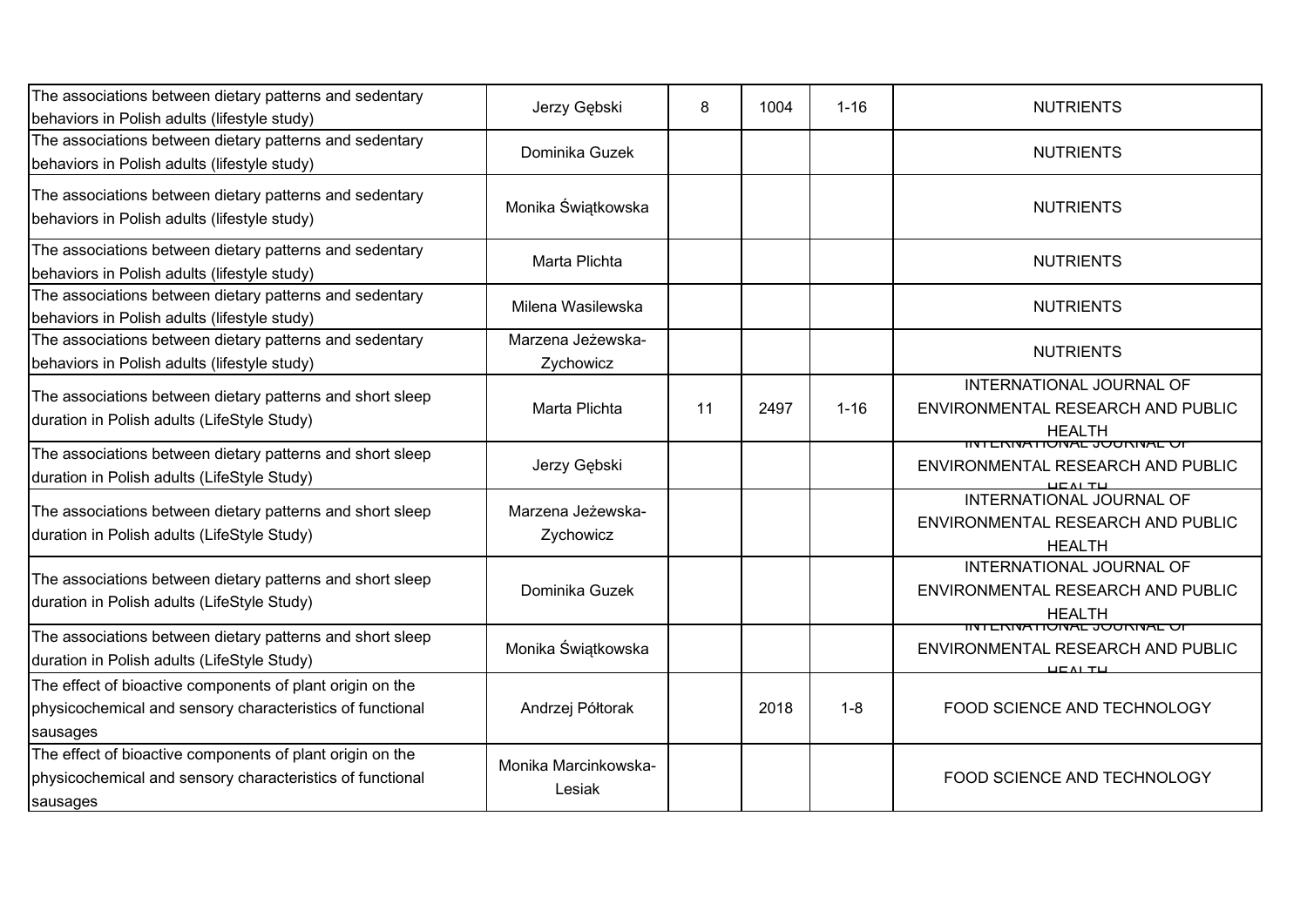| The effect of bioactive components of plant origin on the            |                       |   |      |          |                                  |
|----------------------------------------------------------------------|-----------------------|---|------|----------|----------------------------------|
| physicochemical and sensory characteristics of functional            | Anna Onopiuk          |   |      |          | FOOD SCIENCE AND TECHNOLOGY      |
| sausages                                                             |                       |   |      |          |                                  |
| The effect of bioactive components of plant origin on the            |                       |   |      |          |                                  |
| physicochemical and sensory characteristics of functional            | Małgorzata Moczkowska |   |      |          | FOOD SCIENCE AND TECHNOLOGY      |
| sausages                                                             |                       |   |      |          |                                  |
| The effect of bioactive components of plant origin on the            |                       |   |      |          |                                  |
| physicochemical and sensory characteristics of functional            | Iwona Wojtasik-       |   |      |          | FOOD SCIENCE AND TECHNOLOGY      |
| sausages                                                             | Kalinowska            |   |      |          |                                  |
| The effect of bioactive components of plant origin on the            |                       |   |      |          |                                  |
| physicochemical and sensory characteristics of functional            | Agnieszka Wierzbicka  |   |      |          | FOOD SCIENCE AND TECHNOLOGY      |
| sausages                                                             |                       |   |      |          |                                  |
| The effect of bioactive components of plant origin on the            |                       |   |      |          |                                  |
| physicochemical and sensory characteristics of functional            | Krzysztof Lendzion    |   |      |          | FOOD SCIENCE AND TECHNOLOGY      |
| sausages                                                             |                       |   |      |          |                                  |
| The effect of inulin supply to high-fat diet rich in saturated fatty |                       |   |      |          | JOURNAL OF ANIMAL PHYSIOLOGY AND |
| acids on pork quality and profile of sarcoplasmic protein in meat    | Wiesław Przybylski    |   | 102  | $1 - 10$ | <b>ANIMAL NUTRITION</b>          |
| exudate                                                              |                       |   |      |          |                                  |
| The effect of inulin supply to high-fat diet rich in saturated fatty |                       |   |      |          | JOURNAL OF ANIMAL PHYSIOLOGY AND |
| acids on pork quality and profile of sarcoplasmic protein in meat    | Danuta Jaworska       |   |      |          | <b>ANIMAL NUTRITION</b>          |
| exudate                                                              |                       |   |      |          |                                  |
| The effect of inulin supply to high-fat diet rich in saturated fatty |                       |   |      |          | JOURNAL OF ANIMAL PHYSIOLOGY AND |
| acids on pork quality and profile of sarcoplasmic protein in meat    | Piotr Sałek           |   |      |          | <b>ANIMAL NUTRITION</b>          |
| exudate                                                              |                       |   |      |          |                                  |
| The effect of PUFA-rich plant oils and bioactive compounds           | Ewelina Pogorzelska - |   |      |          |                                  |
| supplementation in pig diet on color parameters and myoglobin        | Nowicka               | 5 | 1005 | $1 - 14$ | <b>MOLECULES</b>                 |
| status in long-frozen pork meat                                      |                       |   |      |          |                                  |
| The effect of PUFA-rich plant oils and bioactive compounds           |                       |   |      |          |                                  |
| supplementation in pig diet on color parameters and myoglobin        | Agnieszka Wierzbicka  |   |      |          | <b>MOLECULES</b>                 |
| status in long-frozen pork meat                                      |                       |   |      |          |                                  |
| The effect of PUFA-rich plant oils and bioactive compounds           |                       |   |      |          |                                  |
| supplementation in pig diet on color parameters and myoglobin        | Jolanta Godziszewska  |   |      |          | <b>MOLECULES</b>                 |
| status in long-frozen pork meat                                      |                       |   |      |          |                                  |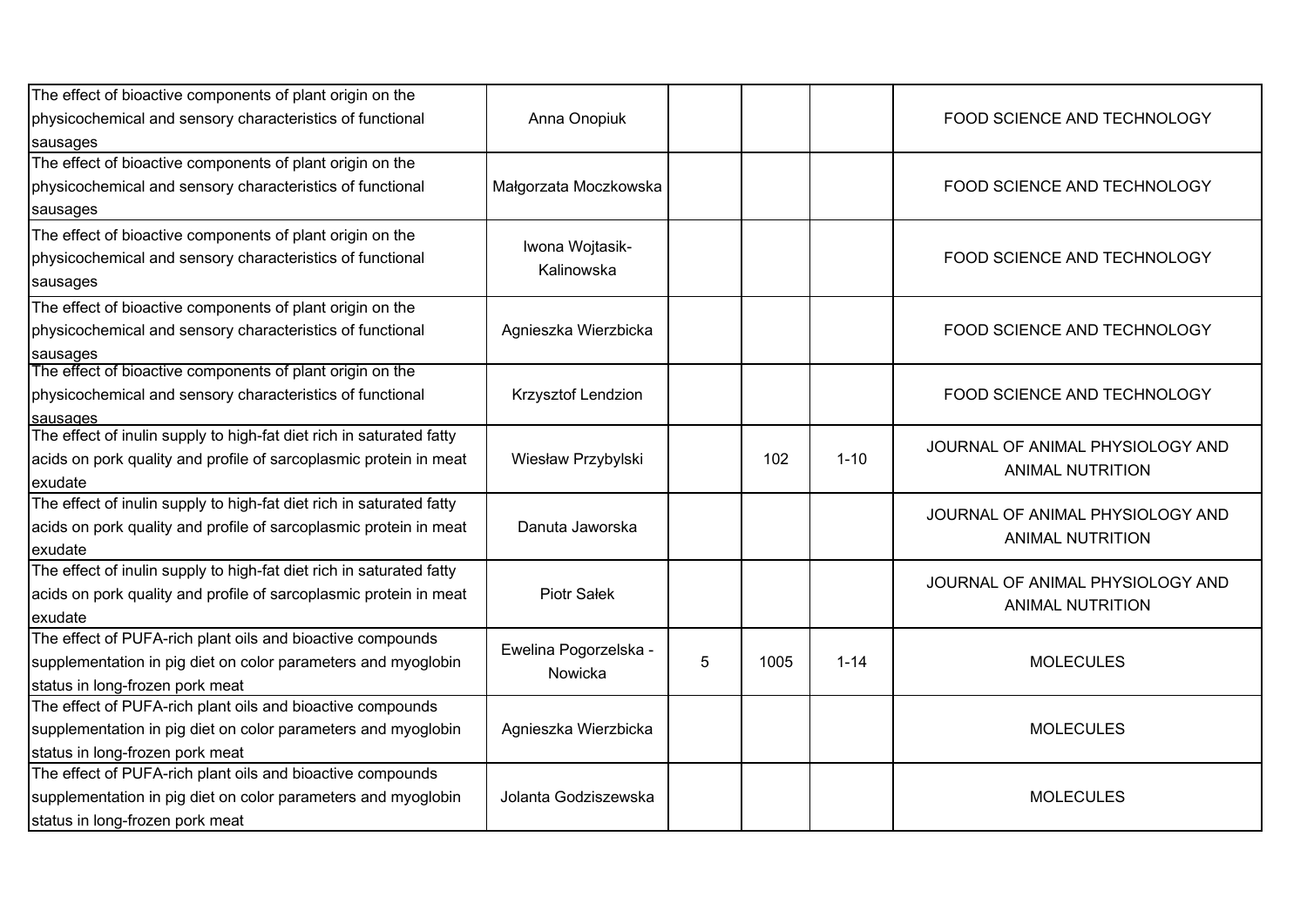| The effectiveness of dietary approaches to stop hypertension diet                                                            |                        |                |    |         |                                                       |
|------------------------------------------------------------------------------------------------------------------------------|------------------------|----------------|----|---------|-------------------------------------------------------|
| intervention in persons with arterial hypertension and obesity : a<br>key role of the patients' personality profile          | Danuta Gajewska        | $\overline{2}$ | 72 | 104-111 | ANNALS OF NUTRITION AND METABOLISM                    |
| The effectiveness of dietary approaches to stop hypertension diet                                                            |                        |                |    |         |                                                       |
| intervention in persons with arterial hypertension and obesity: a                                                            | Joanna Niegowska       |                |    |         | ANNALS OF NUTRITION AND METABOLISM                    |
| key role of the patients' personality profile                                                                                |                        |                |    |         |                                                       |
| The effects of 1st and 2nd generation biodiesel exhaust exposure                                                             |                        |                |    |         |                                                       |
| on hematological and biochemical blood indices of Fisher344                                                                  | Katarzyna Dziendzikows | $\Omega$       | 63 | 34-47   | ENVIRONMENTAL TOXICOLOGY AND                          |
| male rats - the FuelHealth project                                                                                           | ka                     |                |    |         | PHARMACOLOGY                                          |
|                                                                                                                              |                        |                |    |         |                                                       |
| The effects of 1st and 2nd generation biodiesel exhaust exposure                                                             |                        |                |    |         | ENVIRONMENTAL TOXICOLOGY AND                          |
| on hematological and biochemical blood indices of Fisher344                                                                  | Michał Oczkowski       |                |    |         | PHARMACOLOGY                                          |
| male rats - the FuelHealth project                                                                                           |                        |                |    |         |                                                       |
| The effects of 1st and 2nd generation biodiesel exhaust exposure                                                             |                        |                |    |         | ENVIRONMENTAL TOXICOLOGY AND                          |
| on hematological and biochemical blood indices of Fisher344                                                                  | Ewa Żyła               |                |    |         |                                                       |
| male rats - the FuelHealth project                                                                                           |                        |                |    |         | PHARMACOLOGY                                          |
| The effects of 1st and 2nd generation biodiesel exhaust exposure                                                             |                        |                |    |         | ENVIRONMENTAL TOXICOLOGY AND                          |
| on hematological and biochemical blood indices of Fisher344                                                                  | Tomasz Królikowski     |                |    |         | PHARMACOLOGY                                          |
| male rats - the FuelHealth project                                                                                           |                        |                |    |         |                                                       |
| The effects of 1st and 2nd generation biodiesel exhaust exposure                                                             |                        |                |    |         | ENVIRONMENTAL TOXICOLOGY AND                          |
| on hematological and biochemical blood indices of Fisher344                                                                  | Małgorzata Stachoń     |                |    |         | PHARMACOLOGY                                          |
| male rats - the FuelHealth project                                                                                           |                        |                |    |         |                                                       |
| The effects of 1st and 2nd generation biodiesel exhaust exposure                                                             | Joanna Gromadzka-      |                |    |         | ENVIRONMENTAL TOXICOLOGY AND                          |
| on hematological and biochemical blood indices of Fisher344                                                                  | Ostrowska              |                |    |         | PHARMACOLOGY                                          |
| male rats - the FuelHealth project                                                                                           |                        |                |    |         |                                                       |
| The genetic background of slaughter value and quality of goose                                                               |                        |                |    |         |                                                       |
| meat - a review                                                                                                              | Katarzyna Nowicka      | 3              |    | 245-262 | ANIMAL SCIENCE PAPERS AND REPORTS                     |
|                                                                                                                              |                        |                |    |         |                                                       |
| The genetic background of slaughter value and quality of goose                                                               | Wiesław Przybylski     |                |    |         | ANIMAL SCIENCE PAPERS AND REPORTS                     |
| meat - a review                                                                                                              |                        |                |    |         |                                                       |
| The impact of muscle and aging time on meat tenderness in the<br>carcasses of Limousin × Holstein x Friesian crossbred bulls | Anna Onopiuk           | 6              | 42 | $1 - 8$ | JOURNAL OF FOOD PROCESSING AND<br><b>PRESERVATION</b> |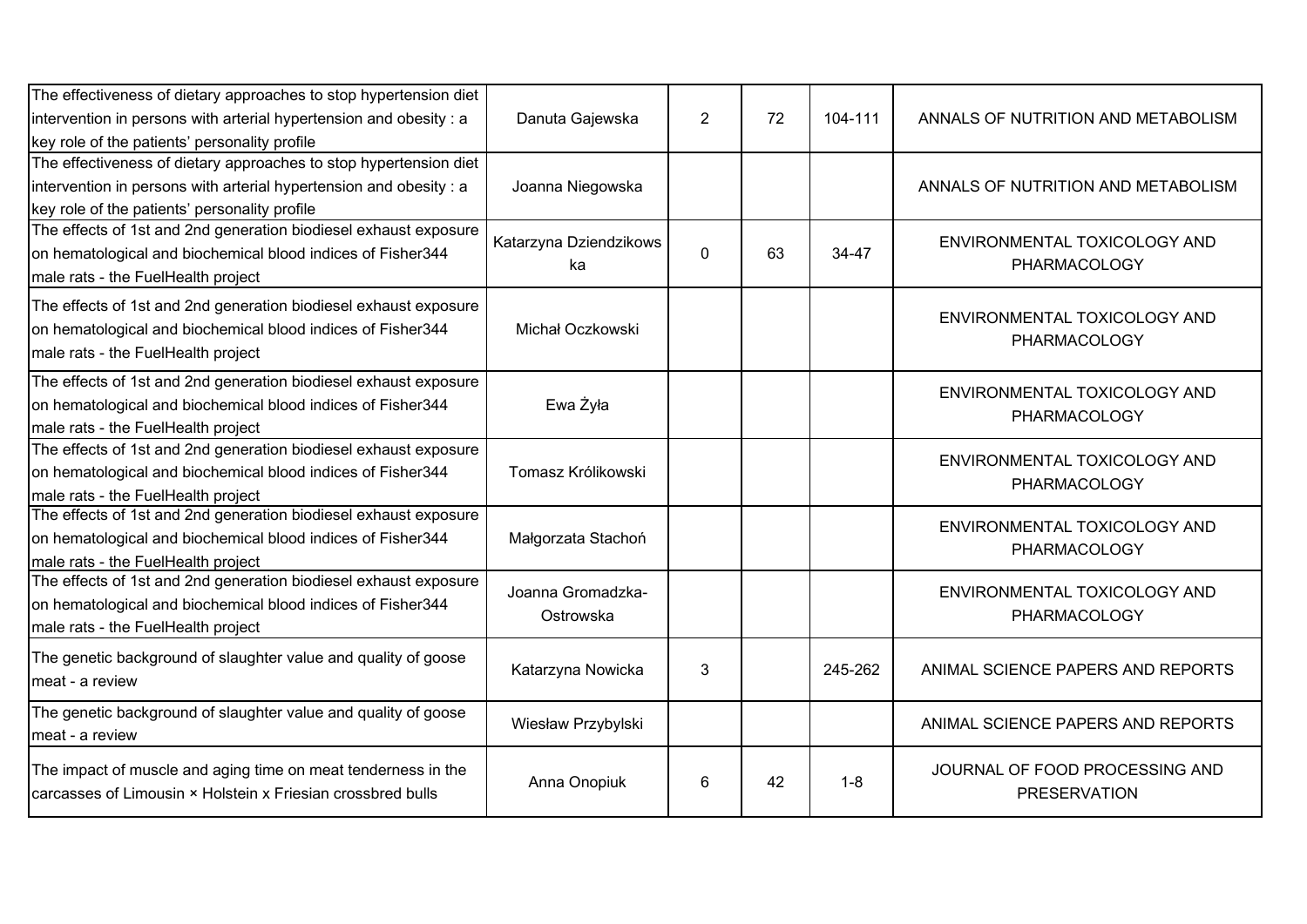| The impact of muscle and aging time on meat tenderness in the<br>carcasses of Limousin × Holstein x Friesian crossbred bulls                                                       | Andrzej Półtorak              |    |      |          | JOURNAL OF FOOD PROCESSING AND<br><b>PRESERVATION</b>                                 |
|------------------------------------------------------------------------------------------------------------------------------------------------------------------------------------|-------------------------------|----|------|----------|---------------------------------------------------------------------------------------|
| The impact of muscle and aging time on meat tenderness in the<br>carcasses of Limousin × Holstein x Friesian crossbred bulls                                                       | Agnieszka Wierzbicka          |    |      |          | JOURNAL OF FOOD PROCESSING AND<br><b>PRESERVATION</b>                                 |
| The possibility of applying the vitamin D brief Food Frequency<br>Questionnaire as a tool for a country with no vitamin D data in<br>food composition tables                       | Dominika Głąbska              | 9  | 1278 | $1 - 15$ | <b>NUTRIENTS</b>                                                                      |
| The possibility of applying the vitamin D brief Food Frequency<br>Questionnaire as a tool for a country with no vitamin D data in<br>food composition tables                       | Dominika Guzek                |    |      |          | <b>NUTRIENTS</b>                                                                      |
| The possibility of applying the vitamin D brief Food Frequency<br>Questionnaire as a tool for a country with no vitamin D data in<br>food composition tables                       | Ewa Lange                     |    |      |          | <b>NUTRIENTS</b>                                                                      |
| The state of knowledge about nutrition sources of vitamin D, its<br>role in the human body, and necessity of supplementation among<br>parents in Central Poland                    | Ewelina Pałkowska-<br>Goździk | 5  | 1489 | $1 - 10$ | INTERNATIONAL JOURNAL OF<br>ENVIRONMENTAL RESEARCH AND PUBLIC<br><b>HEALTH</b>        |
| The state of knowledge about nutrition sources of vitamin D, its<br>role in the human body, and necessity of supplementation among<br>parents in Central Poland                    | Danuta Rosołowska-<br>Huszcz  |    |      |          | INTERNATIONAL JOURNAL OF<br>ENVIRONMENTAL RESEARCH AND PUBLIC<br><b>HEALTH</b>        |
| The state of knowledge about nutrition sources of vitamin D, its<br>role in the human body, and necessity of supplementation among<br>parents in Central Poland                    | Katarzyna Zadka               |    |      |          | INTERNATIONAL JOURNAL OF<br>ENVIRONMENTAL RESEARCH AND PUBLIC<br><b>HEALTH</b>        |
| Types of milk and/or its substitutes given to children (6-36<br>months) in nurseries in Poland : data from the research and<br>education project "Eating Healthy, Growing Healthy" | Anna Harton                   | 12 | 2789 | $1 - 11$ | INTERNATIONAL JOURNAL OF<br>ENVIRONMENTAL RESEARCH AND PUBLIC<br><b>HEALTH</b>        |
| Types of milk and/or its substitutes given to children (6-36<br>months) in nurseries in Poland : data from the research and<br>education project "Eating Healthy, Growing Healthy" | Joanna Myszkowska-<br>Ryciak  |    |      |          | <b>INTERNATIONAL JOURNAL OF</b><br>ENVIRONMENTAL RESEARCH AND PUBLIC<br><b>HEALTH</b> |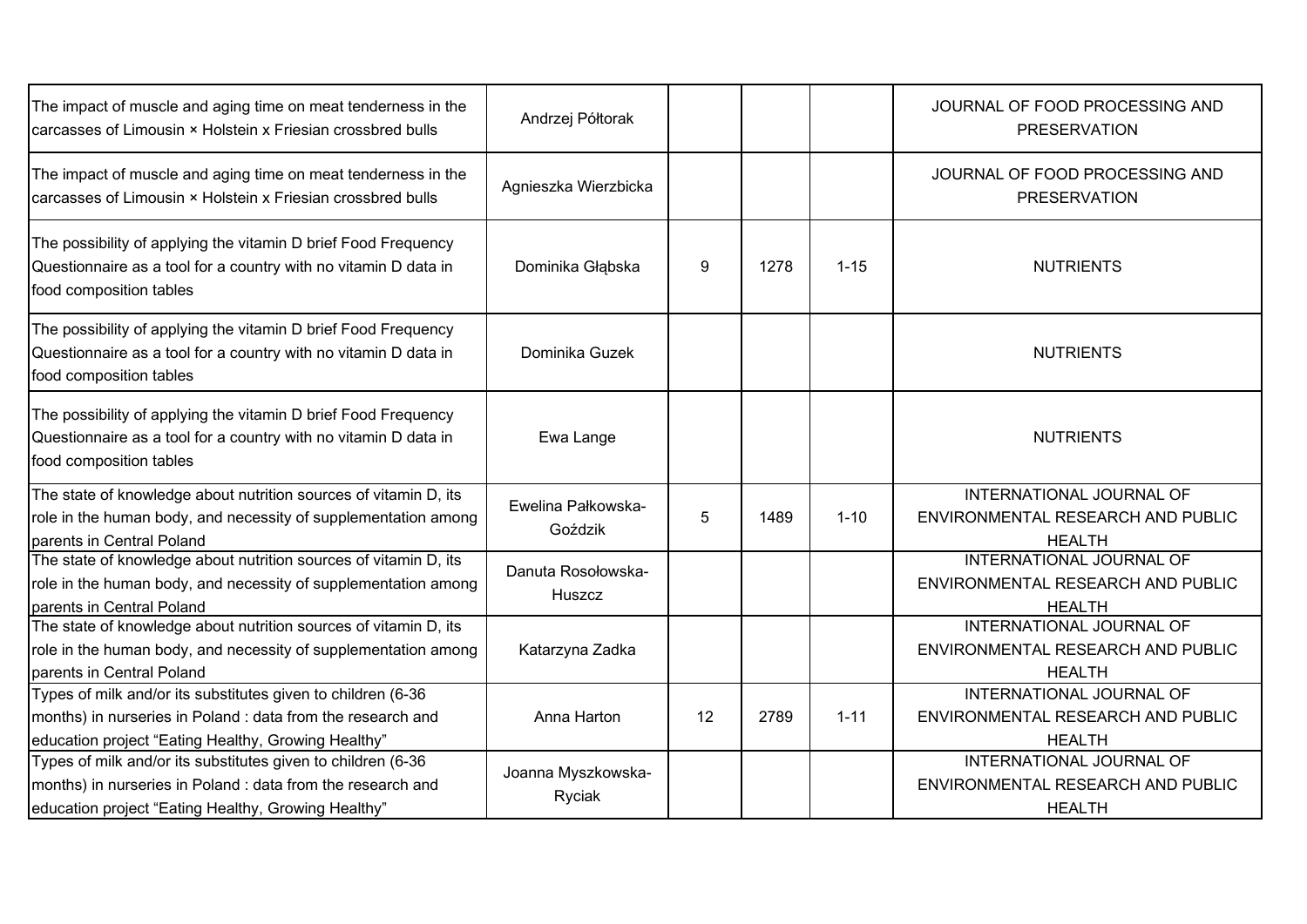| Using cluster analysis and choice-based conjoint in research on<br>consumers preferences towards animal origin food products.<br>Theoretical review, results and recommendations | Krystyna Gutkowska                 | $\overline{2}$ |      | 171-184  | ANIMAL SCIENCE PAPERS AND REPORTS                                              |
|----------------------------------------------------------------------------------------------------------------------------------------------------------------------------------|------------------------------------|----------------|------|----------|--------------------------------------------------------------------------------|
| Using cluster analysis and choice-based conjoint in research on<br>consumers preferences towards animal origin food products.<br>Theoretical review, results and recommendations | Sylwia Żakowska-<br><b>Biemans</b> |                |      |          | ANIMAL SCIENCE PAPERS AND REPORTS                                              |
| Using cluster analysis and choice-based conjoint in research on<br>consumers preferences towards animal origin food products.<br>Theoretical review, results and recommendations | Agnieszka Tekień                   |                |      |          | ANIMAL SCIENCE PAPERS AND REPORTS                                              |
| Using cluster analysis and choice-based conjoint in research on<br>consumers preferences towards animal origin food products.<br>Theoretical review, results and recommendations | Monika Krotki                      |                |      |          | ANIMAL SCIENCE PAPERS AND REPORTS                                              |
| Utility of cystatin C as a potential bladder tumour biomarker<br>confirmed by surface plasmon resonance technique                                                                | Anna Onopiuk                       |                | 147  | 46-50    | INDIAN JOURNAL OF MEDICAL RESEARCH                                             |
| Variability in nutritional value of traditional goose meat product                                                                                                               | Ewa Górska                         | 4              | 36   | 405-420  | ANIMAL SCIENCE PAPERS AND REPORTS                                              |
| Variability in nutritional value of traditional goose meat product                                                                                                               | Wiesław Przybylski                 |                |      |          | ANIMAL SCIENCE PAPERS AND REPORTS                                              |
| Variability in nutritional value of traditional goose meat product                                                                                                               | Danuta Jaworska                    |                |      |          | ANIMAL SCIENCE PAPERS AND REPORTS                                              |
| Variability in nutritional value of traditional goose meat product                                                                                                               | Katarzyna Nowicka                  |                |      |          | ANIMAL SCIENCE PAPERS AND REPORTS                                              |
| Vitamins A and E during pregnancy and allergy symptoms in an<br>early childhood-lack of association with tobacco smoke<br>exposure                                               | Lucyna Kozłowska                   | 6              | 1245 | $1 - 13$ | INTERNATIONAL JOURNAL OF<br>ENVIRONMENTAL RESEARCH AND PUBLIC<br><b>HEALTH</b> |
| Weight loss program is associated with decrease $\alpha$ -tocopherol<br>status in obese adults                                                                                   | Jadwiga Hamułka                    |                | 37   | $1 - 10$ | <b>CLINICAL NUTRITION</b>                                                      |
| Weight loss program is associated with decrease a-tocopherol<br>status in obese adults                                                                                           | Magdalena Górnicka                 |                |      |          | <b>CLINICAL NUTRITION</b>                                                      |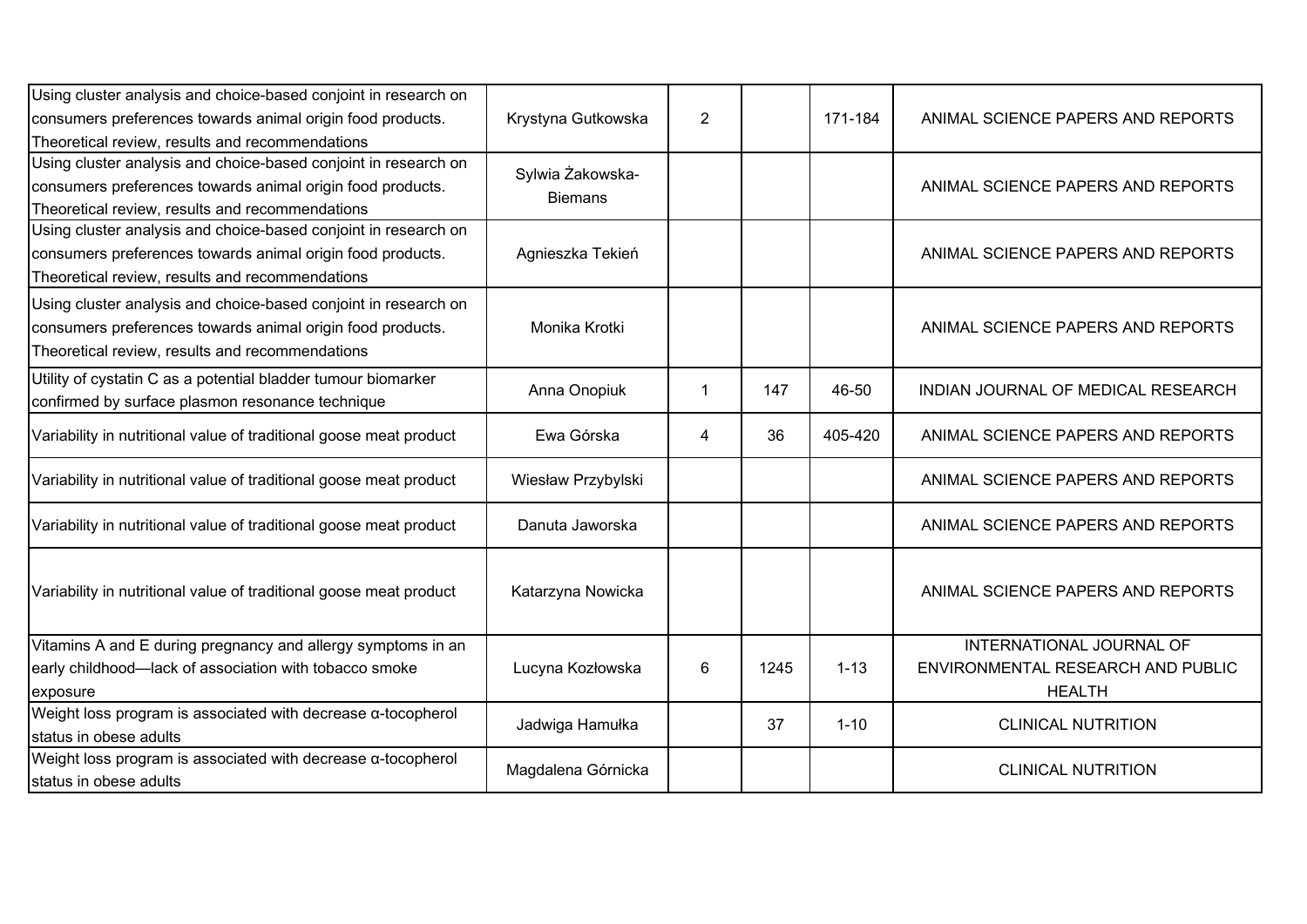| Weight loss program is associated with decrease $\alpha$ -tocopherol<br>status in obese adults | Joanna Frackiewicz |    |       | <b>CLINICAL NUTRITION</b>            |
|------------------------------------------------------------------------------------------------|--------------------|----|-------|--------------------------------------|
| Weight loss program is associated with decrease $\alpha$ -tocopherol                           | Agnieszka Sulich   |    |       | CLINICAL NUTRITION                   |
| status in obese adults                                                                         |                    |    |       |                                      |
| $\alpha$ - and $\beta$ -carotene stability during storage of microspheres                      | Arkadiusz Szterk   |    | 45-55 | POLISH JOURNAL OF FOOD AND NUTRITION |
| obtained from spray-dried microencapsulation technology                                        |                    | 68 |       | <b>SCIENCES</b>                      |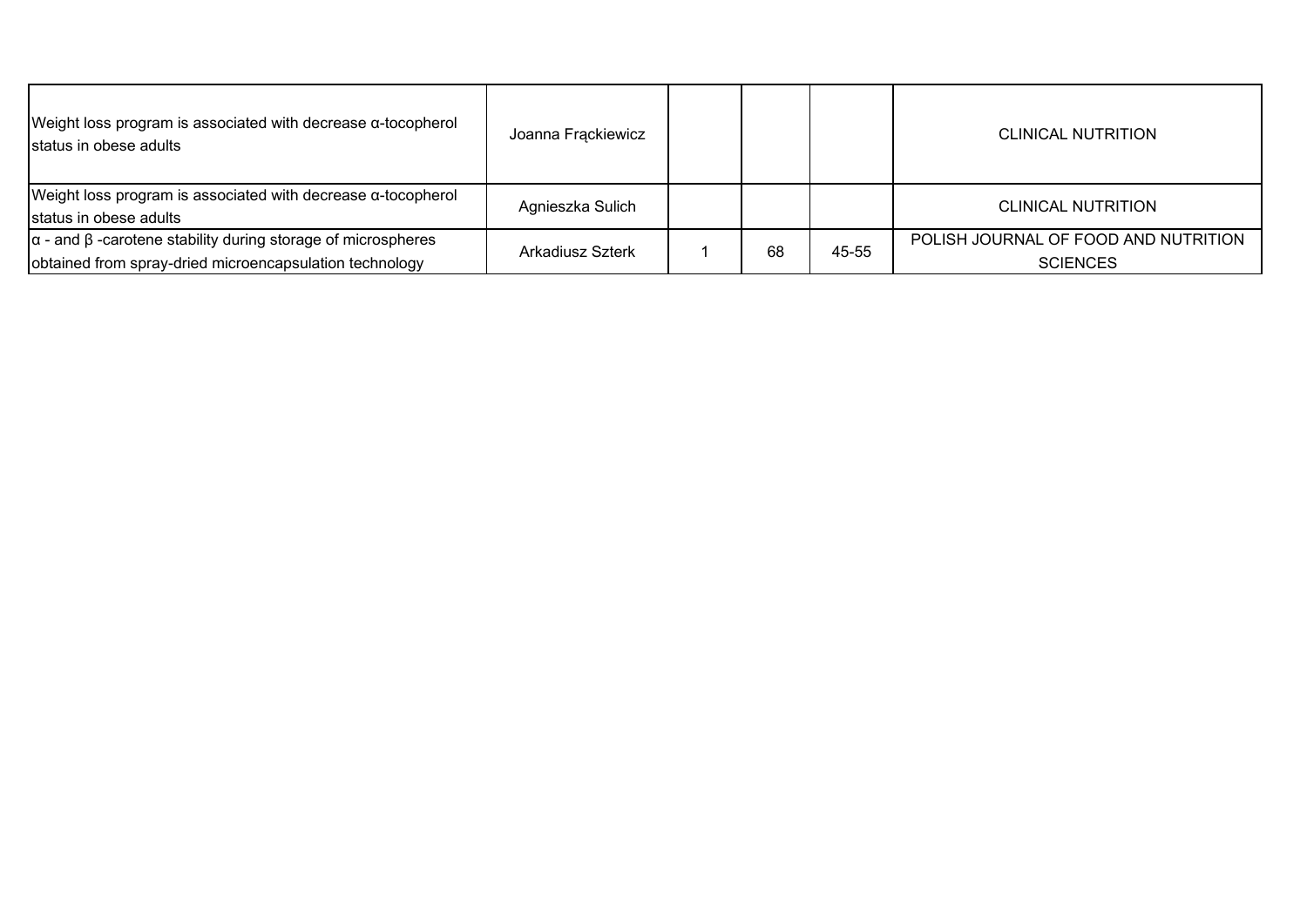| <b>Tytuł artykułu</b>                                                                                                                                                                                              | Autorzy z afiljacją<br><b>WNoŻCziK</b>                   | <b>Nr</b><br>zeszytu | <b>Nr</b><br>tomu | <b>Strony od</b><br>do | Tytuł czasopisma                                                                                                                               |
|--------------------------------------------------------------------------------------------------------------------------------------------------------------------------------------------------------------------|----------------------------------------------------------|----------------------|-------------------|------------------------|------------------------------------------------------------------------------------------------------------------------------------------------|
| Analiza jakości diety starszych kobiet przebywających w<br>placówce opieki długoterminowej                                                                                                                         | Aleksandra Kołota                                        | $\overline{2}$       |                   | 166-171                | PROBLEMY HIGIENY I EPIDEMIOLOGII                                                                                                               |
| Analiza jakości diety starszych kobiet przebywających w<br>placówce opieki długoterminowej                                                                                                                         | Dominika Głąbska                                         |                      |                   |                        | PROBLEMY HIGIENY I EPIDEMIOLOGII                                                                                                               |
| Analysis of the choice of food products and the energy value of<br>diets of female middle- and long-distance runners depending on<br>the self-assessment of their nutritional habits                               | Dominika Głąbska                                         | $\overline{2}$       | 69                | 155-163                | ROCZNIKI PAŃSTWOWEGO ZAKŁADU HIGIENY                                                                                                           |
| Analysis of the organic food assortment from polish and foreign<br>producers in selected warsaw stationary and online shops                                                                                        | Renata Kazimierczak                                      | 2                    |                   | 159-165                | JOURNAL OF RESEARCH AND APPLICATIONS IN<br>AGRICULTURAL ENGINEERING                                                                            |
| Analysis of the organic food assortment from polish and foreign<br>producers in selected warsaw stationary and online shops                                                                                        | Dominika Średnicka -<br>Tober                            |                      |                   |                        | JOURNAL OF RESEARCH AND APPLICATIONS IN<br>AGRICULTURAL ENGINEERING                                                                            |
| Analysis of the organic food assortment from polish and foreign<br>producers in selected warsaw stationary and online shops                                                                                        | Ewelina Hallmann                                         |                      |                   |                        | JOURNAL OF RESEARCH AND APPLICATIONS IN<br>AGRICULTURAL ENGINEERING                                                                            |
| Analysis of the organic food assortment from polish and foreign<br>producers in selected warsaw stationary and online shops                                                                                        | Maria Rembiałkowska                                      |                      |                   |                        | JOURNAL OF RESEARCH AND APPLICATIONS IN<br>AGRICULTURAL ENGINEERING                                                                            |
| Atrybuty zaufania dotyczące jakości jako czynnik wpływający na<br>decyzje nabywcze konsumentów żywności<br>Atrybuty zaufania dotyczące jakości jako czynnik wpływający na<br>decyzje nabywcze konsumentów żywności | Sylwia Żakowska-<br><b>Biemans</b><br>Krystyna Gutkowska | 121                  |                   | 115-130                | ZESZYTY NAUKOWE SZKOŁY GŁÓWNEJ<br>GOSPODARSTWA WIEJSKIEGO W WARSZAWIE<br>ZESZYTY NAUKOWE SZKOŁY GŁÓWNEJ<br>GOSPODARSTWA WIEJSKIEGO W WARSZAWIE |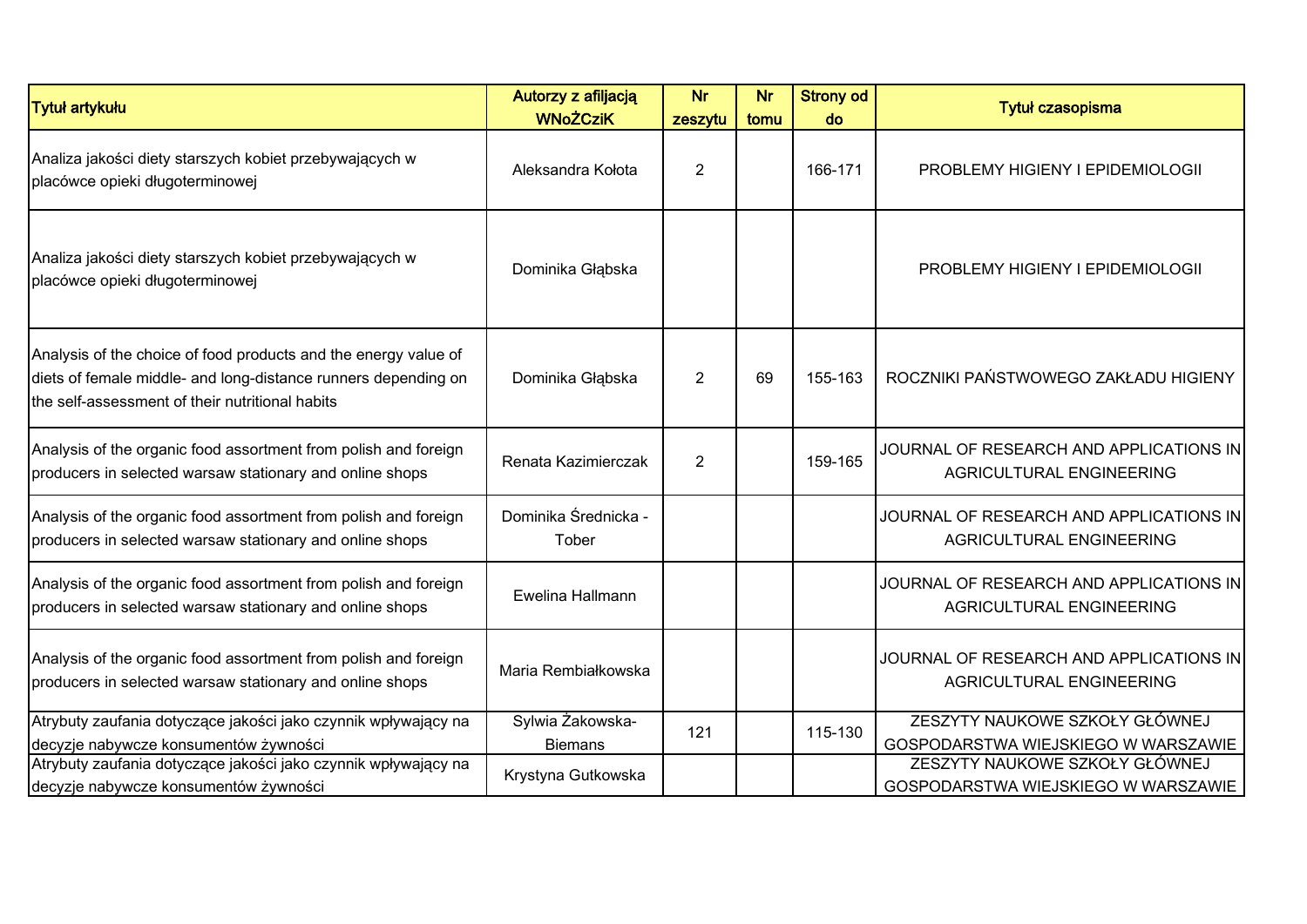| Bariery i szanse związane z zakupami żywności przez<br>mieszkańców Warszawy w Internecie                                          | Jerzy Gębski                  | 1(372) | 64     | $17 - 25$ | HANDEL WEWNETRZNY                                                                           |
|-----------------------------------------------------------------------------------------------------------------------------------|-------------------------------|--------|--------|-----------|---------------------------------------------------------------------------------------------|
| Bariery i szanse związane z zakupami żywności przez<br>mieszkańców Warszawy w Internecie                                          | Małgorzata Kosicka-<br>Gębska |        |        |           | HANDEL WEWNETRZNY                                                                           |
| Bariery i szanse związane z zakupami żywności przez<br>mieszkańców Warszawy w Internecie                                          | Maria Jeznach                 |        |        |           | HANDEL WEWNETRZNY                                                                           |
| Bariery i szanse związane z zakupami żywności przez<br>mieszkańców Warszawy w Internecie                                          | Katarzyna Kwiecińska          |        |        |           | HANDEL WEWNETRZNY                                                                           |
| Changes in EU food supply and the activities of the European<br>Platform for Action on Diet, Physical Activity and Health         | Ewa Halicka                   | 4      | 18(33) | 175-182   | ZESZYTY NAUKOWE SZKOŁY GŁÓWNEJ<br>GOSPODARSTWA WIEJSKIEGO W WARSZAWIE<br>PROBLEMY ROLNICTWA |
| Changes in EU food supply and the activities of the European<br>Platform for Action on Diet, Physical Activity and Health         | Krystyna Rejman               |        |        |           | ZESZYTY NAUKOWE SZKOŁY GŁOWNEJ<br>GOSPODARSTWA WIEJSKIEGO W WARSZAWIE<br>PROBLEMY ROLNICTWA |
| Changes in EU food supply and the activities of the European<br>Platform for Action on Diet, Physical Activity and Health         | Joanna Kaczorowska            |        |        |           | ZESZYTY NAUKOWE SZKOŁY GŁÓWNEJ<br>GOSPODARSTWA WIEJSKIEGO W WARSZAWIE<br>PROBLEMY ROLNICTWA |
| Consumer perception of health properties and of other attributes<br>of beef as determinants of consumption and purchase decisions | Agnieszka Batóg               | 4      | 69     | 413-419   | ROCZNIKI PAŃSTWOWEGO ZAKŁADU HIGIENY                                                        |
| Consumer perception of health properties and of other attributes<br>of beef as determinants of consumption and purchase decisions | Krystyna Gutkowska            |        |        |           | ROCZNIKI PAŃSTWOWEGO ZAKŁADU HIGIENY                                                        |
| Consumer perception of health properties and of other attributes<br>of beef as determinants of consumption and purchase decisions | Dominika Głąbska              |        |        |           | ROCZNIKI PAŃSTWOWEGO ZAKŁADU HIGIENY                                                        |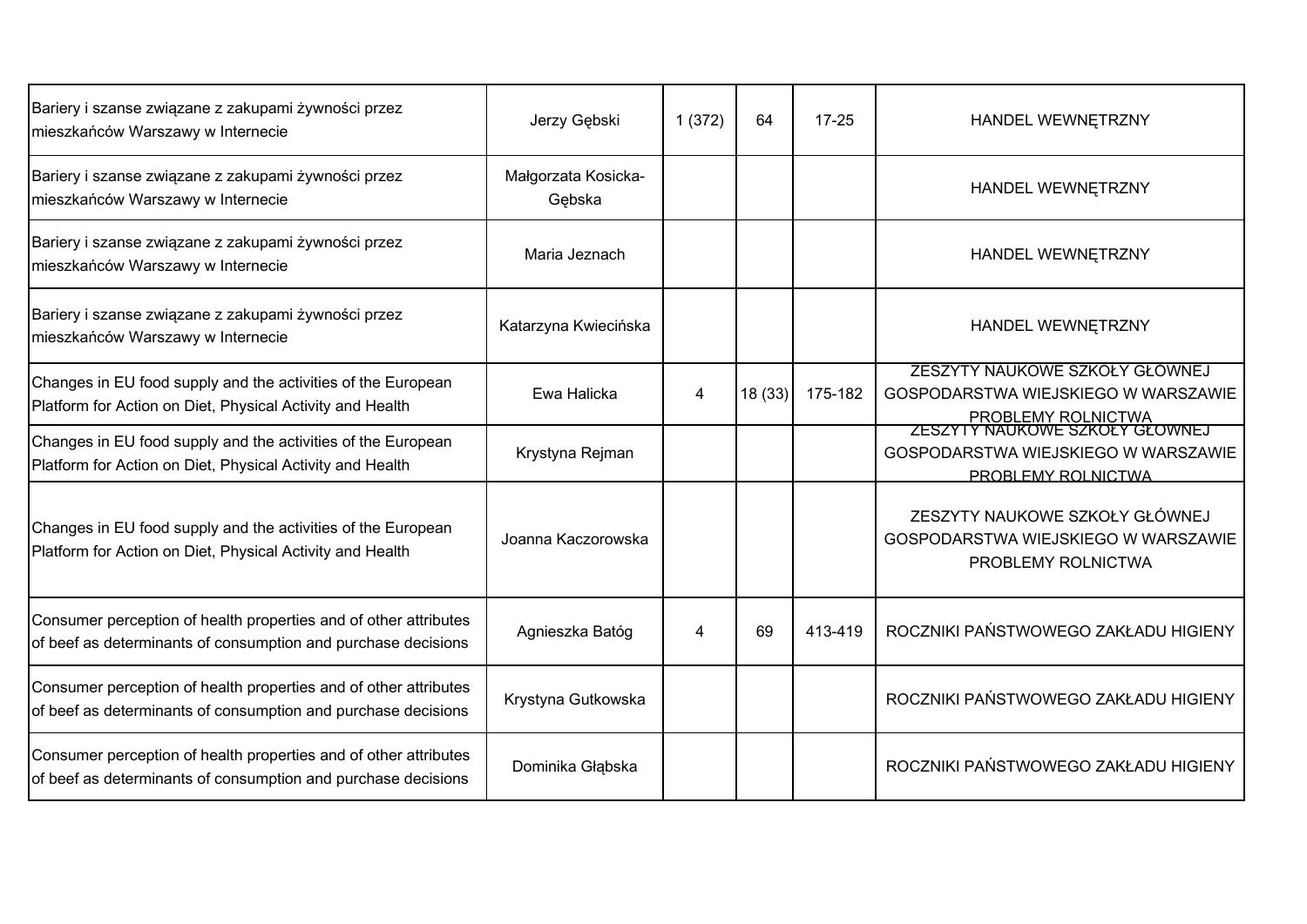| Consumer perception of health properties and of other attributes<br>of beef as determinants of consumption and purchase decisions                               | Dominika Guzek                |                      |    |         | ROCZNIKI PAŃSTWOWEGO ZAKŁADU HIGIENY                                                                                        |
|-----------------------------------------------------------------------------------------------------------------------------------------------------------------|-------------------------------|----------------------|----|---------|-----------------------------------------------------------------------------------------------------------------------------|
| Criteria of food supplier choice in the case of the prospective<br>development of a gastronomic enterprise                                                      | Agnieszka Maciąg              | $\overline{4}$       | 20 | 111-115 | ROCZNIKI NAUKOWE STOWARZYSZENIA<br>EKONOMISTÓW ROLNICTWA I AGROBIZNESU                                                      |
| Criteria of food supplier choice in the case of the prospective                                                                                                 | Monika Świątkowska            |                      |    |         | ROCZNIKI NAUKOWE STOWARZYSZENIA                                                                                             |
| development of a gastronomic enterprise                                                                                                                         |                               |                      |    |         | EKONOMISTÓW ROLNICTWA I AGROBIZNESU                                                                                         |
| Criteria of food supplier choice in the case of the prospective<br>development of a gastronomic enterprise                                                      | Ewa Świstak                   |                      |    |         | ROCZNIKI NAUKOWE STOWARZYSZENIA<br>EKONOMISTÓW ROLNICTWA I AGROBIZNESU                                                      |
| Criteria of food supplier choice in the case of the prospective<br>development of a gastronomic enterprise                                                      | Agnieszka Bobola              |                      |    |         | ROCZNIKI NAUKOWE STOWARZYSZENIA<br>EKONOMISTÓW ROLNICTWA I AGROBIZNESU                                                      |
| Częstotliwość spożycia wybranych bezglutenowych produktów<br>zbożowych wśród osób chorych na celiakię                                                           | Dorota Czerwińska             | $\blacktriangleleft$ | 99 | 58-63   | PROBLEMY HIGIENY I EPIDEMIOLOGII                                                                                            |
| Determination of selected elements of the nutritional value and<br>bioactive compounds content in organic sugar syrups                                          | Alicja Ponder                 | 3                    |    | 75-77   | JOURNAL OF RESEARCH AND APPLICATIONS IN<br>AGRICULTURAL ENGINEERING                                                         |
| Determination of selected elements of the nutritional value and<br>bioactive compounds content in organic sugar syrups                                          | Ewelina Hallmann              |                      |    |         | JOURNAL OF RESEARCH AND APPLICATIONS IN<br>AGRICULTURAL ENGINEERING                                                         |
| Differences in body composition measured using the bioelectrical<br>impedance analysis with steel and gel electrodes - on an example<br>of professional fencers | Olga Mizera                   | 3                    | 8  | 228-241 | JOURNAL OF EDUCATION, HEALTH AND SPORT                                                                                      |
| Differences in body composition measured using the bioelectrical<br>impedance analysis with steel and gel electrodes - on an example<br>of professional fencers | Lucyna Kozłowska              |                      |    |         | JOURNAL OF EDUCATION, HEALTH AND SPORT                                                                                      |
| Difficulties in the dietary management of a girl with two diseases<br>requiring a special diet                                                                  | Danuta Gajewska               | 3                    | 22 | 225-228 | DEVELOPMENTAL PERIOD MEDICINE                                                                                               |
| Dostępność dziczyzny na polskim rynku w kontekście potrzeb<br>konsumentów                                                                                       | Małgorzata Kosicka-<br>Gębska | 121                  |    | 83-91   | ZESZYTY NAUKOWE SZKOŁY GŁÓWNEJ<br>GOSPODARSTWA WIEJSKIEGO W WARSZAWIE<br>EKONOMIKA I ORGANIZACJA GOSPODARKI<br>ŻYWNOŚCIOWEJ |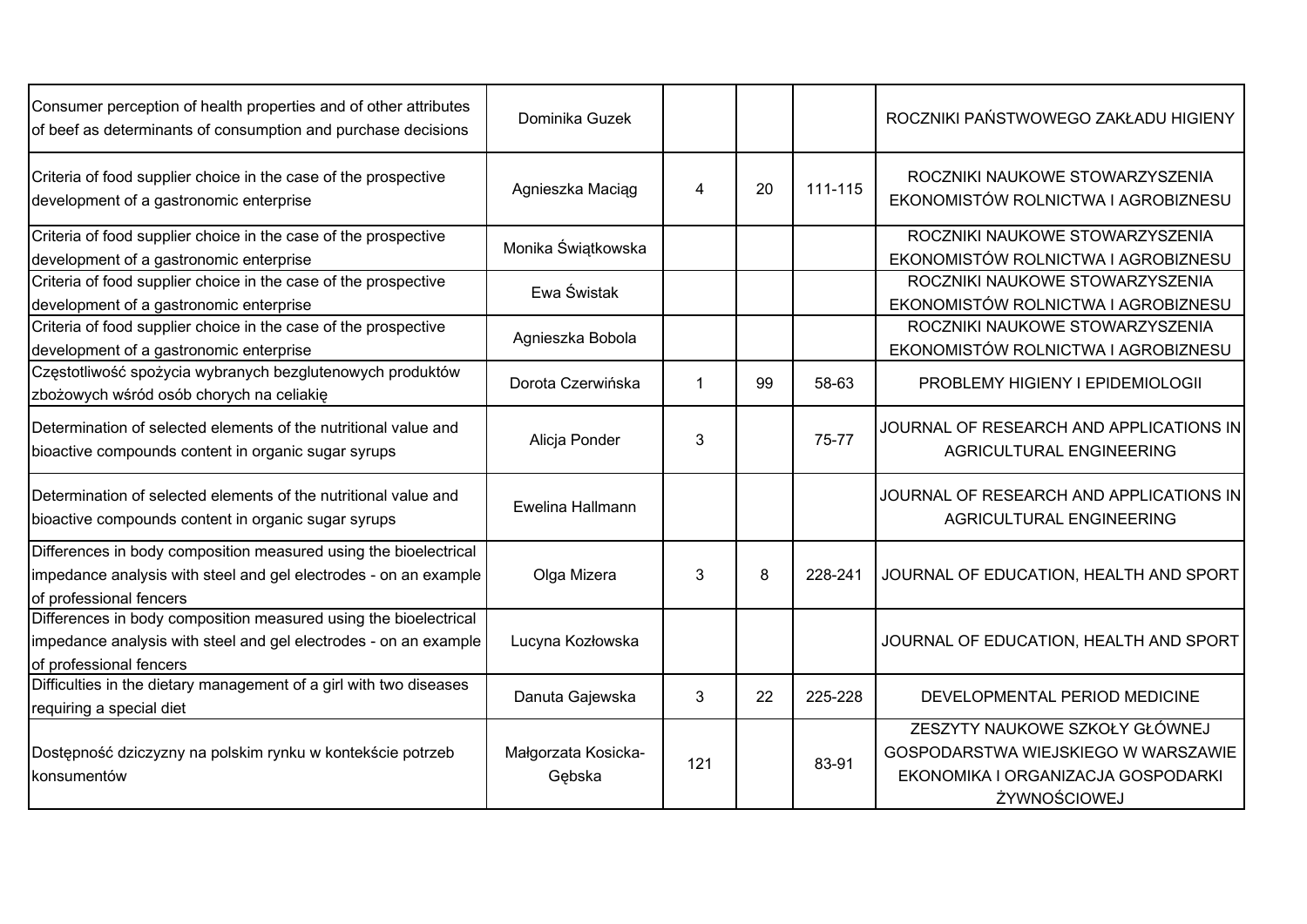| Dostępność dziczyzny na polskim rynku w kontekście potrzeb<br>konsumentów                                                | Jerzy Gębski                 |             |    |         | ZESZYTY NAUKOWE SZKOŁY GŁÓWNEJ<br>GOSPODARSTWA WIEJSKIEGO W WARSZAWIE<br>EKONOMIKA I ORGANIZACJA GOSPODARKI<br>ŻYWNOŚCIOWEJ |
|--------------------------------------------------------------------------------------------------------------------------|------------------------------|-------------|----|---------|-----------------------------------------------------------------------------------------------------------------------------|
| Dostępność dziczyzny na polskim rynku w kontekście potrzeb<br>konsumentów                                                | Katarzyna Kwiecińska         |             |    |         | ZESZYTY NAUKOWE SZKOŁY GŁÓWNEJ<br>GOSPODARSTWA WIEJSKIEGO W WARSZAWIE<br>EKONOMIKA I ORGANIZACJA GOSPODARKI<br>ŻYWNOŚCIOWEJ |
| Education on healthy eating improved nutrition-related practices in<br>Polish preschools                                 | Joanna Myszkowska-<br>Ryciak | 4           | 12 | 238-246 | HEALTH PROBLEMS OF CIVILIZATION                                                                                             |
| Education on healthy eating improved nutrition-related practices in<br>Polish preschools                                 | Anna Harton                  |             |    |         | HEALTH PROBLEMS OF CIVILIZATION                                                                                             |
| Evaluation of food storage racks available on the polish market in<br>the hygienic context                               | Wiesława Grzesińska          | $\mathbf 1$ | 69 | 63-70   | ROCZNIKI PAŃSTWOWEGO ZAKŁADU HIGIENY                                                                                        |
| Evaluation of food storage racks available on the polish market in<br>the hygienic context                               | Marzena Tomaszewska          |             |    |         | ROCZNIKI PAŃSTWOWEGO ZAKŁADU HIGIENY                                                                                        |
| Evaluation of food storage racks available on the polish market in<br>the hygienic context                               | Beata Bilska                 |             |    |         | ROCZNIKI PAŃSTWOWEGO ZAKŁADU HIGIENY                                                                                        |
| Evaluation of food storage racks available on the polish market in<br>the hygienic context                               | Joanna Trafiałek             |             |    |         | ROCZNIKI PAŃSTWOWEGO ZAKŁADU HIGIENY                                                                                        |
| Innovativeness of Poland and Polish regions against the<br>background of other European Union countries                  | Julita Szlachciuk            | 17          | 3  | 75-84   | ACTA SCIENTIARUM POLONORUM. SERIA:<br><b>OECONOMIA</b>                                                                      |
| Innovativeness of Poland and Polish regions against the<br>background of other European Union countries                  | Agnieszka Bobola             |             |    |         | ACTA SCIENTIARUM POLONORUM. SERIA:<br><b>OECONOMIA</b>                                                                      |
| Jak prowadzić dietoterapię w cukrzycy u osób starszych                                                                   | Dariusz Włodarek             | 4           | 15 | 35-39   | DIABETOLOGIA PO DYPLOMIE                                                                                                    |
| Jakość sensoryczna i przeżywalność potencjalnie probiotycznych<br>szczepów Lactobacillus w fermentowanym napoju miodowym | Monika Trząskowska           | $\mathbf 1$ | 25 | 87-96   | ŻYWNOŚĆ - NAUKA TECHNOLOGIA JAKOŚĆ                                                                                          |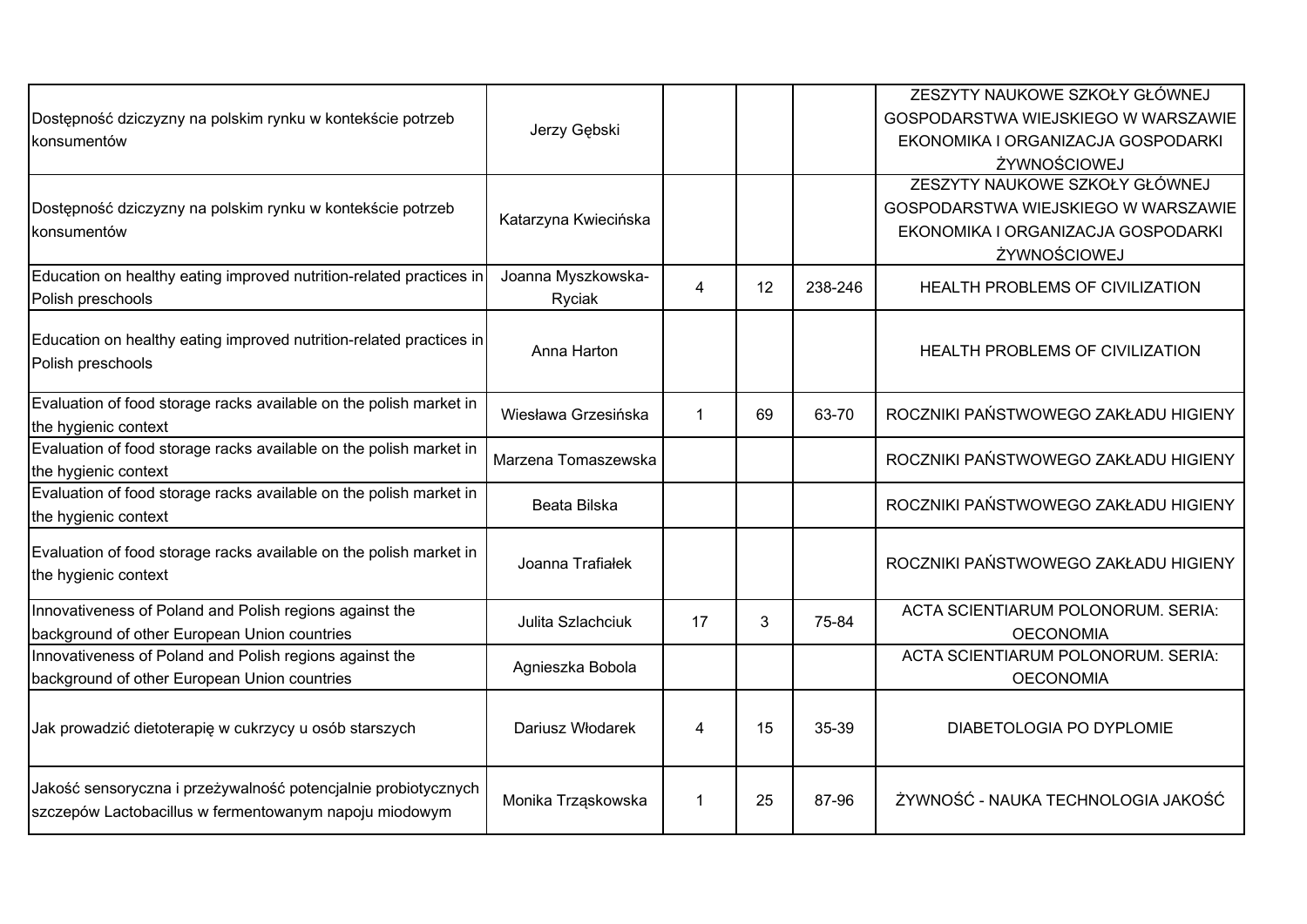| Konsumenci wobec zmian na rynku pieczywa: ich zróżnicowanie i<br>uwarunkowania wyboru                                                              | Sylwia Żakowska-<br><b>Biemans</b> | 3(374)               | 64 | 424-437   | HANDEL WEWNETRZNY                    |
|----------------------------------------------------------------------------------------------------------------------------------------------------|------------------------------------|----------------------|----|-----------|--------------------------------------|
| Konsumenci wobec zmian na rynku pieczywa: ich zróżnicowanie i<br>uwarunkowania wyboru                                                              | Marta Sajdakowska                  |                      |    |           | HANDEL WEWNETRZNY                    |
| Konsumenci wobec zmian na rynku pieczywa: ich zróżnicowanie i<br>uwarunkowania wyboru                                                              | Marzena Jeżewska-<br>Zychowicz     |                      |    |           | HANDEL WEWNETRZNY                    |
| Konsumpcja w wiejskich gospodarstwach domowych rodziców<br>samotnie wychowujących dzieci                                                           | Wacław Laskowski                   | 3                    | 45 | $21 - 28$ | POLITYKA SPOŁECZNA                   |
| Marketing and B2C communication on the market of foods for<br>Infants and young children                                                           | Krystyna Rejman                    | 1(372)               | 64 | 46-54     | HANDEL WEWNĘTRZNY                    |
| Marketing and B2C communication on the market of foods for<br>Infants and young children                                                           | Ewa Halicka                        |                      |    |           | HANDEL WEWNETRZNY                    |
| Marketing and B2C communication on the market of foods for<br>Infants and young children                                                           | Małgorzata Jackowska               |                      |    |           | HANDEL WEWNĘTRZNY                    |
| Nutrition practices in nurseries in Poland - initial results of<br>nationwide study                                                                | Anna Harton                        | $\blacktriangleleft$ | 69 | 23-29     | ROCZNIKI PAŃSTWOWEGO ZAKŁADU HIGIENY |
| Nutrition practices in nurseries in Poland - initial results of<br>nationwide study                                                                | Joanna Myszkowska-<br>Ryciak       |                      |    |           | ROCZNIKI PAŃSTWOWEGO ZAKŁADU HIGIENY |
| Nutrition-related practices in kindergartens in the context of<br>changes to legal regulations on foodstuffs used in canteen menus<br>for children | Joanna Myszkowska-<br>Ryciak       | 1                    | 69 | $31 - 36$ | ROCZNIKI PAŃSTWOWEGO ZAKŁADU HIGIENY |
| Nutrition-related practices in kindergartens in the context of<br>changes to legal regulations on foodstuffs used in canteen menus<br>for children | Anna Harton                        |                      |    |           |                                      |
| Ocena glikemii poposiłkowej i indeksu glikemicznego<br>innowacyjnych pełnoziarnistych produktów zbożowych u<br>zdrowych dorosłych osob             | Ewa Lange                          | 3(374)               | 64 | 277-289   | HANDEL WEWNĘTRZNY                    |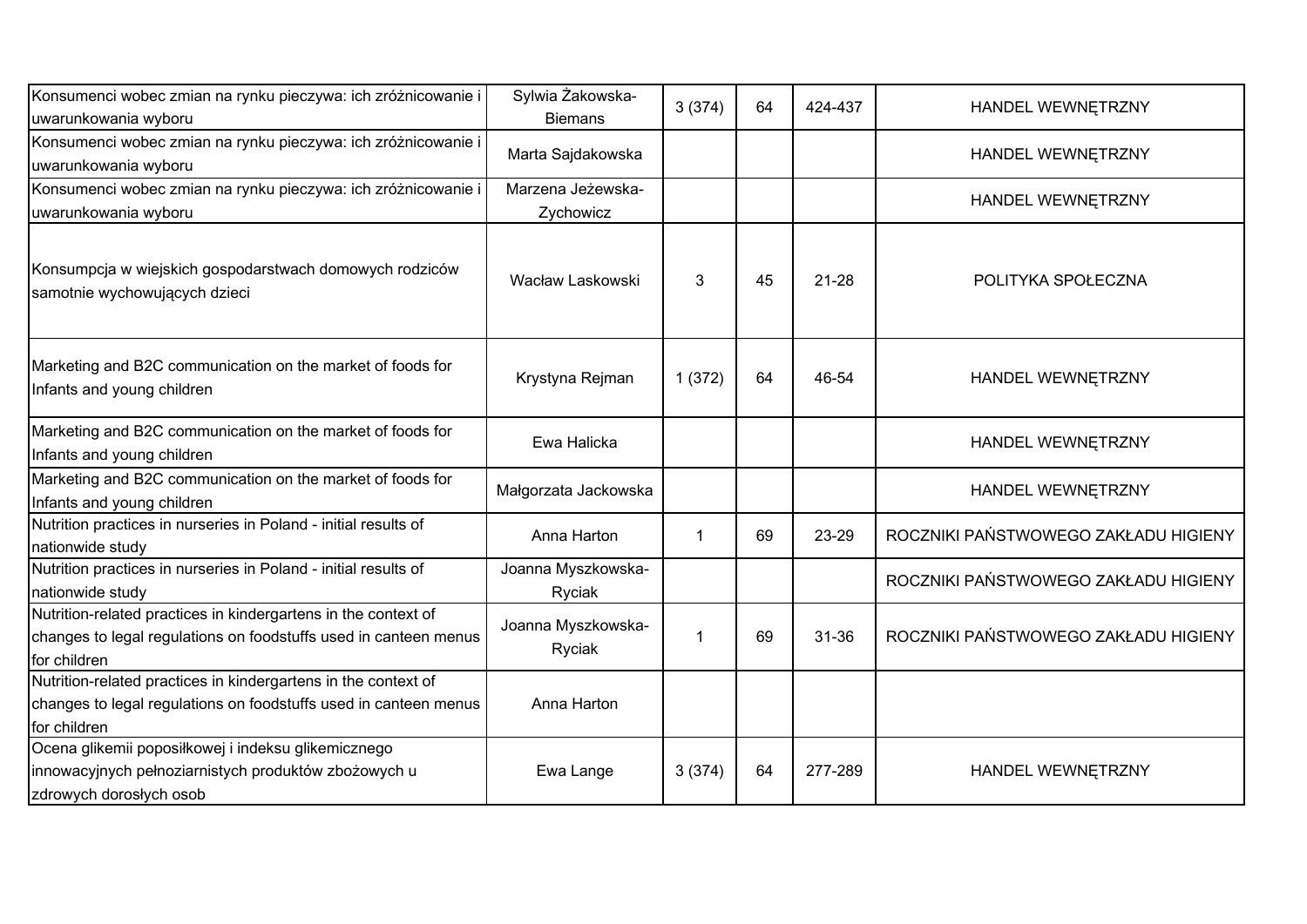| Ocena glikemii poposiłkowej i indeksu glikemicznego<br>innowacyjnych pełnoziarnistych produktów zbożowych u<br>zdrowych dorosłych osob | Joanna Myszkowska-<br>Ryciak  |        |    |         | HANDEL WEWNETRZNY |
|----------------------------------------------------------------------------------------------------------------------------------------|-------------------------------|--------|----|---------|-------------------|
| Ocena glikemii poposiłkowej i indeksu glikemicznego<br>innowacyjnych pełnoziarnistych produktów zbożowych u<br>zdrowych dorosłych osob | Danuta Gajewska               |        |    |         | HANDEL WEWNETRZNY |
| Ocena glikemii poposiłkowej i indeksu glikemicznego<br>innowacyjnych pełnoziarnistych produktów zbożowych u<br>zdrowych dorosłych osob | Paulina Kęszycka              |        |    |         | HANDEL WEWNETRZNY |
| Ocena i prognoza sytuacji finansowej sektora gastronomicznego<br>w ocenie polskich przedsiębiorców oraz perspektywie rozwoju<br>rynku  | Agnieszka Maciag              | 1(372) | 64 | 87-98   | HANDEL WEWNETRZNY |
| Ocena i prognoza sytuacji finansowej sektora gastronomicznego<br>w ocenie polskich przedsiębiorców oraz perspektywie rozwoju<br>rynku  | Agnieszka Bobola              |        |    |         | HANDEL WEWNETRZNY |
| Ocena i prognoza sytuacji finansowej sektora gastronomicznego<br>w ocenie polskich przedsiębiorców oraz perspektywie rozwoju<br>rynku  | Hanna Górska-<br>Warsewicz    |        |    |         | HANDEL WEWNETRZNY |
| Ocena i prognoza sytuacji finansowej sektora gastronomicznego<br>w ocenie polskich przedsiębiorców oraz perspektywie rozwoju<br>rynku  | Jerzy Gębski                  |        |    |         | HANDEL WEWNETRZNY |
| Ocena percepcji opakowań aktywnych przez konsumentów<br>nabywających mięso                                                             | Maria Jeznach                 | 2(373) | 64 | 213-221 | HANDEL WEWNETRZNY |
| Ocena percepcji opakowań aktywnych przez konsumentów<br>nabywających mięso                                                             | Małgorzata Kosicka-<br>Gębska |        |    |         | HANDEL WEWNETRZNY |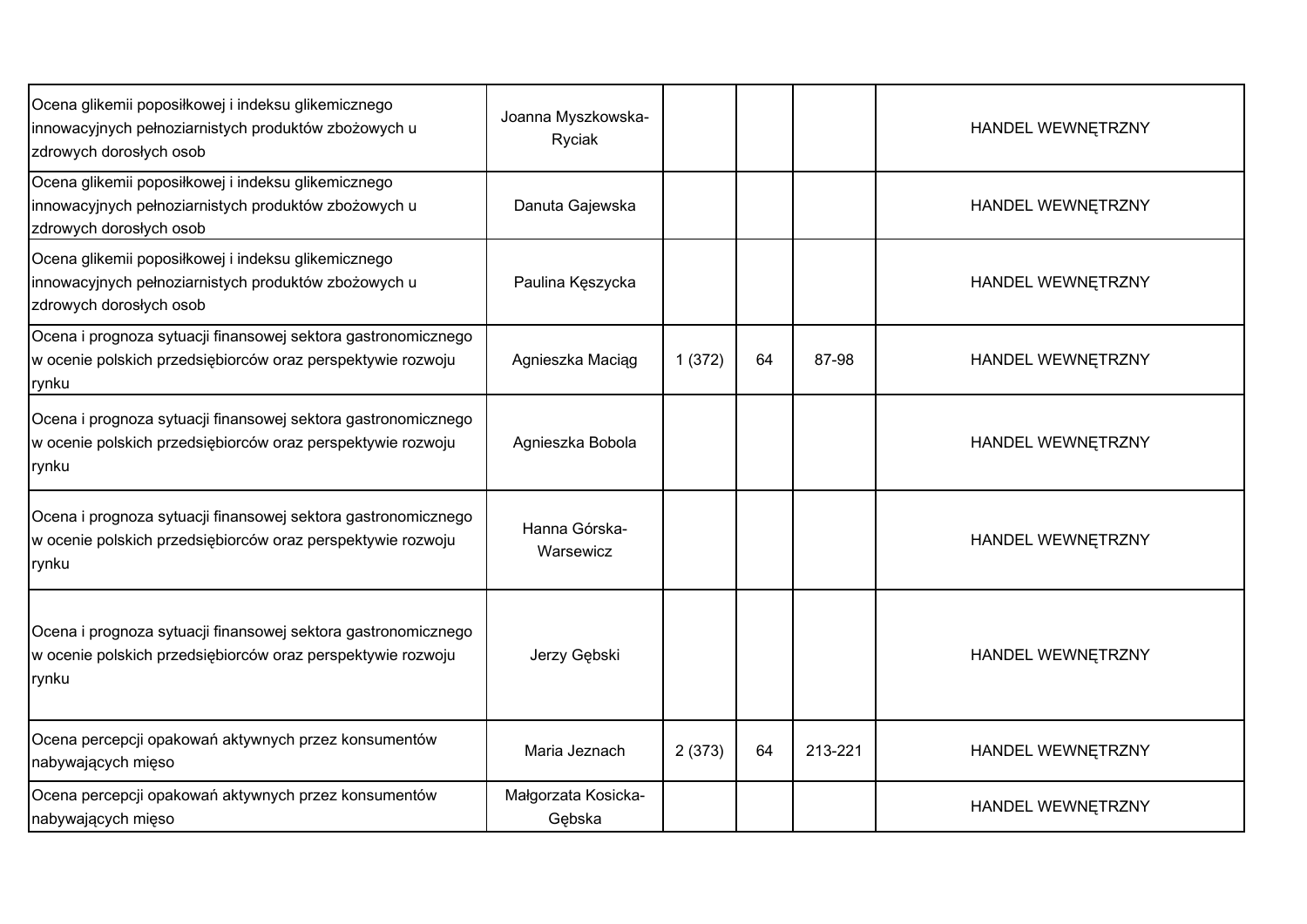| Ocena percepcji opakowań aktywnych przez konsumentów<br>nabywających mięso                                                                                                      | Agnieszka Tul-<br>Krzyszczuk |                |                |           | HANDEL WEWNETRZNY                            |
|---------------------------------------------------------------------------------------------------------------------------------------------------------------------------------|------------------------------|----------------|----------------|-----------|----------------------------------------------|
| Ocena realizacji norm i zaleceń żywieniowych w wybranych<br>placówkach przedszkolnych z terenu Poznania                                                                         | Joanna Myszkowska-<br>Ryciak | -1             | 99             | 11.lip    | PROBLEMY HIGIENY I EPIDEMIOLOGII             |
| Ocena realizacji norm i zaleceń żywieniowych w wybranych<br>placówkach przedszkolnych z terenu Poznania                                                                         | Anna Harton                  |                |                |           | PROBLEMY HIGIENY I EPIDEMIOLOGII             |
| Ocena realizacji norm i zaleceń żywieniowych w żłobkach z<br>Poznania przed i po edukacji personelu                                                                             | Anna Harton                  | -1             | 99             | 06.sty    | PROBLEMY HIGIENY I EPIDEMIOLOGII             |
| Ocena realizacji norm i zaleceń żywieniowych w żłobkach z<br>Poznania przed i po edukacji personelu                                                                             | Joanna Myszkowska-<br>Ryciak |                |                |           | PROBLEMY HIGIENY I EPIDEMIOLOGII             |
| Ocena spożycia wybranych makroskładników pokarmowych<br>przez zawodników Kadry Narodowej Kickboxingu                                                                            | Sa'eed Bawa                  | 2              | 51             | 92-98     | BROMATOLOGIA I CHEMIA TOKSYKOLOGICZNA        |
| Ocena zawartości związków przeciwutleniających w owocach<br>świdośliwy, aronii czarnoowocowej i czeremchy amerykańskiej                                                         | Ewelina Hallmann             |                |                |           | PRZEMYSŁ SPOŻYWCZY                           |
| Ocena zmian w składzie ciała u pacjentów zakwalifikowanych do<br>operacyjnego leczenia guzów pierwotnych i przerzutowych<br>wątroby z wykorzystaniem impedancji bioelektrycznej | Dariusz Włodarek             | 6              | 90             | $05.$ sty | POLSKI PRZEGLĄD CHIRURGICZNY                 |
| Oczekiwane przez konsumentów kierunki rozwoju oferty<br>gastronomicznej®                                                                                                        | Krystyna Gutkowska           | $\overline{2}$ | 28             | 65-70     | POSTĘPY TECHNIKI PRZETWÓRSTWA<br>SPOŻYWCZEGO |
| Percepcja nowych trendów w konsumpcji a sytuacja ekonomiczna<br>nabywców                                                                                                        | Hanna Górska-<br>Warsewicz   | 6(377)         | $\mathbf{1}$   | 163-171   | HANDEL WEWNETRZNY                            |
| Percepcja nowych trendów w konsumpcji a sytuacja ekonomiczna<br>nabywców                                                                                                        | Anna Kudlińska-Chylak        |                |                |           | HANDEL WEWNETRZNY                            |
| Percepcja nowych trendów w konsumpcji a sytuacja ekonomiczna<br>nabywców                                                                                                        | Maksymilian Czeczotko        |                |                |           | HANDEL WEWNETRZNY                            |
| Piramida żywienia                                                                                                                                                               | Joanna Rachtan-Janicka       |                | $\overline{2}$ | 39-48     | MEDYCYNA PRAKTYCZNA - PEDIATRIA              |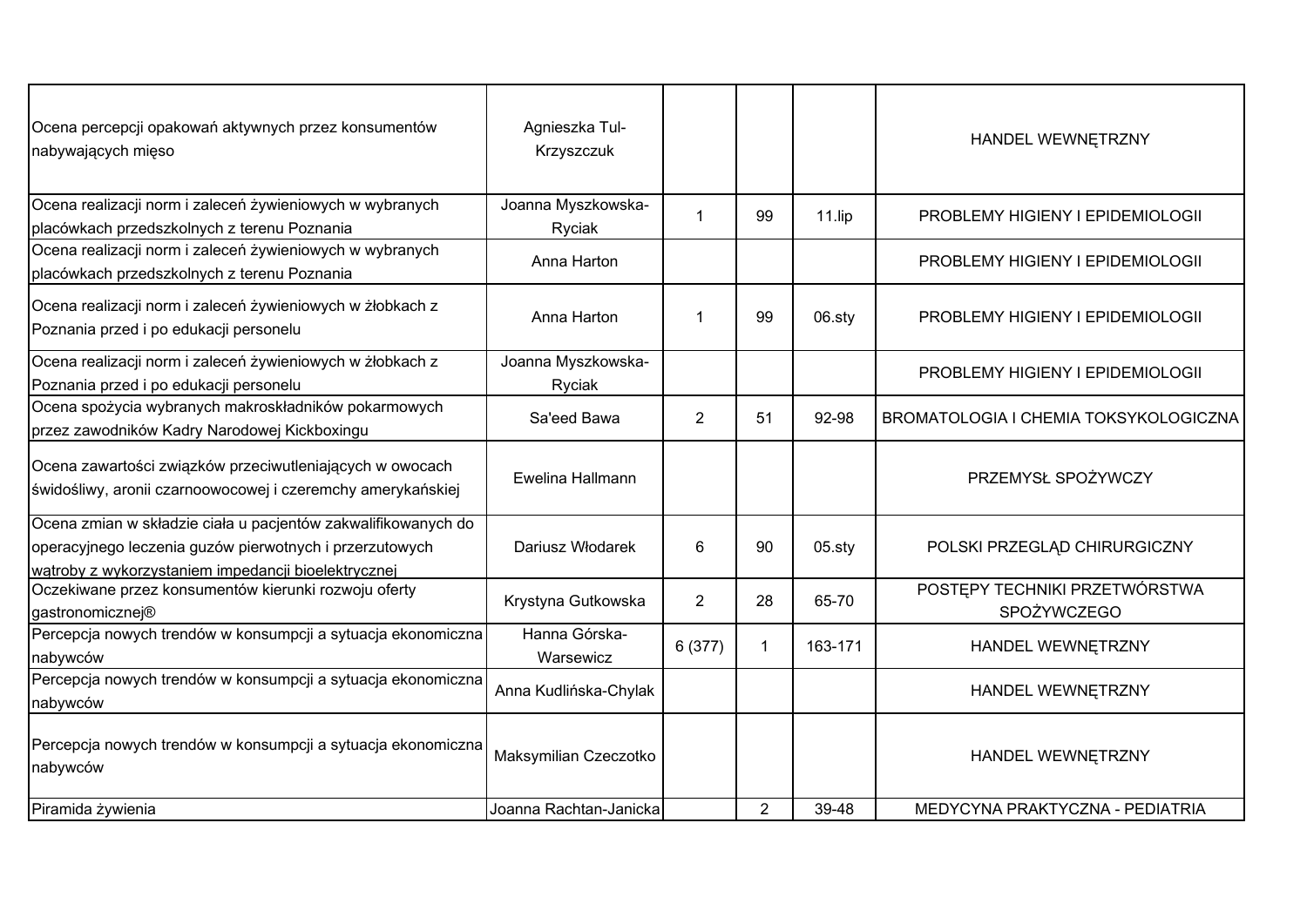| Postawy studentów wobec nowych produktów i technologii w<br>produkcji żywności                                                        | Iwona Kowalczuk                    | 1(372) | 64             | 75-86   | HANDEL WEWNĘTRZNY               |
|---------------------------------------------------------------------------------------------------------------------------------------|------------------------------------|--------|----------------|---------|---------------------------------|
| Postrzeganie jakości usług hotelarskich przez konsumentów                                                                             | Julita Szlachciuk                  | 9      | 19             | 41-55   | PRZEDSIĘBIORCZOŚĆ I ZARZĄDZANIE |
| Postrzeganie jakości usług hotelarskich przez konsumentów                                                                             | Agnieszka Bobola                   |        |                |         | PRZEDSIĘBIORCZOŚĆ I ZARZĄDZANIE |
| Postrzeganie produktów żywnościowych oznaczonych<br>certyfikatami spełniającymi ideę zrównoważonej konsumpcji                         | Joanna Kaczorowska                 | 2(373) | 64             | 222-234 | HANDEL WEWNETRZNY               |
| Postrzeganie produktów żywnościowych oznaczonych<br>certyfikatami spełniającymi ideę zrównoważonej konsumpcji                         | Krystyna Rejman                    |        |                |         | HANDEL WEWNĘTRZNY               |
| Poziom znajomości systemów jakości i bezpieczeństwa żywności<br>wśród dystrybutorów mięsa na przykładzie PQS (pork quality<br>system) | Witold Choiński                    | 4(375) | $\overline{2}$ | 353-365 | HANDEL WEWNETRZNY               |
| Poziom znajomości systemów jakości i bezpieczeństwa żywności<br>wśród dystrybutorów mięsa na przykładzie PQS (pork quality<br>system) | Krystyna Gutkowska                 |        |                |         | HANDEL WEWNĘTRZNY               |
| Poziom znajomości systemów jakości i bezpieczeństwa żywności<br>wśród dystrybutorów mięsa na przykładzie PQS (pork quality<br>system) | Sylwia Żakowska-<br><b>Biemans</b> |        |                |         | HANDEL WEWNETRZNY               |
| Preferencje dotyczące promocji sprzedaży stosowanej w lokalach<br>typu fast food                                                      | Monika Świątkowska                 | 9      | 19             | 73-88   | PRZEDSIĘBIORCZOŚĆ I ZARZĄDZANIE |
| Preferencje dotyczące promocji sprzedaży stosowanej w lokalach<br>typu fast food                                                      | Iwona Kowalczuk                    |        |                |         | PRZEDSIĘBIORCZOŚĆ I ZARZĄDZANIE |
| Preferencje młodych konsumentów wobec kaw dostępnych na<br>polskim rynku                                                              | Dominika Guzek                     | 1(372) | 64             | 26-34   | HANDEL WEWNETRZNY               |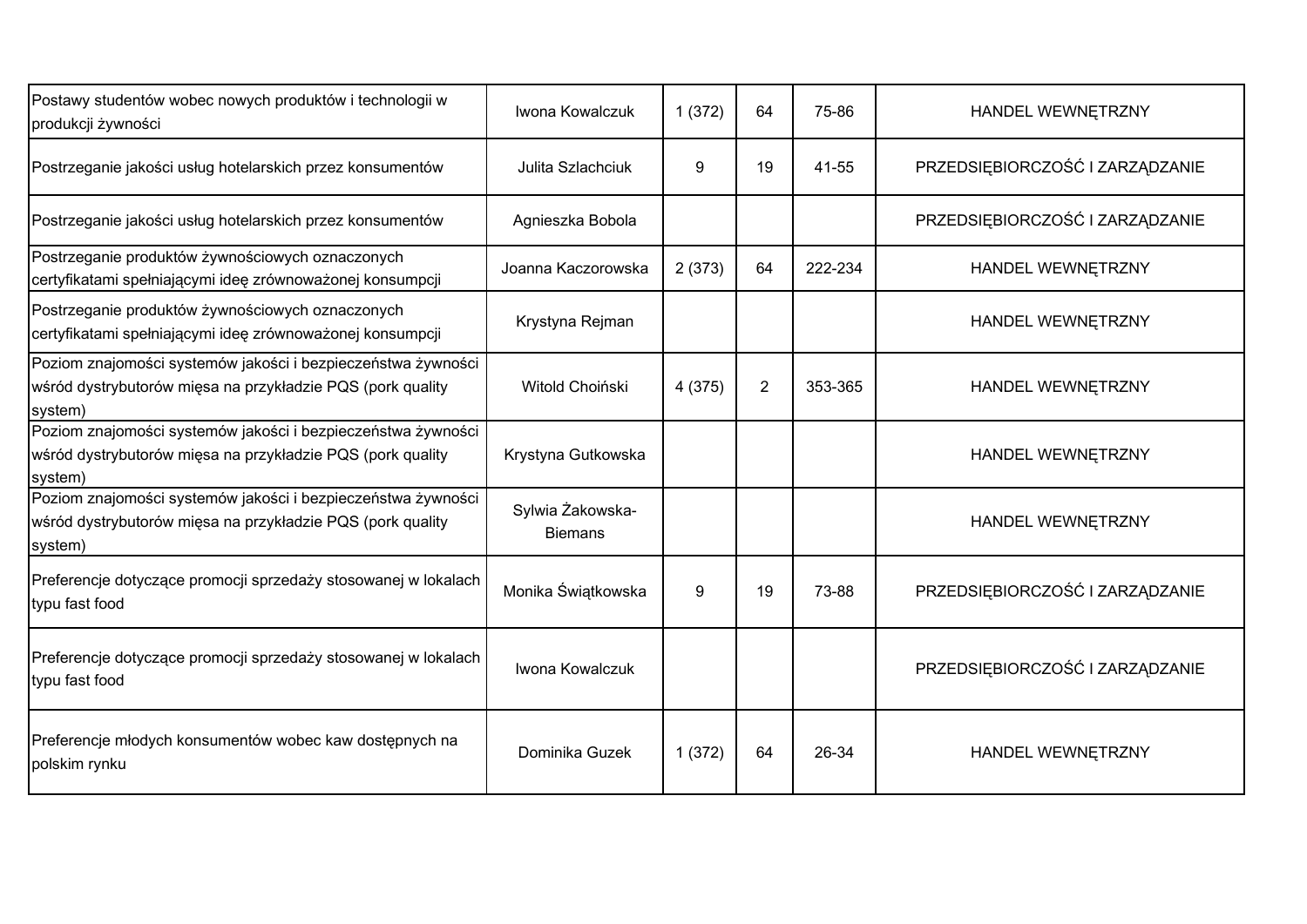| Preferencje młodych konsumentów wobec kaw dostępnych na<br>polskim rynku                             | Dominika Głąbska               |                |    |         | HANDEL WEWNĘTRZNY               |
|------------------------------------------------------------------------------------------------------|--------------------------------|----------------|----|---------|---------------------------------|
| Skłonność konsumentów do zmiany zachowań nabywczych na<br>rynku żywności i jej wybrane uwarunkowania | Marzena Jeżewska-<br>Zychowicz | 2(23)          |    | 65-78   | KONSUMPCJA I ROZWÓJ             |
| Social and integrated reports of food business as tools of CSR<br>and sustainable development        | Agnieszka Bobola               | 3(75)          |    | 101-113 | PROBLEMY ZARZĄDZANIA            |
| Social and integrated reports of food business as tools of CSR<br>and sustainable development        | Julita Szlachciuk              |                |    |         | PROBLEMY ZARZĄDZANIA            |
| Specyfika handlu detalicznego jako ogniwa systemu dystrybucji w<br>Polsce                            | Maksymilian Czeczotko          | 9              | 19 | 169-182 | PRZEDSIĘBIORCZOŚĆ I ZARZĄDZANIE |
| Specyfika handlu detalicznego jako ogniwa systemu dystrybucji w<br>Polsce                            | Anna Kudlińska-Chylak          |                |    |         | PRZEDSIĘBIORCZOŚĆ I ZARZĄDZANIE |
| Specyfika handlu detalicznego jako ogniwa systemu dystrybucji w<br>Polsce                            | Małgorzata Kosicka-<br>Gebska  |                |    |         | PRZEDSIĘBIORCZOŚĆ I ZARZĄDZANIE |
| Specyfika handlu detalicznego jako ogniwa systemu dystrybucji w<br>Polsce                            | Hanna Górska-<br>Warsewicz     |                |    |         | PRZEDSIĘBIORCZOŚĆ I ZARZĄDZANIE |
| Spożycie produktów fermentowanych : badania ankietowe kobiet                                         | Małgorzata Drywień             | $\overline{2}$ | 72 | 36-39   | PRZEMYSŁ SPOŻYWCZY              |
| Spożycie produktów fermentowanych : badania ankietowe kobiet                                         | Jadwiga Hamułka                |                |    |         | PRZEMYSŁ SPOŻYWCZY              |
| Spożycie produktów fermentowanych: badania ankietowe kobiet                                          | Magdalena Górnicka             |                |    |         | PRZEMYSŁ SPOŻYWCZY              |
| Spożycie produktów fermentowanych : badania ankietowe kobiet                                         | Agata Wawrzyniak               |                |    |         | PRZEMYSŁ SPOŻYWCZY              |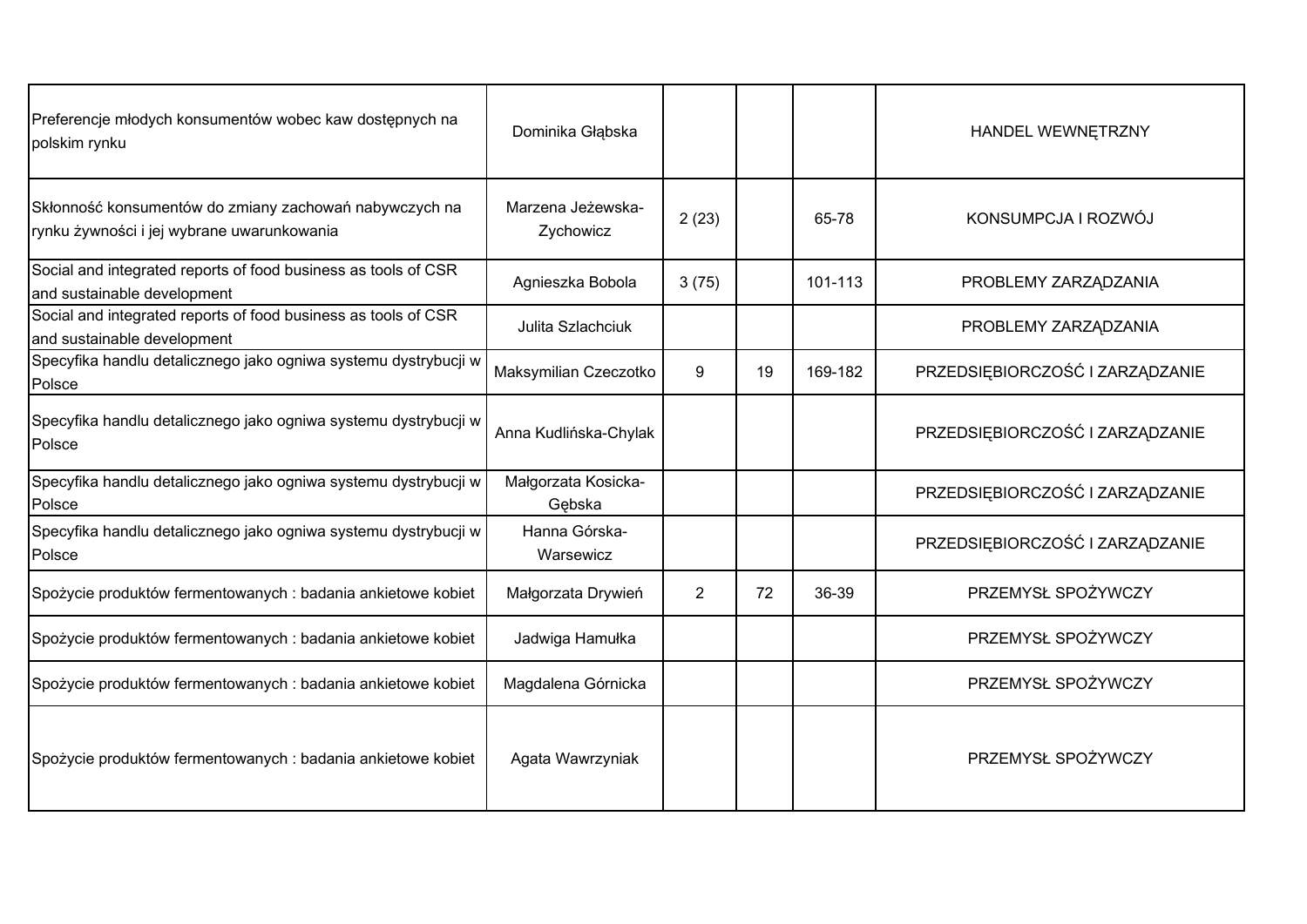| Spożycie produktów fermentowanych : badania ankietowe kobiet                                                                               | Joanna Frąckiewicz            |                |    |         | PRZEMYSŁ SPOŻYWCZY                                                  |
|--------------------------------------------------------------------------------------------------------------------------------------------|-------------------------------|----------------|----|---------|---------------------------------------------------------------------|
| Spożycie produktów fermentowanych : badania ankietowe kobiet                                                                               | Agnieszka Woźniak             |                |    |         | PRZEMYSŁ SPOŻYWCZY                                                  |
| Spożycie produktów fermentowanych : badania ankietowe kobiet                                                                               | Anna Ciecierska               |                |    |         | PRZEMYSŁ SPOŻYWCZY                                                  |
| Straty żywności w przetwórstwie spożywczym                                                                                                 | Beata Bilska                  | $\mathbf{1}$   | 72 | 23-25   | PRZEMYSŁ SPOŻYWCZY                                                  |
| Straty żywności w przetwórstwie spożywczym                                                                                                 | Danuta Kołożyn-               |                |    |         | PRZEMYSŁ SPOŻYWCZY                                                  |
| Sustainable development, sustainable consumption, sustainable<br>household, sustainable consumer. Theoretical and empirical<br>impressions | Krystyna Gutkowska            | $\overline{4}$ | 25 | 144-162 | KONSUMPCJA I ROZWÓJ                                                 |
| SWOT analysis of the Polish organic food sector in the context of<br>its impact on the environment and human health                        | Dominika Średnicka -<br>Tober | 3              | 63 | 123-130 | JOURNAL OF RESEARCH AND APPLICATIONS IN<br>AGRICULTURAL ENGINEERING |
| SWOT analysis of the Polish organic food sector in the context of<br>its impact on the environment and human health                        | Maria Rembiałkowska           |                |    |         | JOURNAL OF RESEARCH AND APPLICATIONS IN<br>AGRICULTURAL ENGINEERING |
| SWOT analysis of the Polish organic food sector in the context of<br>its impact on the environment and human health                        | Ewelina Hallmann              |                |    |         | JOURNAL OF RESEARCH AND APPLICATIONS IN<br>AGRICULTURAL ENGINEERING |
| SWOT analysis of the Polish organic food sector in the context of<br>its impact on the environment and human health                        | Renata Kazimierczak           |                |    |         | JOURNAL OF RESEARCH AND APPLICATIONS IN<br>AGRICULTURAL ENGINEERING |
| Syropy i melasy jako naturalne zamienniki cukru                                                                                            | Katarzyna Świąder             | $\mathbf{1}$   | 72 | 34-37   | PRZEMYSŁ SPOŻYWCZY                                                  |
| Syropy i melasy jako naturalne zamienniki cukru                                                                                            | Dominika Średnicka -<br>Tober |                |    |         | PRZEMYSŁ SPOŻYWCZY                                                  |
| Syropy i melasy jako naturalne zamienniki cukru                                                                                            | Ewelina Hallmann              |                |    |         | PRZEMYSŁ SPOŻYWCZY                                                  |
| The combined effects of alcohol and tobacco use during<br>pregnancy on birth outcomes                                                      | Jadwiga Hamułka               | -1             | 69 | 45-54   | ROCZNIKI PAŃSTWOWEGO ZAKŁADU HIGIENY                                |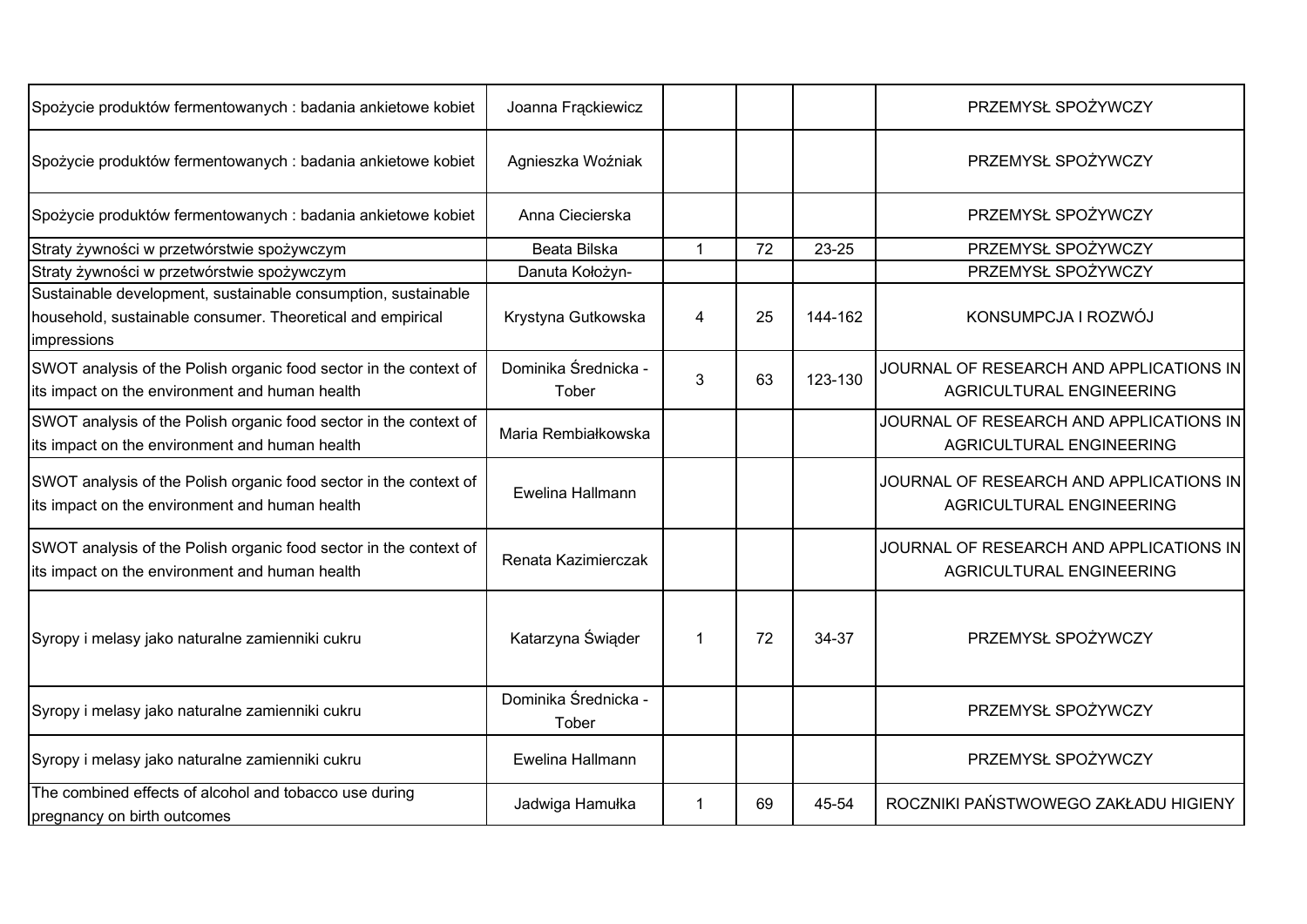| The combined effects of alcohol and tobacco use during<br>pregnancy on birth outcomes                                                                                                                                 | Monika Zielińska              |                |    |         | ROCZNIKI PAŃSTWOWEGO ZAKŁADU HIGIENY                                |
|-----------------------------------------------------------------------------------------------------------------------------------------------------------------------------------------------------------------------|-------------------------------|----------------|----|---------|---------------------------------------------------------------------|
| The evaluation of the content of biologically active compounds in<br>the old and the new plum cultivars                                                                                                               | Ewelina Hallmann              | $\overline{2}$ | 63 | 86-91   | JOURNAL OF RESEARCH AND APPLICATIONS IN<br>AGRICULTURAL ENGINEERING |
| The evaluation of the content of biologically active compounds in<br>the old and the new plum cultivars                                                                                                               | Renata Kazimierczak           |                |    |         | JOURNAL OF RESEARCH AND APPLICATIONS IN<br>AGRICULTURAL ENGINEERING |
| The evaluation of the content of biologically active compounds in<br>the old and the new plum cultivars                                                                                                               | Dominika Średnicka -<br>Tober |                |    |         | JOURNAL OF RESEARCH AND APPLICATIONS IN<br>AGRICULTURAL ENGINEERING |
| The evaluation of the content of biologically active compounds in<br>the old and the new plum cultivars                                                                                                               | Maria Rembiałkowska           |                |    |         | JOURNAL OF RESEARCH AND APPLICATIONS IN<br>AGRICULTURAL ENGINEERING |
| The link between the consumption of sweetened beverages and<br>the development of overweight and obesity among students of<br>The University of the West Indies, St Augustine campus in<br><b>Trinidad and Tobago</b> | Sa'eed Bawa                   | 3              | 69 | 251-255 | ROCZNIKI PAŃSTWOWEGO ZAKŁADU HIGIENY                                |
| The occurrence of resveratrol in foodstuffs and its potential for<br>supporting cancer prevention and treatment : a review                                                                                            | Franciszek Świderski          | $\mathbf{1}$   | 69 | 14.maj  | ROCZNIKI PAŃSTWOWEGO ZAKŁADU HIGIENY                                |
| The occurrence of resveratrol in foodstuffs and its potential for<br>supporting cancer prevention and treatment : a review                                                                                            | Anna Sadowska                 |                |    |         | ROCZNIKI PAŃSTWOWEGO ZAKŁADU HIGIENY                                |
| The occurrence of resveratrol in foodstuffs and its potential for<br>supporting cancer prevention and treatment : a review                                                                                            | Rita Rakowska                 |                |    |         | ROCZNIKI PAŃSTWOWEGO ZAKŁADU HIGIENY                                |
| The occurrence of resveratrol in foodstuffs and its potential for<br>supporting cancer prevention and treatment : a review                                                                                            | Ewa Dybkowska                 |                |    |         | ROCZNIKI PAŃSTWOWEGO ZAKŁADU HIGIENY                                |
| The sous-vide technologyas a response to the needs of<br>consumers of catering establishments                                                                                                                         | Wiesława Grzesińska           | 2(373)         | 64 | 158-167 | HANDEL WEWNETRZNY                                                   |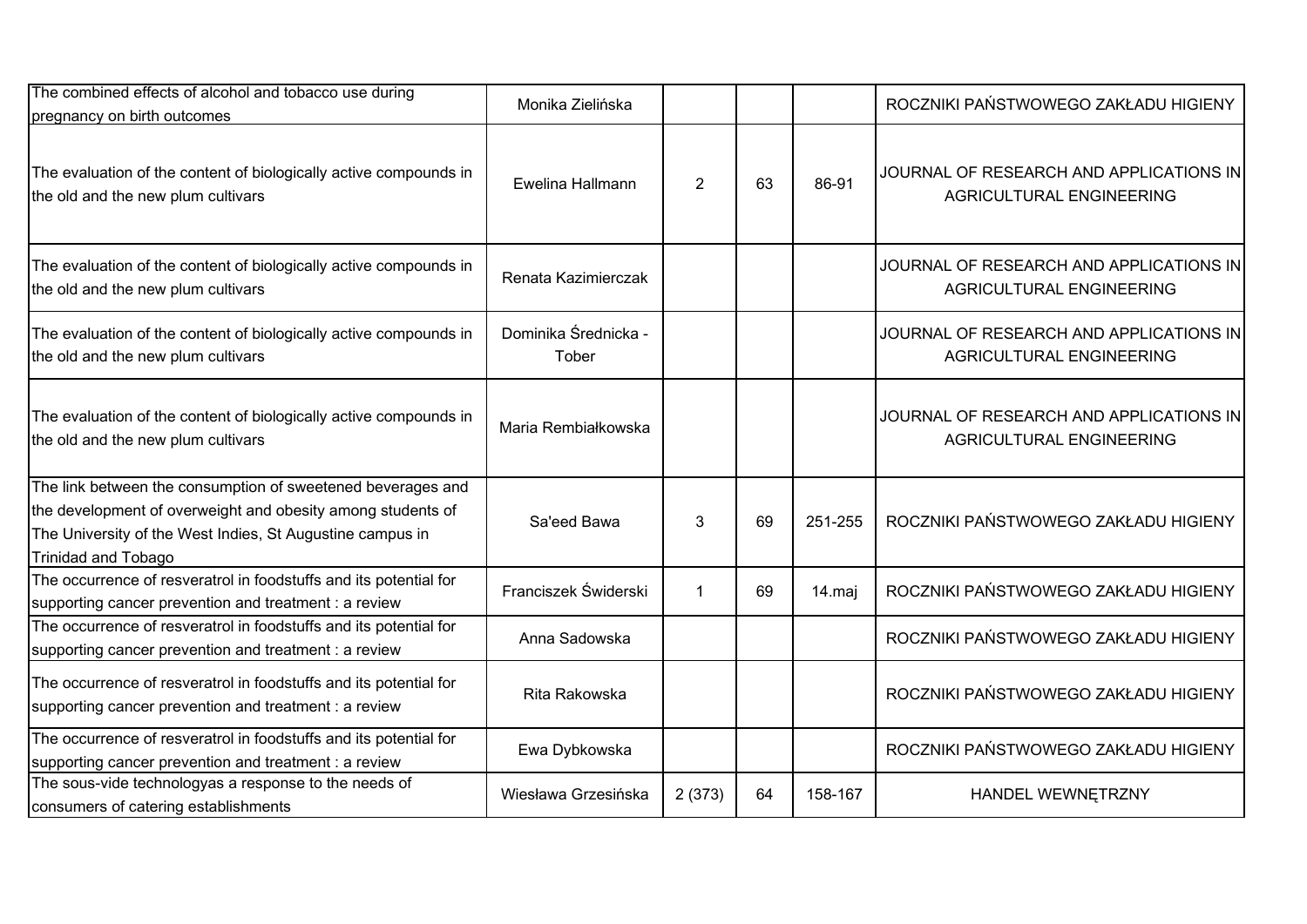| The sous-vide technologyas a response to the needs of<br>consumers of catering establishments                                        | Marzena Tomaszewska           |        |        |                   | HANDEL WEWNETRZNY                                                                           |
|--------------------------------------------------------------------------------------------------------------------------------------|-------------------------------|--------|--------|-------------------|---------------------------------------------------------------------------------------------|
| The sous-vide technologyas a response to the needs of<br>consumers of catering establishments                                        | Beata Bilska                  |        |        |                   | HANDEL WEWNETRZNY                                                                           |
| Wiedza żywieniowa rodziców a spożycie mleka i produktów<br>mlecznych przez dzieci w wieku przedszkolnym                              | Anna Harton                   |        | 64     | 121-135<br>(toml) | HANDEL WEWNETRZNY                                                                           |
| Wiedza żywieniowa rodziców a spożycie mleka i produktów<br>mlecznych przez dzieci w wieku przedszkolnym                              | Joanna Myszkowska-<br>Ryciak  |        |        |                   | HANDEL WEWNETRZNY                                                                           |
| Wpływ certyfikatu rolnictwa ekologicznego na gotowość<br>konsumentów do zapłaty wyższej ceny za owoce                                | Joanna Kaczorowska            | 3(374) | 64     | 197-207           | HANDEL WEWNĘTRZNY                                                                           |
| Wpływ certyfikatu rolnictwa ekologicznego na gotowość<br>konsumentów do zapłaty wyższej ceny za owoce                                | Krystyna Rejman               |        |        |                   | HANDEL WEWNETRZNY                                                                           |
| Wpływ certyfikatu rolnictwa ekologicznego na gotowość<br>konsumentów do zapłaty wyższej ceny za owoce                                | Ewa Halicka                   |        |        |                   | HANDEL WEWNETRZNY                                                                           |
| Wpływ cynku, magnezu i witaminy D na produkcję testosteronu u<br>mężczyzn                                                            | Dariusz Włodarek              | 3      |        | 123-134           | <b>MEDYCYNA SPORTOWA</b>                                                                    |
| Wpływ cynku, magnezu i witaminy D na produkcję testosteronu u<br>mężczyzn                                                            | Michał Wrzosek                |        |        |                   | <b>MEDYCYNA SPORTOWA</b>                                                                    |
| Wpływ podaży makroskładników odżywczych i wartości<br>energetycznej diety na stężenie testosteronu u mężczyzn<br>uprawiających sport | Dariusz Włodarek              | 1      |        | 16.wrz            | MEDYCYNA SPORTOWA                                                                           |
| Wpływ podaży makroskładników odżywczych i wartości<br>energetycznej diety na stężenie testosteronu u mężczyzn<br>uprawiających sport | Michał Wrzosek                |        |        |                   | MEDYCYNA SPORTOWA                                                                           |
| Wpływ sposobu żywienia dzieci z zaburzeniami ze spektrum<br>autyzmu na wybrane zachowania żywieniowe                                 | Ewa Lange                     | 1      | 99     | 20.gru            | PROBLEMY HIGIENY I EPIDEMIOLOGII                                                            |
| Wpływ sposobu żywienia dzieci z zaburzeniami ze spektrum<br>autyzmu na wybrane zachowania żywieniowe                                 | Jolanta Krusiec               |        |        |                   | PROBLEMY HIGIENY I EPIDEMIOLOGII                                                            |
| Wpływ wybranych źródeł informacji na poziom wiedzy<br>konsumentów o dziczyźnie                                                       | Małgorzata Kosicka-<br>Gębska | 4      | 18(33) | 313-322           | ZESZYTY NAUKOWE SZKOŁY GŁÓWNEJ<br>GOSPODARSTWA WIEJSKIEGO W WARSZAWIE<br>PROBLEMY ROLNICTWA |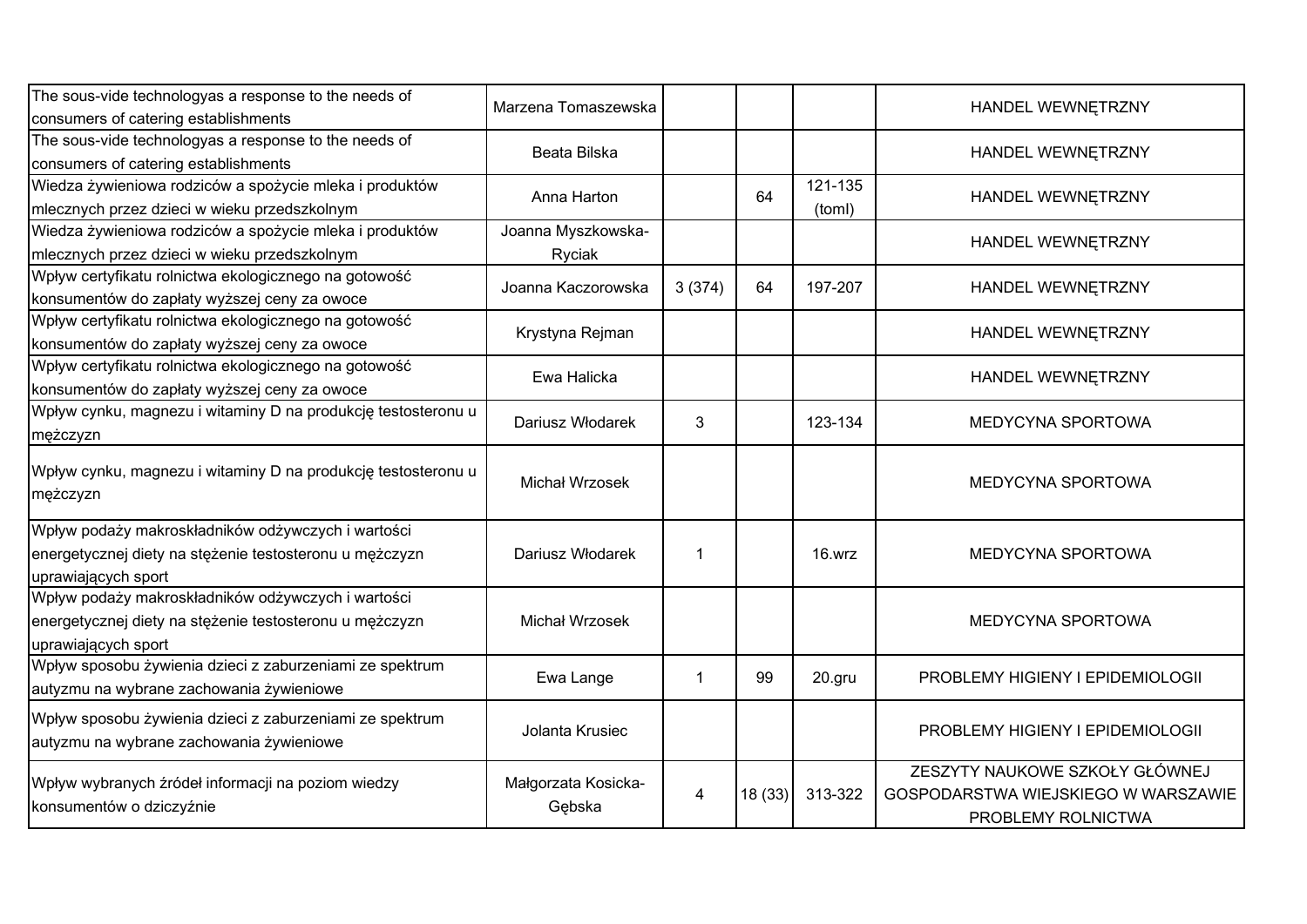| Wpływ wybranych źródeł informacji na poziom wiedzy<br>konsumentów o dziczyźnie                   | Jerzy Gębski                   |                |    |         | ZESZYTY NAUKOWE SZKOŁY GŁÓWNEJ<br>GOSPODARSTWA WIEJSKIEGO W WARSZAWIE<br>PROBLEMY ROLNICTWA          |
|--------------------------------------------------------------------------------------------------|--------------------------------|----------------|----|---------|------------------------------------------------------------------------------------------------------|
| Wpływ wybranych źródeł informacji na poziom wiedzy<br>konsumentów o dziczyźnie                   | Katarzyna Kwiecińska           |                |    |         | <b>ZEJZTTT INAUNUWE JZNULT ULUWINEJ</b><br>GOSPODARSTWA WIEJSKIEGO W WARSZAWIE<br>DOODLEMV DOLNICTMA |
| Wpływ zakresu usług dodatkowych, świadczonych przez hotele<br>butikowe, na ich ocenę przez gości | Monika Świątkowska             | 535            |    | 186-194 | PRACE NAUKOWE UNIWERSYTETU<br>EKONOMICZNEGO WE WROCŁAWIU                                             |
| Wpływ zakresu usług dodatkowych, świadczonych przez hotele<br>butikowe, na ich ocenę przez gości | Ewa Świstak                    |                |    |         | PRACE NAUKOWE UNIWERSYTETU<br>EKONOMICZNEGO WE WROCŁAWIU                                             |
| Wrodzone uwarunkowania "paradoksu preferencji smaku" u<br>człowieka                              | Joanna Gromadzka-<br>Ostrowska | $\overline{2}$ | 15 | 268-275 | STANDARDY MEDYCZNE PEDIATRIA                                                                         |
| Współczesne narzędzia promocji turystyki uzdrowiskowej                                           | Olena Kulykovets               | 21             |    | 19-43   | ZESZYTY NAUKOWE. TURYSTYKA I REKREACJA                                                               |
| Współczesne narzędzia promocji turystyki uzdrowiskowej                                           | Maksymilian Czeczotko          |                |    |         | ZESZYTY NAUKOWE. TURYSTYKA I REKREACJA                                                               |
| Współczesne narzędzia promocji turystyki uzdrowiskowej                                           | Anna Kudlińska-Chylak          |                |    |         | ZESZYTY NAUKOWE. TURYSTYKA I REKREACJA                                                               |
| Współczesne narzędzia promocji turystyki uzdrowiskowej                                           | Hanna Górska-<br>Warsewicz     |                |    |         | ZESZYTY NAUKOWE. TURYSTYKA I REKREACJA                                                               |
| Współczesne trendy w spożyciu wybranych produktów<br>zbożowych                                   | Ewa Czarniecka-<br>Skubina     | 6              | 72 | 36-39   | PRZEMYSŁ SPOŻYWCZY                                                                                   |
| Współczesne trendy w spożyciu wybranych produktów<br>zbożowych                                   | Danuta Jaworska                |                |    |         | PRZEMYSŁ SPOŻYWCZY                                                                                   |
| Współczesne trendy w spożyciu wybranych produktów<br>zbożowych                                   | Marlena Pielak                 |                |    |         | PRZEMYSŁ SPOŻYWCZY                                                                                   |
| Współczesne trendy w spożyciu wybranych produktów<br>zbożowych                                   | Ewa Ołubiec-Opatowska          |                |    |         | PRZEMYSŁ SPOŻYWCZY                                                                                   |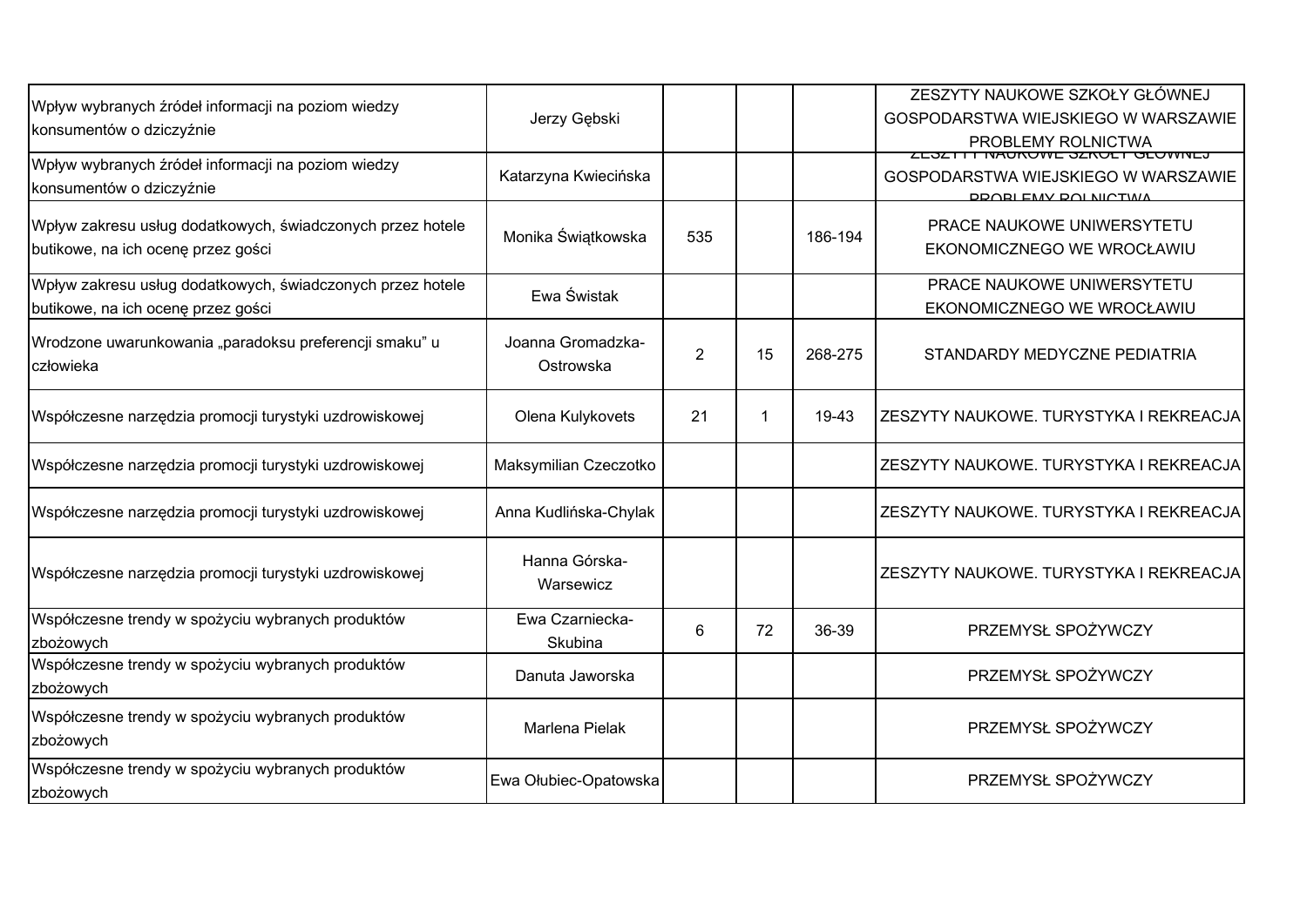| Wybrane determinanty procesów dystrybucji produktów lokalnych      |                        |        | 20 |         | ROCZNIKI NAUKOWE STOWARZYSZENIA     |
|--------------------------------------------------------------------|------------------------|--------|----|---------|-------------------------------------|
| w warunkach rynku żywnościowego Podkarpacia                        | Monika Świątkowska     | 3      |    | 96-101  | EKONOMISTÓW ROLNICTWA I AGROBIZNESU |
| Wybrane determinanty procesów dystrybucji produktów lokalnych      | Ewa Świstak            |        |    |         | ROCZNIKI NAUKOWE STOWARZYSZENIA     |
| w warunkach rynku żywnościowego Podkarpacia                        |                        |        |    |         | EKONOMISTÓW ROLNICTWA I AGROBIZNESU |
| Wybrane produkty zbożowe z dodatkiem błonnika w opinii             |                        |        | 64 | 369-386 |                                     |
| konsumentów                                                        | Marta Sajdakowska      | 2(373) |    |         | HANDEL WEWNĘTRZNY                   |
| Wybrane produkty zbożowe z dodatkiem błonnika w opinii             | Sylwia Żakowska-       |        |    |         | HANDEL WEWNETRZNY                   |
| konsumentów                                                        | <b>Biemans</b>         |        |    |         |                                     |
| Wybrane produkty zbożowe z dodatkiem błonnika w opinii             | Marzena Jeżewska-      |        |    |         | HANDEL WEWNETRZNY                   |
| konsumentów                                                        | Zychowicz              |        |    |         |                                     |
| Wykorzystanie produktów specjalistycznych dla niemowląt w          | Joanna Myszkowska-     |        |    |         |                                     |
| wybranej grupie rodziców oraz koszty diety opartej na produktach   | Ryciak                 | 2(373) | 64 | 305-317 | HANDEL WEWNETRZNY                   |
| specjalistycznych i tradycyjnych                                   |                        |        |    |         |                                     |
| Wykorzystanie produktów specjalistycznych dla niemowląt w          |                        |        |    |         |                                     |
| wybranej grupie rodziców oraz koszty diety opartej na produktach   | Anna Harton            |        |    |         | HANDEL WEWNETRZNY                   |
| specjalistycznych i tradycyjnych                                   |                        |        |    |         |                                     |
| Wykorzystanie produktów specjalistycznych dla niemowląt w          |                        |        |    |         |                                     |
| wybranej grupie rodziców oraz koszty diety opartej na produktach   | Ewa Lange              |        |    |         | HANDEL WEWNETRZNY                   |
| specjalistycznych i tradycyjnych                                   |                        |        |    |         |                                     |
| Wywiad żywieniowy ukierunkowany na alergię - polska wersja         |                        |        |    |         |                                     |
| ankiety Europejskiej Akademii Alergologii i Immunologii Klinicznej | Joanna Rachtan-Janicka | 1      | 15 | 25-45   | STANDARDY MEDYCZNE PEDIATRIA        |
|                                                                    |                        |        |    |         |                                     |
| Zachowania konsumentów wobec marek własnych                        | Hanna Górska-          | 2(373) | 64 | 54-64   | HANDEL WEWNĘTRZNY                   |
|                                                                    | Warsewicz              |        |    |         |                                     |
| Zachowania konsumentów wobec marek własnych                        | Maksymilian Czeczotko  |        |    |         | HANDEL WEWNETRZNY                   |
| Zachowania konsumentów wobec marek własnych                        | Anna Kudlińska-Chylak  |        |    |         | HANDEL WEWNĘTRZNY                   |
| Zachowania konsumentów związane z procesem podejmowania            | Małgorzata Kosicka-    |        |    |         |                                     |
| decyzji o zakupie mięsa oraz ryb                                   | Gębska                 | 3(374) | 64 | 18-26   | HANDEL WEWNETRZNY                   |
| Zachowania konsumentów związane z procesem podejmowania            |                        |        |    |         |                                     |
| decyzji o zakupie mięsa oraz ryb                                   | Jerzy Gębski           |        |    |         | HANDEL WEWNETRZNY                   |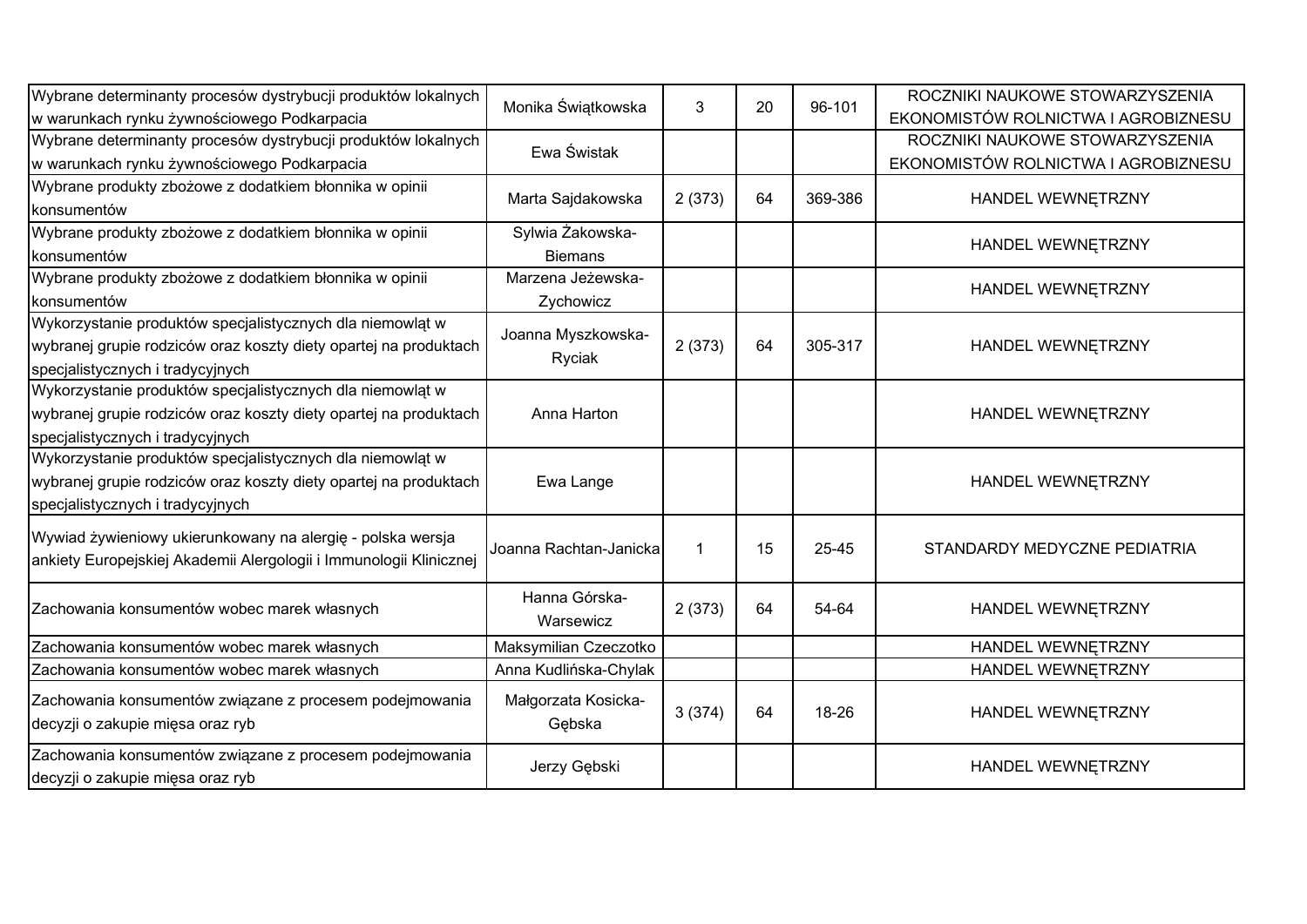| Zachowania konsumentów związane z procesem podejmowania<br>decyzji o zakupie mięsa oraz ryb                                                                                                                       | Maria Jeznach                 |                |    |       | HANDEL WEWNĘTRZNY                                                |
|-------------------------------------------------------------------------------------------------------------------------------------------------------------------------------------------------------------------|-------------------------------|----------------|----|-------|------------------------------------------------------------------|
| Zachowania konsumentów związane z procesem podejmowania<br>decyzji o zakupie mięsa oraz ryb                                                                                                                       | Katarzyna Kwiecińska          |                |    |       | HANDEL WEWNĘTRZNY                                                |
| Zasadność stosowania diety bezglutenowej w chorobie<br>Hashimoto: stanowisko Grupy Ekspertów Sekcji Dietetyki<br>Medycznej Polskiego Towarzystwa Żywienia Pozajelitowego,<br>Dojelitowego i Metabolizmu (POLSPEN) | Dariusz Włodarek              | $\overline{2}$ | 14 | 33-47 | POSTĘPY ŻYWIENIA KLINICZNEGO - ADVANCES<br>IN CLINICAL NUTRITION |
| Zasadność stosowania diety bezglutenowej w chorobie<br>Hashimoto: stanowisko Grupy Ekspertów Sekcji Dietetyki<br>Medycznej Polskiego Towarzystwa Żywienia Pozajelitowego,<br>Dojelitowego i Metabolizmu (POLSPEN) | Ewa Lange                     |                |    |       | POSTĘPY ŻYWIENIA KLINICZNEGO - ADVANCES<br>IN CLINICAL NUTRITION |
| Zasadność stosowania diety bezglutenowej w chorobie<br>Hashimoto: stanowisko Grupy Ekspertów Sekcji Dietetyki<br>Medycznej Polskiego Towarzystwa Żywienia Pozajelitowego,<br>Dojelitowego i Metabolizmu (POLSPEN) | Danuta Gajewska               |                |    |       | POSTĘPY ŻYWIENIA KLINICZNEGO - ADVANCES<br>IN CLINICAL NUTRITION |
| Zastosowanie błonnika pokarmowego o zróżnicowanej długości<br>włókien do podwyższenia jakości wędlin wyprodukowanych z<br>mięsa wadliwego                                                                         | Wiesław Przybylski            | $\overline{2}$ | 25 | 34-47 | ŻYWNOŚĆ - NAUKA TECHNOLOGIA JAKOŚĆ                               |
| Zastosowanie błonnika pokarmowego o zróżnicowanej długości<br>włókien do podwyższenia jakości wędlin wyprodukowanych z<br>mięsa wadliwego                                                                         | Katarzyna Kajak-<br>Siemaszko |                |    |       | ŻYWNOŚĆ - NAUKA TECHNOLOGIA JAKOŚĆ                               |
| Zastosowanie błonnika pokarmowego o zróżnicowanej długości<br>włókien do podwyższenia jakości wędlin wyprodukowanych z<br>mięsa wadliwego                                                                         | Danuta Jaworska               |                |    |       | ŻYWNOŚĆ - NAUKA TECHNOLOGIA JAKOŚĆ                               |
| Zastosowanie błonnika pokarmowego o zróżnicowanej długości<br>włókien do podwyższenia jakości wędlin wyprodukowanych z<br>mięsa wadliwego                                                                         | <b>Piotr Sałek</b>            |                |    |       | ŻYWNOŚĆ - NAUKA TECHNOLOGIA JAKOŚĆ                               |
| Zastosowanie ozonu w produkcji bezpiecznej żywności                                                                                                                                                               | Monika Trząskowska            | 4              | 72 | 16-20 | PRZEMYSŁ SPOŻYWCZY                                               |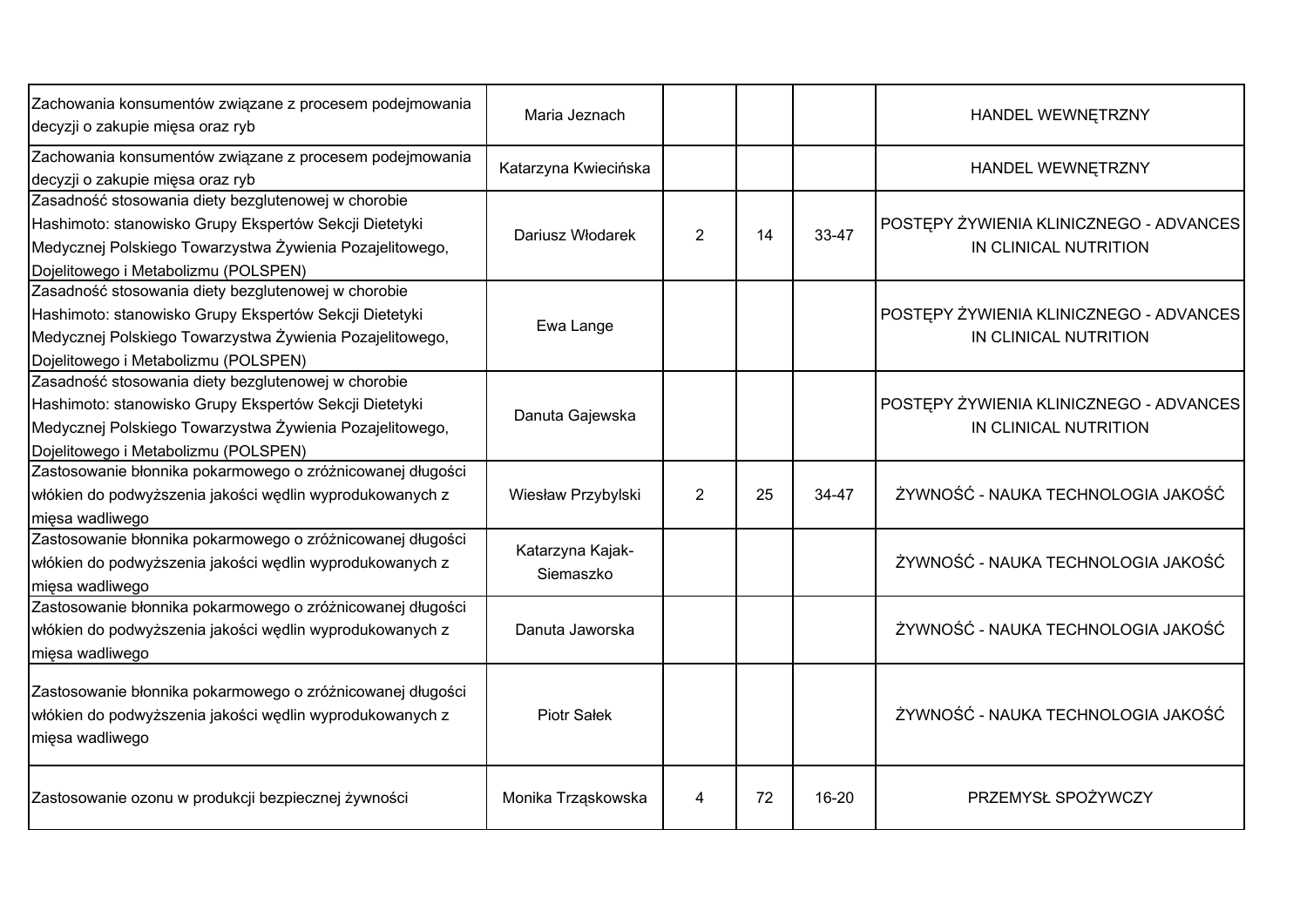| Zawartość karotenoidów w wybranych sokach marchwiowych<br>pochodzących z produkcji ekologicznej i konwencjonalnej<br>przeznaczonych do spożycia dla niemowląt i dorosłych | Renata Kazimierczak                | 2              | 25           | 81-92   | ŻYWNOŚĆ - NAUKA TECHNOLOGIA JAKOŚĆ                                                                                          |
|---------------------------------------------------------------------------------------------------------------------------------------------------------------------------|------------------------------------|----------------|--------------|---------|-----------------------------------------------------------------------------------------------------------------------------|
| Zawartość karotenoidów w wybranych sokach marchwiowych<br>pochodzących z produkcji ekologicznej i konwencjonalnej<br>przeznaczonych do spożycia dla niemowląt i dorosłych | Ewelina Hallmann                   |                |              |         | ŻYWNOŚĆ - NAUKA TECHNOLOGIA JAKOŚĆ                                                                                          |
| Znaczenie diety w chorobie wrzodowej                                                                                                                                      | Aleksandra Kołota                  | 4              | 67           | 895-901 | <b>KOSMOS</b>                                                                                                               |
| Znaczenie soków w żywieniu osób starszych                                                                                                                                 | Dariusz Włodarek                   | $\overline{2}$ | 45           | 141-146 | ŻYWIENIE CZŁOWIEKA I METABOLIZM                                                                                             |
| Znajomość praw przysługujących konsumentom dokonującym<br>zakupu żywności przez Internet                                                                                  | Julita Szlachciuk                  | 121            |              | 105-114 | ZESZYTY NAUKOWE SZKOŁY GŁÓWNEJ<br>GOSPODARSTWA WIEJSKIEGO W WARSZAWIE<br>EKONOMIKA I ORGANIZACJA GOSPODARKI<br>ŻYWNOŚCIOWEJ |
| Znajomość wybranych oświadczeń żywieniowych wśród młodych<br>konsumentów                                                                                                  | Julita Szlachciuk                  | 6(377)         | $\mathbf{1}$ | 466-476 | HANDEL WEWNETRZNY                                                                                                           |
| Znajomość wybranych oświadczeń żywieniowych wśród młodych<br>konsumentów                                                                                                  | Natalia Przeździecka-<br>Czyżewska |                |              |         | HANDEL WEWNETRZNY                                                                                                           |
| Zwyczaje żywieniowe i stan odżywienia kobiet a długość<br>wyłącznego karmienia piersią. Znaczenie karmienia piersią -<br>ocena świadomości wśród kobiet                   | Danuta Gajewska                    | 5              | 15           | 869-877 | STANDARDY MEDYCZNE PEDIATRIA                                                                                                |
| Źródła zaopatrzenia lokali gastronomicznych na przykładzie<br>produktów nabiałowych                                                                                       | Dagmara Stangierska                | 121            |              | 93-103  | ZESZYTY NAUKOWE SZKOŁY GŁÓWNEJ<br>GOSPODARSTWA WIEJSKIEGO W WARSZAWIE<br>EKONOMIKA I ORGANIZACJA GOSPODARKI<br>ŻYWNOŚCIOWEJ |
| Źródła zaopatrzenia lokali gastronomicznych na przykładzie<br>produktów nabiałowych                                                                                       | Agnieszka Tul-<br>Krzyszczuk       |                |              |         | ZESZYTY NAUKOWE SZKOŁY GŁÓWNEJ<br>GOSPODARSTWA WIEJSKIEGO W WARSZAWIE<br>EKONOMIKA I ORGANIZACJA GOSPODARKI<br>ŻYWNOŚCIOWEJ |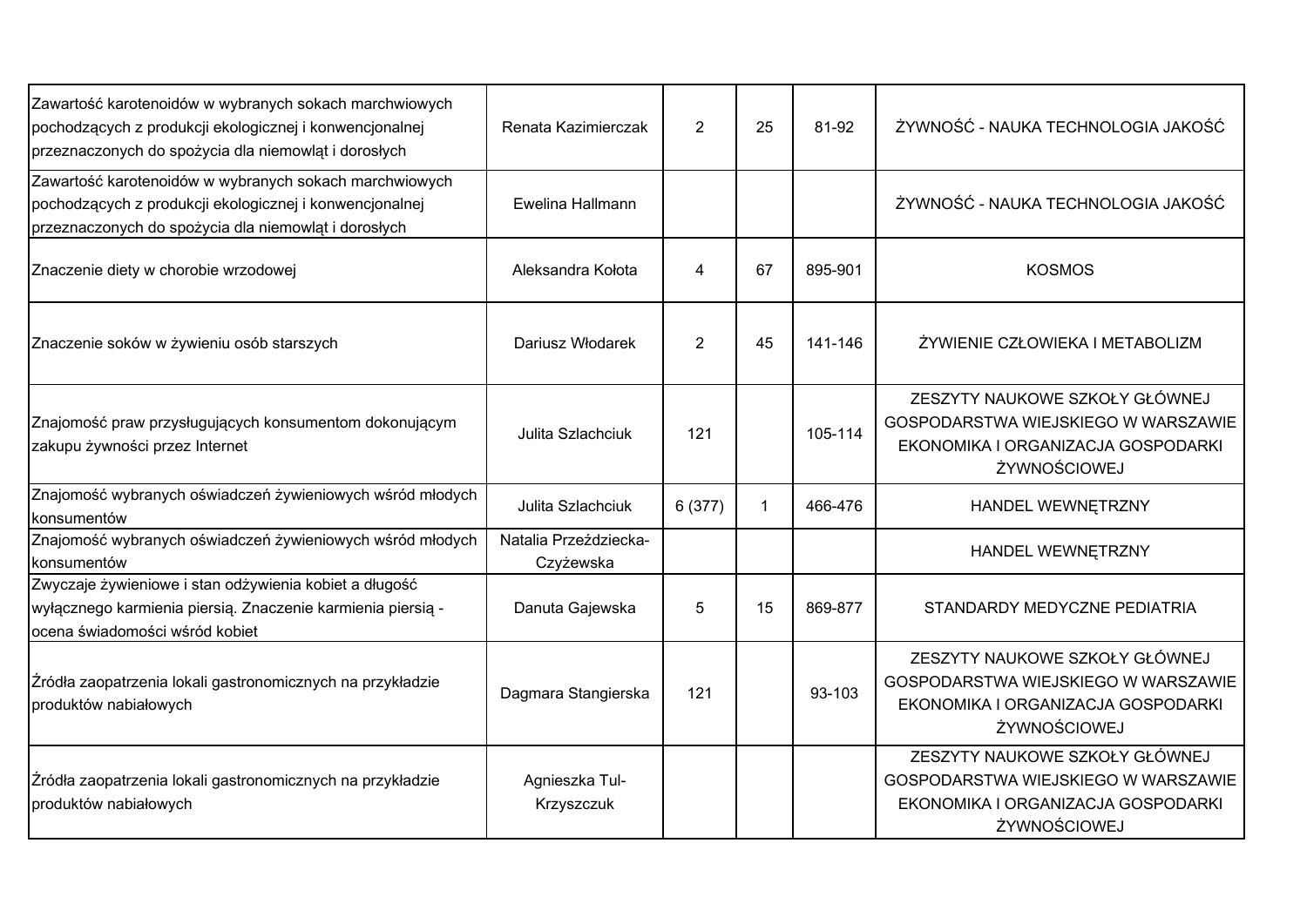| Źródła zaopatrzenia lokali gastronomicznych na przykładzie<br>produktów nabiałowych | Ewa Świstak            |    |         | ZESZYTY NAUKOWE SZKOŁY GŁÓWNEJ<br>GOSPODARSTWA WIEJSKIEGO W WARSZAWIE<br>EKONOMIKA I ORGANIZACJA GOSPODARKI<br>ŻYWNOŚCIOWEJ |
|-------------------------------------------------------------------------------------|------------------------|----|---------|-----------------------------------------------------------------------------------------------------------------------------|
| Źródła zaopatrzenia lokali gastronomicznych na przykładzie<br>produktów nabiałowych | Maksymilian Czeczotko  |    |         | ZESZYTY NAUKOWE SZKOŁY GŁÓWNEJ<br>GOSPODARSTWA WIEJSKIEGO W WARSZAWIE<br>EKONOMIKA I ORGANIZACJA GOSPODARKI<br>ŻYWNOŚCIOWEJ |
| Żywienie dzieci starszych                                                           | Joanna Rachtan-Janicka |    | 43-53   | MEDYCYNA PRAKTYCZNA - PEDIATRIA                                                                                             |
| Żywność jako element komunikacji sieci sklepów w mediach<br>społecznościowych       | Magdalena Pilska       | 64 | 122-132 | HANDEL WEWNETRZNY                                                                                                           |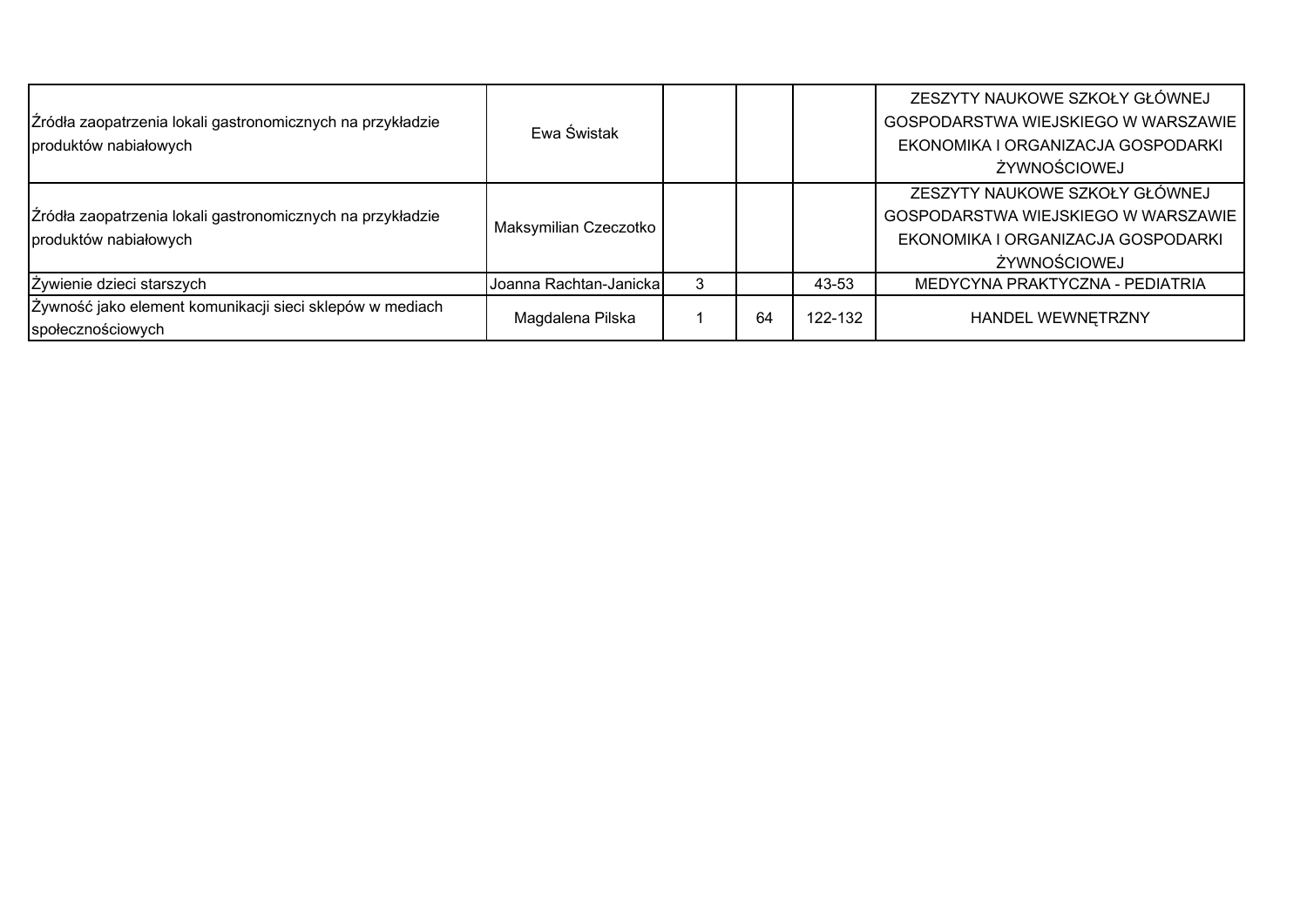| <b>Tytuł artykułu</b>                                                             | <b>Autorzy</b>      | <b>Nr</b><br>zeszytu | Nr tomu | <b>Strony od</b><br>do | Tytuł czasopisma            |
|-----------------------------------------------------------------------------------|---------------------|----------------------|---------|------------------------|-----------------------------|
| Bagietkowa rozmaitość                                                             | Dorota Czerwińska   | 3                    |         | 24-27                  | Cukiernictwo i Piekarstwo   |
| Biesiada przy grillu                                                              | Dorota Czerwińska   | 5                    | 72      | $12 - 14$              | Przegląd Gastronomiczny     |
| Błękitna pleśń                                                                    | Dorota Czerwińska   | 11                   | 72      | $10 - 12$              | Przegląd Gastronomiczny     |
| Chłodno, coraz chłodniej                                                          | Wiesława Grzesińska | 02.sty               | 72      | $10 - 12$              | Przegląd Gastronomiczny     |
| Dieta wegańska u dzieci                                                           | Dariusz Włodarek    | 23                   |         | 52-57                  | Forum Pediatrii Praktycznej |
| Dobrze przewietrzone                                                              | Wiesława Grzesińska | 5                    | 72      | $6 - 10$               | Przegląd Gastronomiczny     |
| Dobrze zapakowane                                                                 | Dorota Czerwińska   | 6                    | 72      | $10 - 13$              | Przegląd Gastronomiczny     |
| Jak wzbogacić smak i aromat pieczywa? : słód i ekstrakty<br>słodowe w piekarstwie | Dorota Czerwińska   | 8                    |         | 38-42                  | Cukiernictwo i Piekarstwo   |
| Kwasy piekarskie w produkcji pieczywa                                             | Dorota Czerwińska   | 5                    |         | 24-28                  | Cukiernictwo i Piekarstwo   |
| Kwintesencja smaku                                                                | Dorota Czerwińska   | 3                    | 72      | $15 - 16$              | Przegląd Gastronomiczny     |
| Polepszacze piekarskie : wymóg nasych czasów ?                                    | Dorota Czerwińska   | 4                    |         | 28-30                  | Cukiernictwo i Piekarstwo   |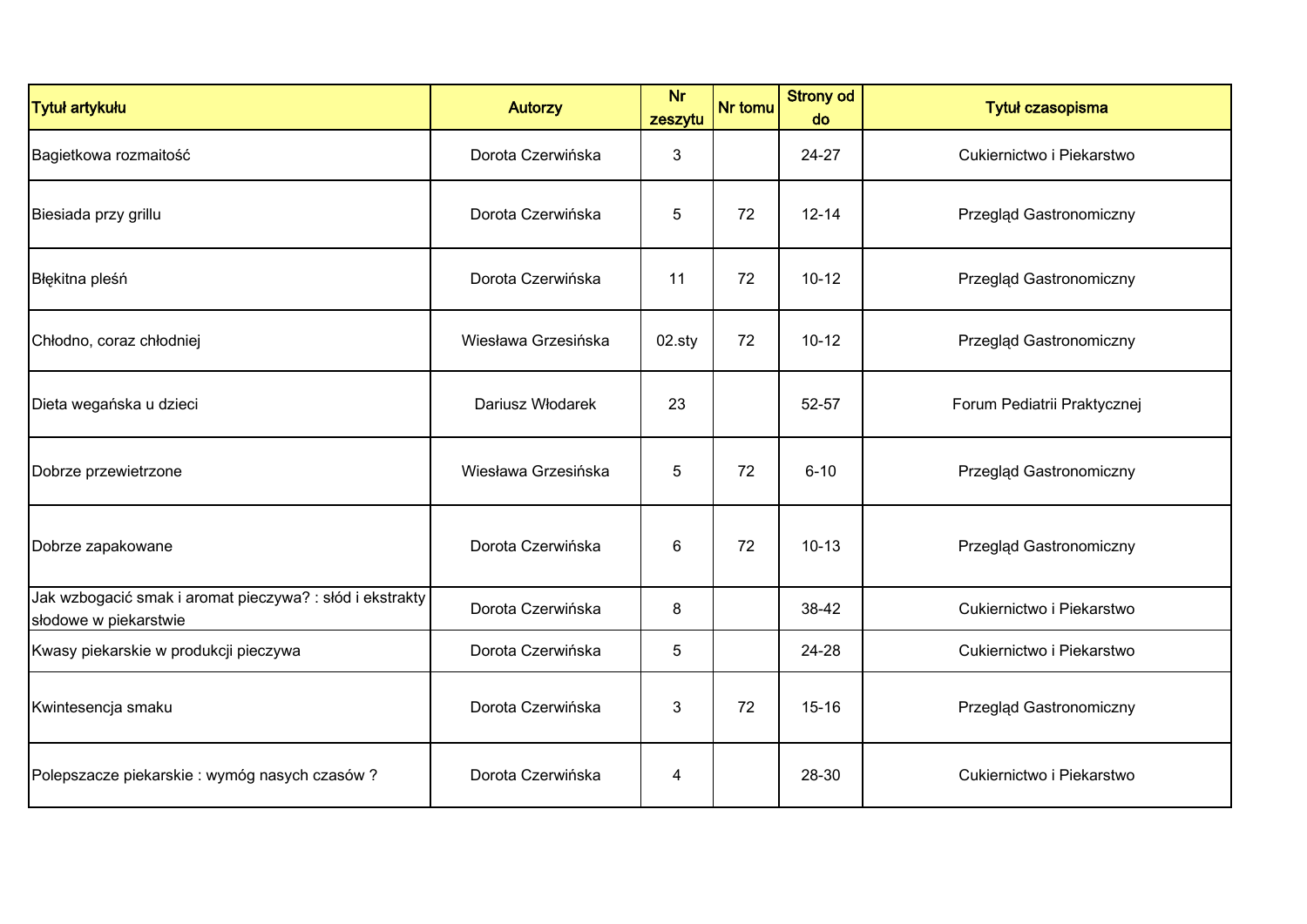| Pożegnanie z solniczką                                                                  | Ewa Czarniecka-Skubina | 4                       | 72 | $14 - 16$ | Przegląd Gastronomiczny   |
|-----------------------------------------------------------------------------------------|------------------------|-------------------------|----|-----------|---------------------------|
| Pożegnanie z solniczką                                                                  | Ewa Ołubiec-Opatowska  |                         |    |           | Przegląd Gastronomiczny   |
| Pożywne i wygodne                                                                       | Dorota Czerwińska      | 9                       | 72 | $13 - 15$ | Przegląd Gastronomiczny   |
| Projekt od kuchni                                                                       | Wiesława Grzesińska    | $\overline{\mathbf{4}}$ | 72 | $8-9$     | Przegląd Gastronomiczny   |
| Soczyste menu                                                                           | Dorota Czerwińska      | 4                       | 72 | $10 - 12$ | Przegląd Gastronomiczny   |
| Stabilizatory produktów śmietanowych                                                    | Dorota Czerwińska      | $02$ .sty               |    | 30-33     | Cukiernictwo i Piekarstwo |
| Street food w Afryce                                                                    | Ewa Czarniecka-Skubina | 11                      | 72 | $14 - 17$ | Przegląd Gastronomiczny   |
| Street food w Europie                                                                   | Ewa Czarniecka-Skubina | 9                       | 72 | $10 - 12$ | Przegląd Gastronomiczny   |
| <b>Street food w Polsce</b>                                                             | Ewa Czarniecka-Skubina | 10                      | 72 | $10 - 12$ | Przegląd Gastronomiczny   |
| Suszone owoce                                                                           | Ewelina Hallmann       | 12                      |    | $42 - 43$ | <b>Działkowiec</b>        |
| Słodkie ograniczenia                                                                    | Ewa Rasińska           | $\mathbf{3}$            | 72 | $12 - 14$ | Przegląd Gastronomiczny   |
| Słodkie ograniczenia                                                                    | Ewa Czarniecka-Skubina |                         |    |           | Przegląd Gastronomiczny   |
| Tłuste cięcie                                                                           | Ewa Czarniecka-Skubina | 6                       | 72 | $14 - 17$ | Przegląd Gastronomiczny   |
| Tłuste cięcie                                                                           | Ewa Ołubiec-Opatowska  |                         |    |           | Przegląd Gastronomiczny   |
| Uniwersalne dodatki : wykorzystanie kulinarne<br>ziemniaków i przetworów ziemniaczanych | Dorota Czerwińska      | 10                      | 72 | $14 - 16$ | Przegląd Gastronomiczny   |
| Walory pieczywa orkiszowego                                                             | Dorota Czerwińska      | 11.paź                  |    | 26-29     | Cukiernictwo i Piekarstwo |
| Wielofunkcyjne urządzenia grzejne : piece konwekcyjno-<br>parowe w gastronomii          | Wiesława Grzesińska    | 10                      | 72 | $6-9$     | Przegląd Gastronomiczny   |